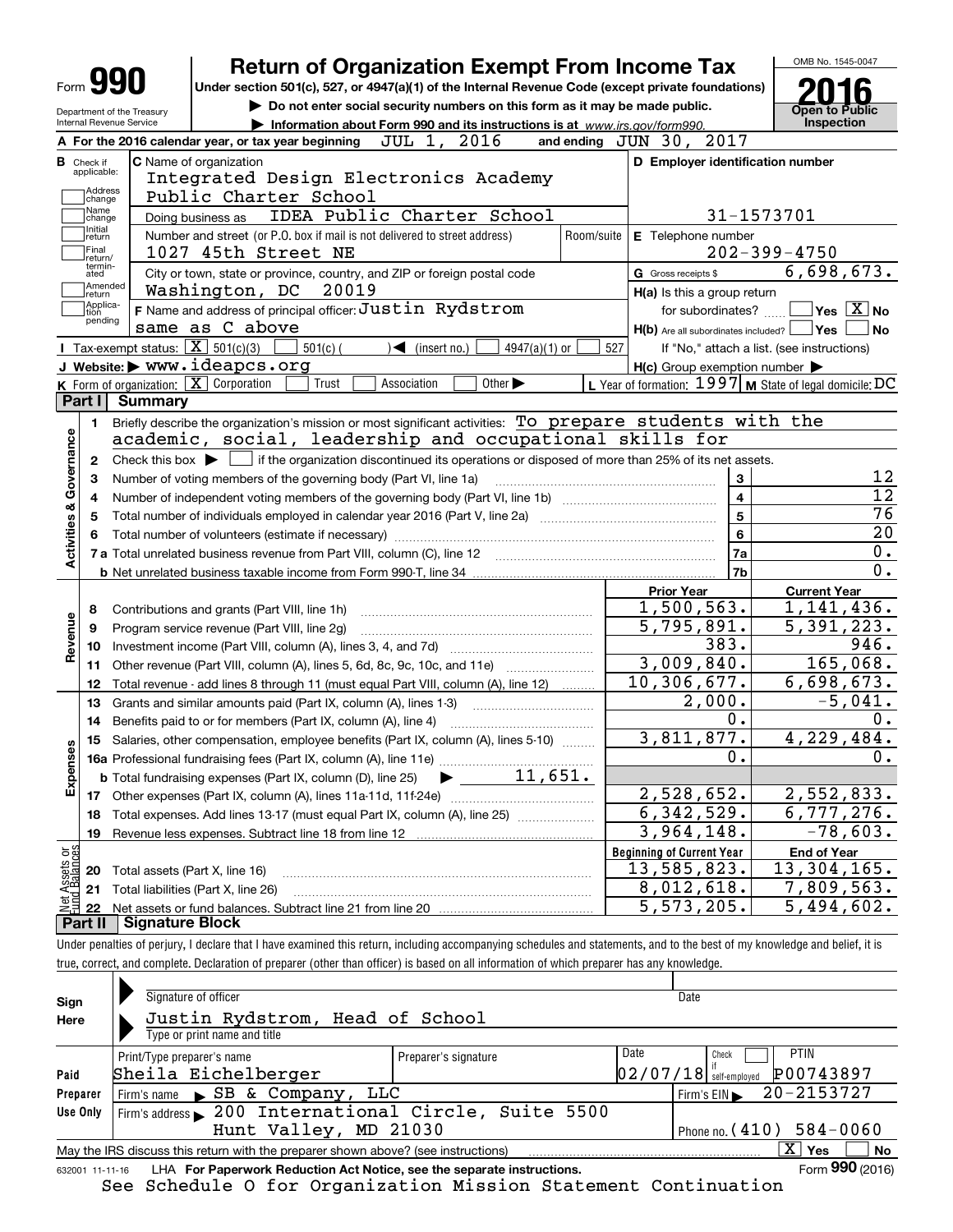|              | Integrated Design Electronics Academy<br>Public Charter School<br>31-1573701                                                                           |
|--------------|--------------------------------------------------------------------------------------------------------------------------------------------------------|
|              | Page 2<br>Form 990 (2016)<br>Part III Statement of Program Service Accomplishments                                                                     |
|              |                                                                                                                                                        |
| 1.           | Briefly describe the organization's mission:                                                                                                           |
|              | To prepare students with the academic, social, leadership and                                                                                          |
|              | occupational skills for post-secondary opportunities and to be                                                                                         |
|              | responsible citizens who contribute to the community.                                                                                                  |
|              |                                                                                                                                                        |
| $\mathbf{2}$ | Did the organization undertake any significant program services during the year which were not listed on the                                           |
|              | $\sqrt{}$ Yes $\sqrt{}$ X $\sqrt{}$ No                                                                                                                 |
|              | If "Yes," describe these new services on Schedule O.                                                                                                   |
| 3            | $\sqrt{}$ Yes $\sqrt{}$ X $\sqrt{}$ No<br>Did the organization cease conducting, or make significant changes in how it conducts, any program services? |
|              | If "Yes," describe these changes on Schedule O.                                                                                                        |
| 4            | Describe the organization's program service accomplishments for each of its three largest program services, as measured by expenses.                   |
|              | Section 501(c)(3) and 501(c)(4) organizations are required to report the amount of grants and allocations to others, the total expenses, and           |
|              | revenue, if any, for each program service reported.                                                                                                    |
|              | 5,774,375. including grants of \$ -5,041. ) (Revenue \$<br>5,556,291.<br>(Expenses \$<br>4a (Code:                                                     |
|              | IDEA Public Charter School provides public education to students in                                                                                    |
|              | grades 9-12 in the District of Columbia with an emphasis on college and                                                                                |
|              | career readiness.                                                                                                                                      |
|              |                                                                                                                                                        |
|              |                                                                                                                                                        |
|              |                                                                                                                                                        |
|              |                                                                                                                                                        |
|              |                                                                                                                                                        |
|              |                                                                                                                                                        |
|              |                                                                                                                                                        |
|              |                                                                                                                                                        |
|              |                                                                                                                                                        |
| 4b           |                                                                                                                                                        |
|              |                                                                                                                                                        |
|              |                                                                                                                                                        |
|              |                                                                                                                                                        |
|              |                                                                                                                                                        |
|              |                                                                                                                                                        |
|              |                                                                                                                                                        |
|              |                                                                                                                                                        |
|              |                                                                                                                                                        |
|              |                                                                                                                                                        |
|              |                                                                                                                                                        |
|              |                                                                                                                                                        |
|              |                                                                                                                                                        |
| 4с           | (Code: ) (Expenses \$<br>) (Revenue \$<br>including grants of \$                                                                                       |
|              |                                                                                                                                                        |
|              |                                                                                                                                                        |
|              |                                                                                                                                                        |
|              |                                                                                                                                                        |
|              |                                                                                                                                                        |
|              |                                                                                                                                                        |
|              |                                                                                                                                                        |
|              |                                                                                                                                                        |
|              |                                                                                                                                                        |
|              |                                                                                                                                                        |
|              |                                                                                                                                                        |
|              |                                                                                                                                                        |
| 4d           | Other program services (Describe in Schedule O.)                                                                                                       |
|              | (Expenses \$<br>(Revenue \$<br>including grants of \$                                                                                                  |
| 4е           | 5,774,375.<br>Total program service expenses                                                                                                           |
|              | Form 990 (2016)                                                                                                                                        |
|              | 632002 11-11-16                                                                                                                                        |
|              |                                                                                                                                                        |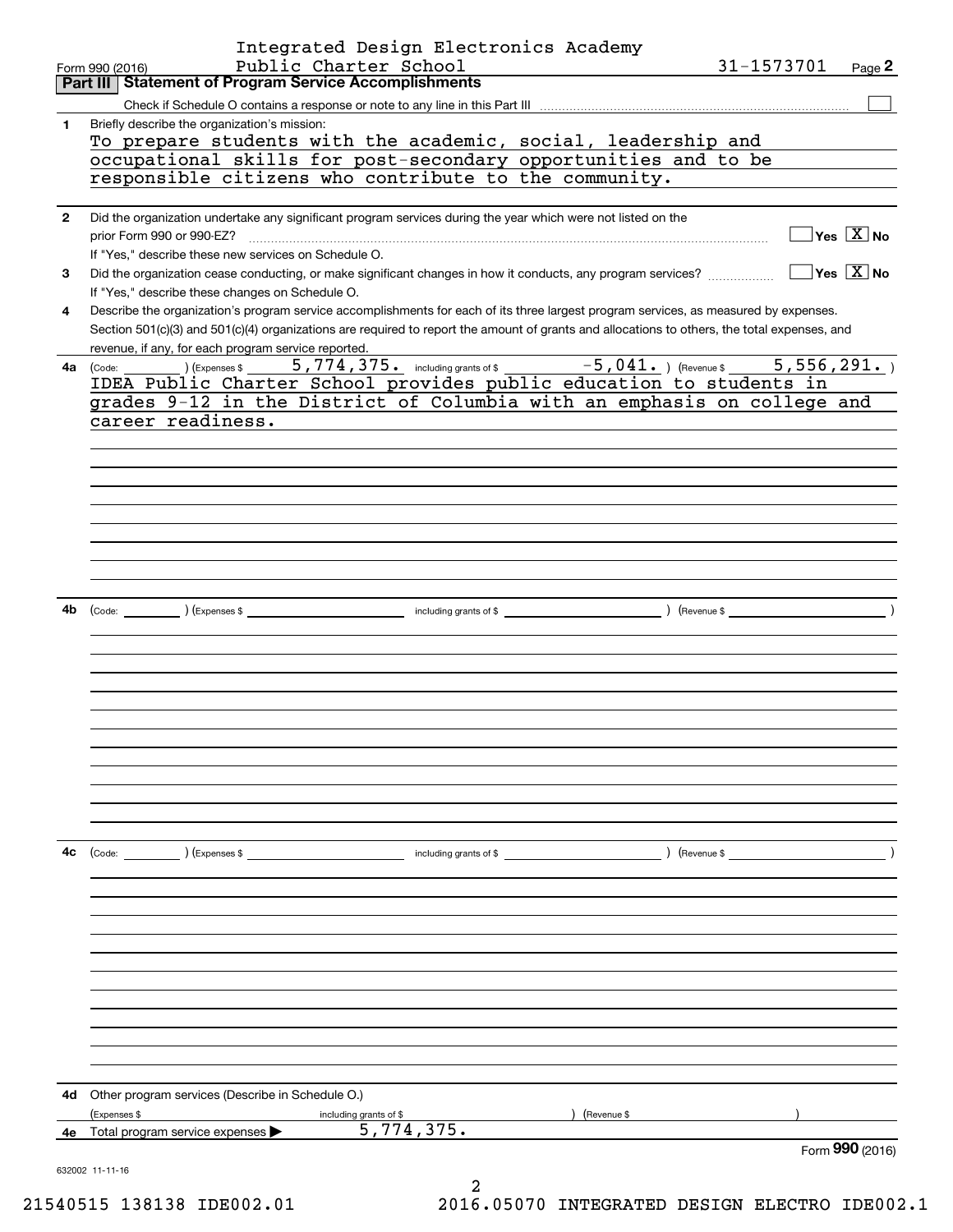|     | 31-1573701<br>Public Charter School<br>Form 990 (2016)                                                                                                                                                                        |                 |             | Page $3$ |
|-----|-------------------------------------------------------------------------------------------------------------------------------------------------------------------------------------------------------------------------------|-----------------|-------------|----------|
|     | Part IV   Checklist of Required Schedules                                                                                                                                                                                     |                 |             |          |
|     |                                                                                                                                                                                                                               |                 | Yes         | No       |
| 1.  | Is the organization described in section $501(c)(3)$ or $4947(a)(1)$ (other than a private foundation)?                                                                                                                       |                 |             |          |
|     |                                                                                                                                                                                                                               | 1.              | X           |          |
| 2   |                                                                                                                                                                                                                               | $\mathbf{2}$    | $\mathbf X$ |          |
| З   | Did the organization engage in direct or indirect political campaign activities on behalf of or in opposition to candidates for                                                                                               |                 |             |          |
|     |                                                                                                                                                                                                                               | 3               |             | x        |
| 4   | Section 501(c)(3) organizations. Did the organization engage in lobbying activities, or have a section 501(h) election in effect                                                                                              |                 |             |          |
|     |                                                                                                                                                                                                                               | 4               |             | x        |
| 5   | Is the organization a section 501(c)(4), 501(c)(5), or 501(c)(6) organization that receives membership dues, assessments, or                                                                                                  |                 |             |          |
|     |                                                                                                                                                                                                                               | 5               |             | x        |
| 6   | Did the organization maintain any donor advised funds or any similar funds or accounts for which donors have the right to                                                                                                     |                 |             |          |
|     | provide advice on the distribution or investment of amounts in such funds or accounts? If "Yes," complete Schedule D, Part I                                                                                                  | 6               |             | x        |
| 7   | Did the organization receive or hold a conservation easement, including easements to preserve open space,                                                                                                                     |                 |             |          |
|     |                                                                                                                                                                                                                               | $\overline{7}$  |             | х        |
| 8   | Did the organization maintain collections of works of art, historical treasures, or other similar assets? If "Yes," complete                                                                                                  |                 |             |          |
|     |                                                                                                                                                                                                                               | 8               |             | x        |
|     | Did the organization report an amount in Part X, line 21, for escrow or custodial account liability, serve as a custodian for                                                                                                 |                 |             |          |
| 9   | amounts not listed in Part X; or provide credit counseling, debt management, credit repair, or debt negotiation services?                                                                                                     |                 |             |          |
|     |                                                                                                                                                                                                                               |                 |             | x        |
|     |                                                                                                                                                                                                                               | 9               |             |          |
| 10  | Did the organization, directly or through a related organization, hold assets in temporarily restricted endowments, permanent                                                                                                 |                 |             | X        |
|     |                                                                                                                                                                                                                               | 10              |             |          |
| 11  | If the organization's answer to any of the following questions is "Yes," then complete Schedule D, Parts VI, VII, VIII, IX, or X                                                                                              |                 |             |          |
|     | as applicable.                                                                                                                                                                                                                |                 |             |          |
|     | a Did the organization report an amount for land, buildings, and equipment in Part X, line 10? If "Yes." complete Schedule D.                                                                                                 |                 |             |          |
|     |                                                                                                                                                                                                                               | 11a             | X           |          |
|     | <b>b</b> Did the organization report an amount for investments - other securities in Part X, line 12 that is 5% or more of its total                                                                                          |                 |             |          |
|     |                                                                                                                                                                                                                               | 11 <sub>b</sub> |             | x        |
|     | c Did the organization report an amount for investments - program related in Part X, line 13 that is 5% or more of its total                                                                                                  |                 |             |          |
|     |                                                                                                                                                                                                                               | 11c             |             | x        |
|     | d Did the organization report an amount for other assets in Part X, line 15 that is 5% or more of its total assets reported in                                                                                                |                 |             |          |
|     |                                                                                                                                                                                                                               | 11d             |             | x        |
|     |                                                                                                                                                                                                                               | <b>11e</b>      |             | X        |
| f   | Did the organization's separate or consolidated financial statements for the tax year include a footnote that addresses                                                                                                       |                 |             |          |
|     | the organization's liability for uncertain tax positions under FIN 48 (ASC 740)? If "Yes," complete Schedule D, Part X                                                                                                        | 11f             | X           |          |
|     | 12a Did the organization obtain separate, independent audited financial statements for the tax year? If "Yes," complete                                                                                                       |                 |             |          |
|     | Schedule D, Parts XI and XII manufacture and the content of the content of the content of the content of the content of the content of the content of the content of the content of the content of the content of the content | 12a             | Χ           |          |
|     | <b>b</b> Was the organization included in consolidated, independent audited financial statements for the tax year?                                                                                                            |                 |             |          |
|     | If "Yes," and if the organization answered "No" to line 12a, then completing Schedule D, Parts XI and XII is optional                                                                                                         | 12b             |             | x        |
| 13  |                                                                                                                                                                                                                               | 13              | $\mathbf X$ |          |
| 14a | Did the organization maintain an office, employees, or agents outside of the United States?                                                                                                                                   | 14a             |             | X        |
|     | b Did the organization have aggregate revenues or expenses of more than \$10,000 from grantmaking, fundraising, business,                                                                                                     |                 |             |          |
|     | investment, and program service activities outside the United States, or aggregate foreign investments valued at \$100,000                                                                                                    |                 |             |          |
|     |                                                                                                                                                                                                                               | 14b             |             | x        |
| 15  | Did the organization report on Part IX, column (A), line 3, more than \$5,000 of grants or other assistance to or for any                                                                                                     |                 |             |          |
|     |                                                                                                                                                                                                                               | 15              |             | x        |
| 16  | Did the organization report on Part IX, column (A), line 3, more than \$5,000 of aggregate grants or other assistance to                                                                                                      |                 |             |          |
|     |                                                                                                                                                                                                                               | 16              |             | x        |
| 17  | Did the organization report a total of more than \$15,000 of expenses for professional fundraising services on Part IX,                                                                                                       |                 |             |          |
|     |                                                                                                                                                                                                                               | 17              |             | x        |
|     | Did the organization report more than \$15,000 total of fundraising event gross income and contributions on Part VIII, lines                                                                                                  |                 |             |          |
| 18  |                                                                                                                                                                                                                               |                 |             | x        |
|     |                                                                                                                                                                                                                               | 18              |             |          |
| 19  | Did the organization report more than \$15,000 of gross income from gaming activities on Part VIII, line 9a? If "Yes."                                                                                                        |                 |             |          |
|     |                                                                                                                                                                                                                               | 19              |             | x        |

Form (2016) **990**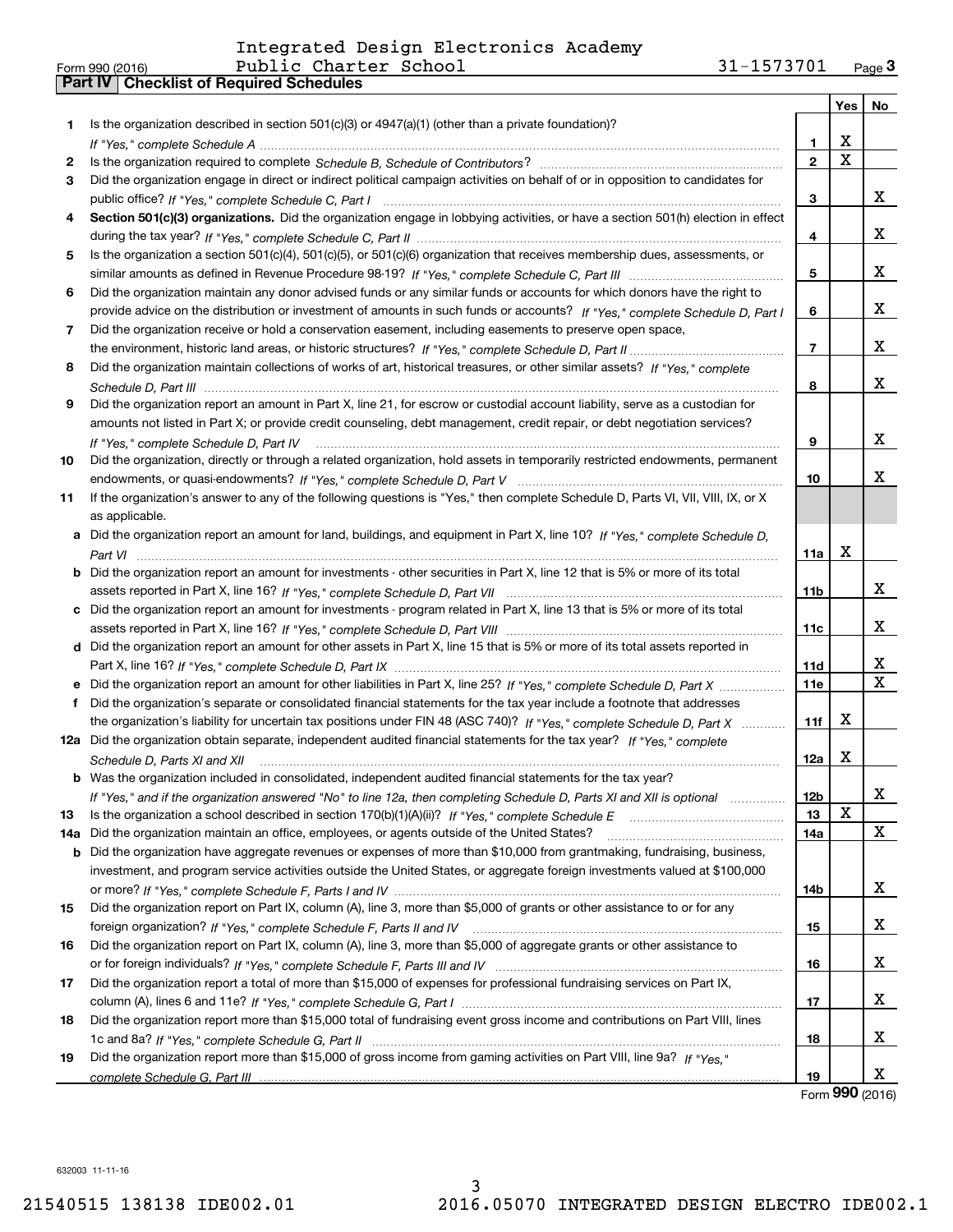|    | Public Charter School<br>Form 990 (2016)                                                                                          | 31-1573701      |     | Page 4          |
|----|-----------------------------------------------------------------------------------------------------------------------------------|-----------------|-----|-----------------|
|    | Part IV   Checklist of Required Schedules (continued)                                                                             |                 |     |                 |
|    |                                                                                                                                   |                 | Yes | No              |
|    |                                                                                                                                   | 20a             |     | x               |
|    | b If "Yes" to line 20a, did the organization attach a copy of its audited financial statements to this return?                    | 20 <sub>b</sub> |     |                 |
| 21 | Did the organization report more than \$5,000 of grants or other assistance to any domestic organization or                       |                 |     |                 |
|    |                                                                                                                                   | 21              |     | x               |
| 22 | Did the organization report more than \$5,000 of grants or other assistance to or for domestic individuals on                     |                 |     |                 |
|    |                                                                                                                                   | 22              |     | x               |
|    |                                                                                                                                   |                 |     |                 |
| 23 | Did the organization answer "Yes" to Part VII, Section A, line 3, 4, or 5 about compensation of the organization's current        |                 |     |                 |
|    | and former officers, directors, trustees, key employees, and highest compensated employees? If "Yes," complete                    |                 | X   |                 |
|    |                                                                                                                                   | 23              |     |                 |
|    | 24a Did the organization have a tax-exempt bond issue with an outstanding principal amount of more than \$100,000 as of the       |                 |     |                 |
|    | last day of the year, that was issued after December 31, 2002? If "Yes," answer lines 24b through 24d and complete                |                 |     |                 |
|    | Schedule K. If "No", go to line 25a                                                                                               | 24a             | X   |                 |
|    |                                                                                                                                   | 24b             |     | X               |
|    | c Did the organization maintain an escrow account other than a refunding escrow at any time during the year to defease            |                 |     |                 |
|    |                                                                                                                                   | 24c             |     | x               |
|    |                                                                                                                                   | 24d             |     | $\mathbf X$     |
|    | 25a Section 501(c)(3), 501(c)(4), and 501(c)(29) organizations. Did the organization engage in an excess benefit                  |                 |     |                 |
|    |                                                                                                                                   | 25a             |     | x               |
|    | b Is the organization aware that it engaged in an excess benefit transaction with a disqualified person in a prior year, and      |                 |     |                 |
|    | that the transaction has not been reported on any of the organization's prior Forms 990 or 990-EZ? If "Yes," complete             |                 |     |                 |
|    |                                                                                                                                   |                 |     | x               |
|    | Schedule L. Part I                                                                                                                | 25b             |     |                 |
| 26 | Did the organization report any amount on Part X, line 5, 6, or 22 for receivables from or payables to any current or             |                 |     |                 |
|    | former officers, directors, trustees, key employees, highest compensated employees, or disqualified persons? If "Yes."            |                 |     |                 |
|    |                                                                                                                                   | 26              |     | x               |
| 27 | Did the organization provide a grant or other assistance to an officer, director, trustee, key employee, substantial              |                 |     |                 |
|    | contributor or employee thereof, a grant selection committee member, or to a 35% controlled entity or family member               |                 |     |                 |
|    |                                                                                                                                   | 27              |     | x               |
| 28 | Was the organization a party to a business transaction with one of the following parties (see Schedule L, Part IV                 |                 |     |                 |
|    | instructions for applicable filing thresholds, conditions, and exceptions):                                                       |                 |     |                 |
|    |                                                                                                                                   | 28a             |     | x               |
|    | b A family member of a current or former officer, director, trustee, or key employee? If "Yes," complete Schedule L, Part IV      | 28 <sub>b</sub> |     | X               |
|    | c An entity of which a current or former officer, director, trustee, or key employee (or a family member thereof) was an officer, |                 |     |                 |
|    |                                                                                                                                   | 28c             |     | x               |
| 29 |                                                                                                                                   | 29              |     | X               |
|    | Did the organization receive contributions of art, historical treasures, or other similar assets, or qualified conservation       |                 |     |                 |
|    |                                                                                                                                   |                 |     | X               |
|    |                                                                                                                                   | 30              |     |                 |
| 31 | Did the organization liquidate, terminate, or dissolve and cease operations?                                                      |                 |     |                 |
|    |                                                                                                                                   | 31              |     | x               |
| 32 | Did the organization sell, exchange, dispose of, or transfer more than 25% of its net assets? If "Yes," complete                  |                 |     |                 |
|    |                                                                                                                                   | 32              |     | x               |
| 33 | Did the organization own 100% of an entity disregarded as separate from the organization under Regulations                        |                 |     |                 |
|    |                                                                                                                                   | 33              |     | x               |
| 34 | Was the organization related to any tax-exempt or taxable entity? If "Yes," complete Schedule R, Part II, III, or IV, and         |                 |     |                 |
|    |                                                                                                                                   | 34              |     | x               |
|    |                                                                                                                                   | <b>35a</b>      |     | X               |
|    | b If "Yes" to line 35a, did the organization receive any payment from or engage in any transaction with a controlled entity       |                 |     |                 |
|    |                                                                                                                                   | 35b             |     |                 |
| 36 | Section 501(c)(3) organizations. Did the organization make any transfers to an exempt non-charitable related organization?        |                 |     |                 |
|    |                                                                                                                                   | 36              |     | x               |
|    |                                                                                                                                   |                 |     |                 |
| 37 | Did the organization conduct more than 5% of its activities through an entity that is not a related organization                  |                 |     |                 |
|    |                                                                                                                                   | 37              |     | x               |
| 38 | Did the organization complete Schedule O and provide explanations in Schedule O for Part VI, lines 11b and 19?                    |                 |     |                 |
|    |                                                                                                                                   | 38              | х   |                 |
|    |                                                                                                                                   |                 |     | Form 990 (2016) |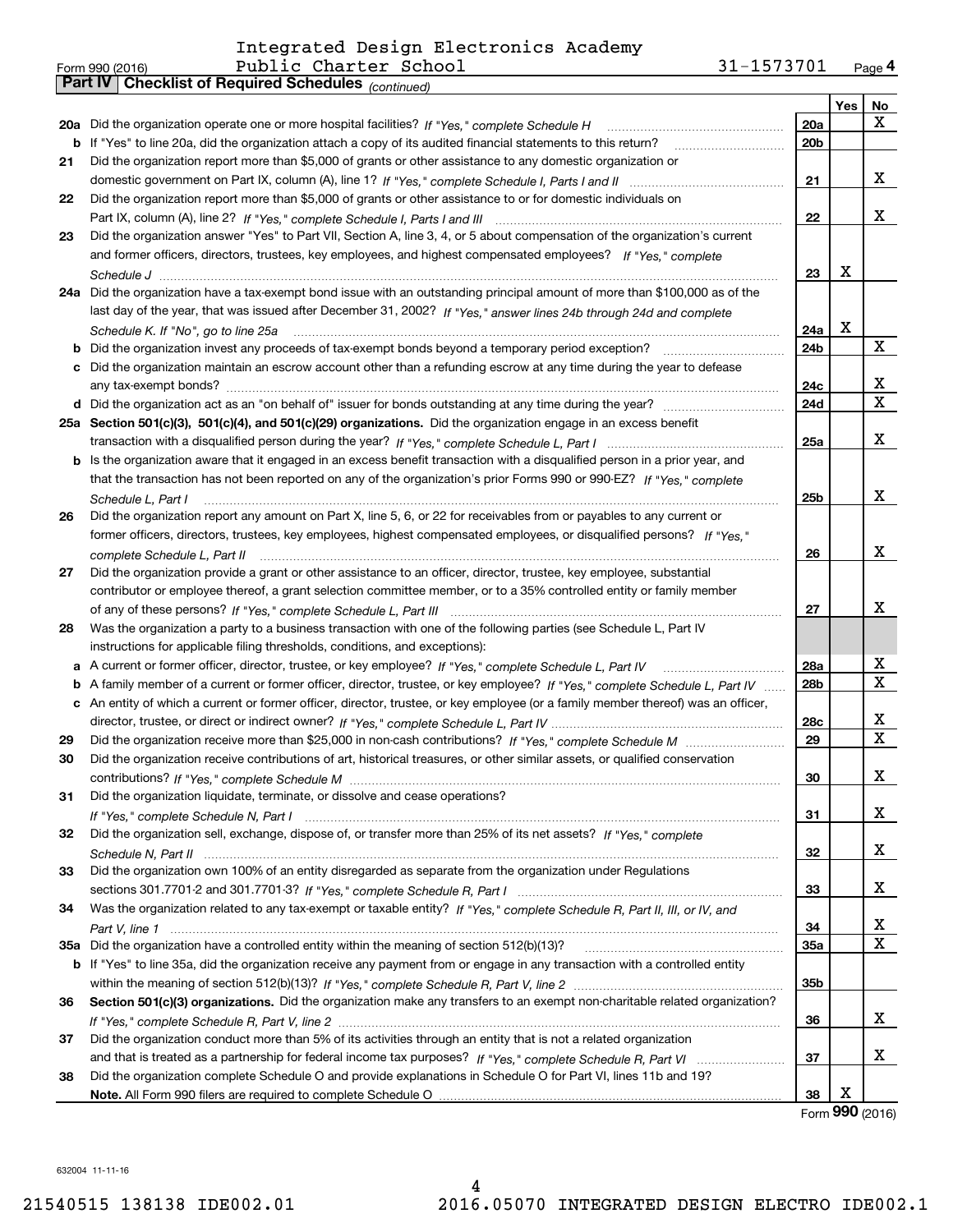| Integrated Design Electronics Academy |  |  |
|---------------------------------------|--|--|
|                                       |  |  |

|               | Public Charter School<br>Form 990 (2016)                                                                                                                   |                 | 31-1573701 |                |     | Page $5$ |
|---------------|------------------------------------------------------------------------------------------------------------------------------------------------------------|-----------------|------------|----------------|-----|----------|
| <b>Part V</b> | <b>Statements Regarding Other IRS Filings and Tax Compliance</b>                                                                                           |                 |            |                |     |          |
|               | Check if Schedule O contains a response or note to any line in this Part V                                                                                 |                 |            |                |     |          |
|               |                                                                                                                                                            |                 |            |                | Yes | No       |
|               |                                                                                                                                                            | 1a              | 55         |                |     |          |
| b             | Enter the number of Forms W-2G included in line 1a. Enter -0- if not applicable                                                                            | 1 <sub>b</sub>  | 0          |                |     |          |
| c.            | Did the organization comply with backup withholding rules for reportable payments to vendors and reportable gaming                                         |                 |            |                |     |          |
|               |                                                                                                                                                            |                 |            | 1c             | х   |          |
|               | 2a Enter the number of employees reported on Form W-3, Transmittal of Wage and Tax Statements,                                                             |                 |            |                |     |          |
|               | filed for the calendar year ending with or within the year covered by this return                                                                          | 2a              | 76         |                |     |          |
|               |                                                                                                                                                            |                 |            | 2 <sub>b</sub> | X   |          |
|               |                                                                                                                                                            |                 |            |                |     |          |
|               | 3a Did the organization have unrelated business gross income of \$1,000 or more during the year?                                                           |                 |            | 3a             |     | х        |
|               |                                                                                                                                                            |                 |            | 3 <sub>b</sub> |     |          |
|               | 4a At any time during the calendar year, did the organization have an interest in, or a signature or other authority over, a                               |                 |            |                |     |          |
|               |                                                                                                                                                            |                 |            | 4a             |     | x        |
|               | <b>b</b> If "Yes," enter the name of the foreign country: $\blacktriangleright$                                                                            |                 |            |                |     |          |
|               | See instructions for filing requirements for FinCEN Form 114, Report of Foreign Bank and Financial Accounts (FBAR).                                        |                 |            |                |     |          |
|               | 5a Was the organization a party to a prohibited tax shelter transaction at any time during the tax year?                                                   |                 |            | 5a             |     | х        |
| b             |                                                                                                                                                            |                 |            | 5 <sub>b</sub> |     | х        |
| c             | If "Yes," to line 5a or 5b, did the organization file Form 8886-T?                                                                                         |                 |            | 5c             |     |          |
|               | 6a Does the organization have annual gross receipts that are normally greater than \$100,000, and did the organization solicit                             |                 |            |                |     |          |
|               | any contributions that were not tax deductible as charitable contributions?                                                                                |                 |            | 6a             |     | x        |
|               | <b>b</b> If "Yes," did the organization include with every solicitation an express statement that such contributions or gifts                              |                 |            |                |     |          |
|               | were not tax deductible?                                                                                                                                   |                 |            | 6b             |     |          |
| 7             | Organizations that may receive deductible contributions under section 170(c).                                                                              |                 |            |                |     |          |
| a             | Did the organization receive a payment in excess of \$75 made partly as a contribution and partly for goods and services provided to the payor?            |                 |            | 7a             |     | x        |
| b             | If "Yes," did the organization notify the donor of the value of the goods or services provided?                                                            |                 |            | 7b             |     |          |
| c             | Did the organization sell, exchange, or otherwise dispose of tangible personal property for which it was required                                          |                 |            |                |     |          |
|               |                                                                                                                                                            |                 |            | 7c             |     | x        |
| d             | If "Yes," indicate the number of Forms 8282 filed during the year manufactured in the number of Forms 8282 filed during the year                           | 7d              |            |                |     |          |
| е             | Did the organization receive any funds, directly or indirectly, to pay premiums on a personal benefit contract?                                            |                 |            | 7e             |     | х        |
| f             | Did the organization, during the year, pay premiums, directly or indirectly, on a personal benefit contract?                                               |                 |            | 7f             |     | x        |
| g             | If the organization received a contribution of qualified intellectual property, did the organization file Form 8899 as required?                           |                 |            | 7g             |     |          |
| h.            | If the organization received a contribution of cars, boats, airplanes, or other vehicles, did the organization file a Form 1098-C?                         |                 |            | 7h             |     |          |
| 8             | Sponsoring organizations maintaining donor advised funds. Did a donor advised fund maintained by the                                                       |                 |            |                |     |          |
|               | sponsoring organization have excess business holdings at any time during the year?                                                                         |                 |            | 8              |     |          |
|               | Sponsoring organizations maintaining donor advised funds.                                                                                                  |                 |            |                |     |          |
| а             | Did the sponsoring organization make any taxable distributions under section 4966?                                                                         |                 |            | 9a             |     |          |
| b             | Did the sponsoring organization make a distribution to a donor, donor advisor, or related person?                                                          |                 |            | 9b             |     |          |
| 10            | Section 501(c)(7) organizations. Enter:                                                                                                                    |                 |            |                |     |          |
| а             | Initiation fees and capital contributions included on Part VIII, line 12 <i>manuarrouus</i> manuations of the lates                                        | 10a             |            |                |     |          |
| b             | Gross receipts, included on Form 990, Part VIII, line 12, for public use of club facilities                                                                | 10 <sub>b</sub> |            |                |     |          |
| 11            | Section 501(c)(12) organizations. Enter:                                                                                                                   |                 |            |                |     |          |
| а             | Gross income from members or shareholders                                                                                                                  | 11a             |            |                |     |          |
| b             | Gross income from other sources (Do not net amounts due or paid to other sources against                                                                   |                 |            |                |     |          |
|               | amounts due or received from them.)<br>12a Section 4947(a)(1) non-exempt charitable trusts. Is the organization filing Form 990 in lieu of Form 1041?      | 11b             |            |                |     |          |
|               |                                                                                                                                                            | 12 <sub>b</sub> |            | 12a            |     |          |
|               | <b>b</b> If "Yes," enter the amount of tax-exempt interest received or accrued during the year<br>.                                                        |                 |            |                |     |          |
| 13            | Section 501(c)(29) qualified nonprofit health insurance issuers.<br>a Is the organization licensed to issue qualified health plans in more than one state? |                 |            | 13a            |     |          |
|               | Note. See the instructions for additional information the organization must report on Schedule O.                                                          |                 |            |                |     |          |
|               | <b>b</b> Enter the amount of reserves the organization is required to maintain by the states in which the                                                  |                 |            |                |     |          |
|               |                                                                                                                                                            | 13b             |            |                |     |          |
|               |                                                                                                                                                            | 13c             |            |                |     |          |
|               | 14a Did the organization receive any payments for indoor tanning services during the tax year?                                                             |                 |            | 14a            |     | х        |
|               |                                                                                                                                                            |                 |            | 14b            |     |          |
|               |                                                                                                                                                            |                 |            |                |     |          |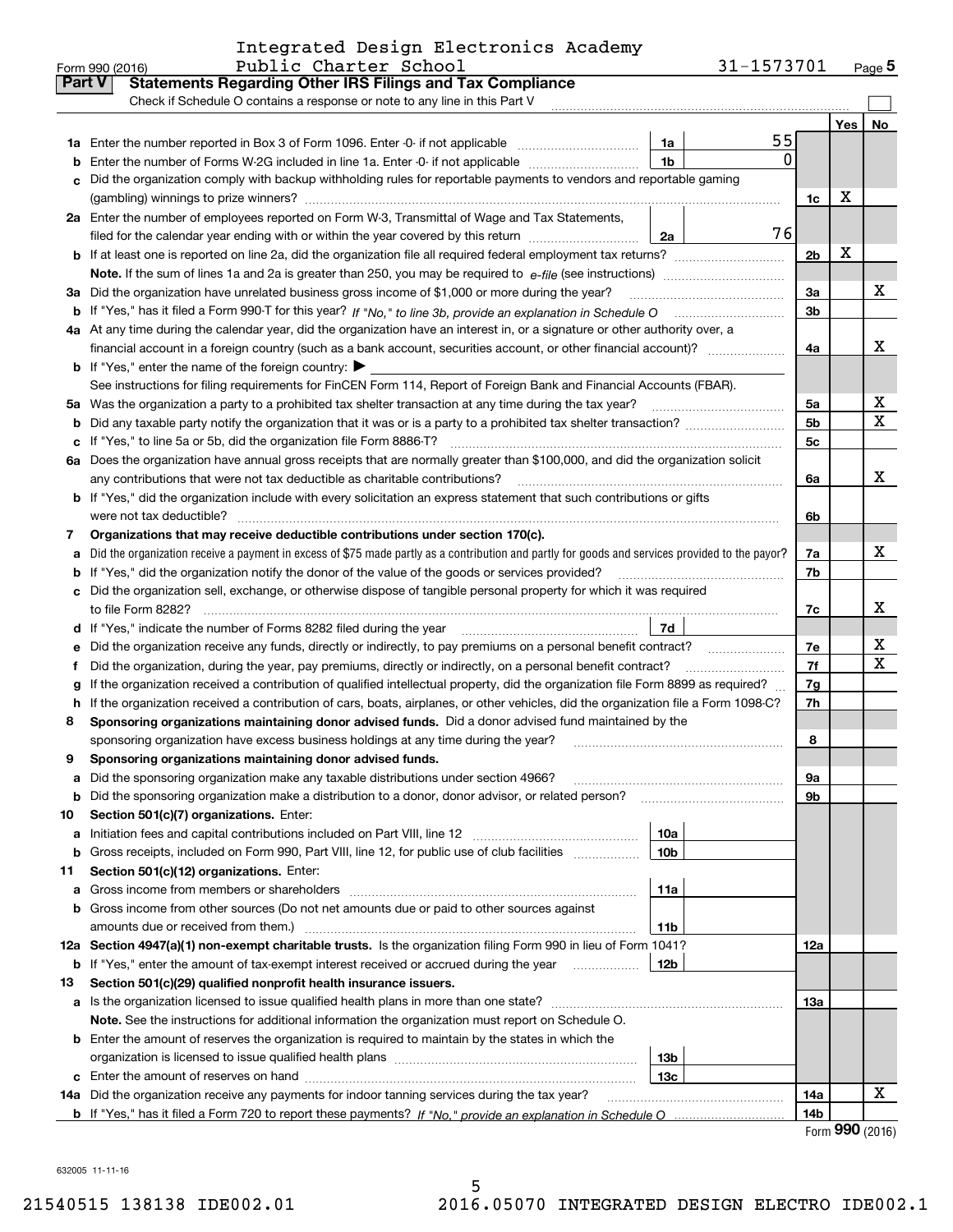| Form 990 (2016) | Public Charter School                                                                                                         | 31-1573701 | $P_{\text{aqe}}$ 6 |
|-----------------|-------------------------------------------------------------------------------------------------------------------------------|------------|--------------------|
|                 | Part VI   Governance, Management, and Disclosure For each "Yes" response to lines 2 through 7b below, and for a "No" response |            |                    |
|                 | to line 8a, 8b, or 10b below, describe the circumstances, processes, or changes in Schedule O. See instructions.              |            |                    |

|     | Check if Schedule O contains a response or note to any line in this Part VI                                                                                           |    |    |                 |                 | $ {\bf X} $ |
|-----|-----------------------------------------------------------------------------------------------------------------------------------------------------------------------|----|----|-----------------|-----------------|-------------|
|     | Section A. Governing Body and Management                                                                                                                              |    |    |                 |                 |             |
|     |                                                                                                                                                                       |    |    |                 | Yes             | No          |
|     | <b>1a</b> Enter the number of voting members of the governing body at the end of the tax year                                                                         | 1a | 12 |                 |                 |             |
|     | If there are material differences in voting rights among members of the governing body, or if the governing                                                           |    |    |                 |                 |             |
|     | body delegated broad authority to an executive committee or similar committee, explain in Schedule O.                                                                 |    |    |                 |                 |             |
| b   | Enter the number of voting members included in line 1a, above, who are independent                                                                                    | 1b | 12 |                 |                 |             |
| 2   | Did any officer, director, trustee, or key employee have a family relationship or a business relationship with any other                                              |    |    |                 |                 |             |
|     | officer, director, trustee, or key employee?                                                                                                                          |    |    | $\mathbf{2}$    |                 | X           |
| 3   | Did the organization delegate control over management duties customarily performed by or under the direct supervision                                                 |    |    |                 |                 |             |
|     |                                                                                                                                                                       |    |    | 3               |                 | X           |
| 4   | Did the organization make any significant changes to its governing documents since the prior Form 990 was filed?                                                      |    |    | $\overline{4}$  |                 | $\mathbf X$ |
| 5   | Did the organization become aware during the year of a significant diversion of the organization's assets? <i>manageranian</i> entity                                 |    |    | 5               |                 | X           |
| 6   | Did the organization have members or stockholders?                                                                                                                    |    |    | 6               |                 | X           |
| 7a  | Did the organization have members, stockholders, or other persons who had the power to elect or appoint one or                                                        |    |    |                 |                 |             |
|     | more members of the governing body?                                                                                                                                   |    |    | 7a              |                 | X           |
|     | <b>b</b> Are any governance decisions of the organization reserved to (or subject to approval by) members, stockholders, or                                           |    |    |                 |                 |             |
|     |                                                                                                                                                                       |    |    |                 |                 | x           |
|     | persons other than the governing body?                                                                                                                                |    |    | 7b              |                 |             |
| 8   | Did the organization contemporaneously document the meetings held or written actions undertaken during the year by the following:                                     |    |    |                 | X               |             |
| a   |                                                                                                                                                                       |    |    | 8а              | X               |             |
| b   | Each committee with authority to act on behalf of the governing body?                                                                                                 |    |    | 8b              |                 |             |
| 9   | Is there any officer, director, trustee, or key employee listed in Part VII, Section A, who cannot be reached at the                                                  |    |    |                 |                 |             |
|     |                                                                                                                                                                       |    |    | 9               |                 | X.          |
|     | <b>Section B. Policies</b> (This Section B requests information about policies not required by the Internal Revenue Code.)                                            |    |    |                 |                 |             |
|     |                                                                                                                                                                       |    |    |                 | Yes             | No          |
|     |                                                                                                                                                                       |    |    | 10a             |                 | X           |
|     | <b>b</b> If "Yes," did the organization have written policies and procedures governing the activities of such chapters, affiliates,                                   |    |    |                 |                 |             |
|     | and branches to ensure their operations are consistent with the organization's exempt purposes?                                                                       |    |    | 10 <sub>b</sub> |                 |             |
|     | 11a Has the organization provided a complete copy of this Form 990 to all members of its governing body before filing the form?                                       |    |    | 11a             | X               |             |
| b   | Describe in Schedule O the process, if any, used by the organization to review this Form 990.                                                                         |    |    |                 |                 |             |
| 12a | Did the organization have a written conflict of interest policy? If "No," go to line 13                                                                               |    |    | 12a             | X               |             |
| b   |                                                                                                                                                                       |    |    | 12 <sub>b</sub> | X               |             |
| с   | Did the organization regularly and consistently monitor and enforce compliance with the policy? If "Yes." describe                                                    |    |    |                 |                 |             |
|     | in Schedule O how this was done measured and contain an account of the state of the state of the state of the                                                         |    |    | 12c             | X               |             |
| 13  | Did the organization have a written whistleblower policy?                                                                                                             |    |    | 13              | X               |             |
| 14  | Did the organization have a written document retention and destruction policy?                                                                                        |    |    | 14              | X               |             |
| 15  | Did the process for determining compensation of the following persons include a review and approval by independent                                                    |    |    |                 |                 |             |
|     | persons, comparability data, and contemporaneous substantiation of the deliberation and decision?                                                                     |    |    |                 |                 |             |
| а   | The organization's CEO, Executive Director, or top management official manufactured content of the organization's CEO, Executive Director, or top management official |    |    | 15a             |                 | х           |
|     | Other officers or key employees of the organization                                                                                                                   |    |    | 15 <sub>b</sub> |                 | X           |
|     | If "Yes" to line 15a or 15b, describe the process in Schedule O (see instructions).                                                                                   |    |    |                 |                 |             |
|     | 16a Did the organization invest in, contribute assets to, or participate in a joint venture or similar arrangement with a                                             |    |    |                 |                 |             |
|     | taxable entity during the year?                                                                                                                                       |    |    | 16a             |                 | X           |
|     | b If "Yes," did the organization follow a written policy or procedure requiring the organization to evaluate its participation                                        |    |    |                 |                 |             |
|     | in joint venture arrangements under applicable federal tax law, and take steps to safeguard the organization's                                                        |    |    |                 |                 |             |
|     | exempt status with respect to such arrangements?                                                                                                                      |    |    | 16b             |                 |             |
|     | <b>Section C. Disclosure</b>                                                                                                                                          |    |    |                 |                 |             |
| 17  | List the states with which a copy of this Form 990 is required to be filed $\blacktriangleright$ DC                                                                   |    |    |                 |                 |             |
| 18  | Section 6104 requires an organization to make its Forms 1023 (or 1024 if applicable), 990, and 990-T (Section 501(c)(3)s only) available                              |    |    |                 |                 |             |
|     | for public inspection. Indicate how you made these available. Check all that apply.                                                                                   |    |    |                 |                 |             |
|     | $X$ Upon request<br>Another's website<br>Own website<br>Other (explain in Schedule O)                                                                                 |    |    |                 |                 |             |
| 19  | Describe in Schedule O whether (and if so, how) the organization made its governing documents, conflict of interest policy, and financial                             |    |    |                 |                 |             |
|     | statements available to the public during the tax year.                                                                                                               |    |    |                 |                 |             |
|     | State the name, address, and telephone number of the person who possesses the organization's books and records:                                                       |    |    |                 |                 |             |
| 20  | IDEA Public Charter School - (202) 399-4750                                                                                                                           |    |    |                 |                 |             |
|     | 1027 45th Street NE, Washington, DC<br>20019                                                                                                                          |    |    |                 |                 |             |
|     |                                                                                                                                                                       |    |    |                 | Form 990 (2016) |             |
|     | 632006 11-11-16                                                                                                                                                       |    |    |                 |                 |             |
|     | 6                                                                                                                                                                     |    |    |                 |                 |             |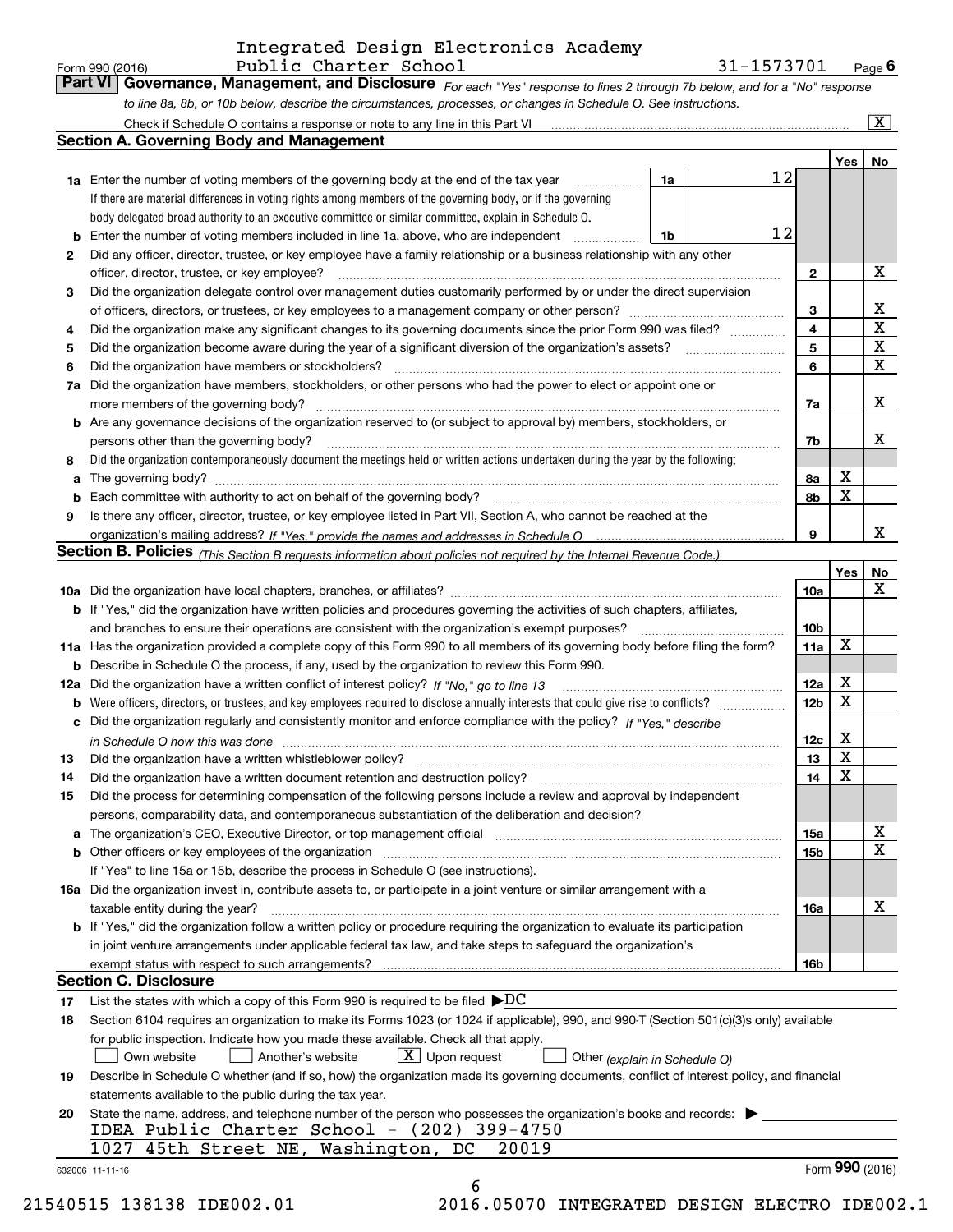| Form 990 (2016)                                                                            | Public Charter School                                                           | 31-1573701 | Page / |  |  |  |  |  |  |
|--------------------------------------------------------------------------------------------|---------------------------------------------------------------------------------|------------|--------|--|--|--|--|--|--|
| Part VII Compensation of Officers, Directors, Trustees, Key Employees, Highest Compensated |                                                                                 |            |        |  |  |  |  |  |  |
| <b>Employees, and Independent Contractors</b>                                              |                                                                                 |            |        |  |  |  |  |  |  |
|                                                                                            | Check if Schedule O contains a response or note to any line in this Part VII    |            |        |  |  |  |  |  |  |
| Section A.                                                                                 | Officers, Directors, Trustees, Key Employees, and Highest Compensated Employees |            |        |  |  |  |  |  |  |

**1a**  Complete this table for all persons required to be listed. Report compensation for the calendar year ending with or within the organization's tax year.

**•** List all of the organization's current officers, directors, trustees (whether individuals or organizations), regardless of amount of compensation. Enter -0- in columns  $(D)$ ,  $(E)$ , and  $(F)$  if no compensation was paid.

● List all of the organization's **current** key employees, if any. See instructions for definition of "key employee."

**•** List the organization's five current highest compensated employees (other than an officer, director, trustee, or key employee) who received reportable compensation (Box 5 of Form W-2 and/or Box 7 of Form 1099-MISC) of more than \$100,000 from the organization and any related organizations.

 $\bullet$  List all of the organization's **former** officers, key employees, and highest compensated employees who received more than \$100,000 of reportable compensation from the organization and any related organizations.

**•** List all of the organization's former directors or trustees that received, in the capacity as a former director or trustee of the organization, more than \$10,000 of reportable compensation from the organization and any related organizations.

List persons in the following order: individual trustees or directors; institutional trustees; officers; key employees; highest compensated employees; and former such persons.

 $\boxed{\textbf{X}}$  Check this box if neither the organization nor any related organization compensated any current officer, director, or trustee.

| (A)                         | (B)                                                |                               |                      |                                 | (C)          |                                   |            | (D)             | (E)             | (F)                         |
|-----------------------------|----------------------------------------------------|-------------------------------|----------------------|---------------------------------|--------------|-----------------------------------|------------|-----------------|-----------------|-----------------------------|
| Name and Title              | Position<br>Average<br>(do not check more than one |                               |                      |                                 |              |                                   | Reportable | Reportable      | Estimated       |                             |
|                             | hours per                                          |                               |                      | box, unless person is both an   |              |                                   |            | compensation    | compensation    | amount of                   |
|                             | week                                               |                               |                      | officer and a director/trustee) |              |                                   |            | from            | from related    | other                       |
|                             | (list any                                          |                               |                      |                                 |              |                                   |            | the             | organizations   | compensation                |
|                             | hours for                                          |                               |                      |                                 |              |                                   |            | organization    | (W-2/1099-MISC) | from the                    |
|                             | related<br>organizations                           |                               |                      |                                 |              |                                   |            | (W-2/1099-MISC) |                 | organization<br>and related |
|                             | below                                              |                               |                      |                                 |              |                                   |            |                 |                 | organizations               |
|                             | line)                                              | ndividual trustee or director | nstitutional trustee | Officer                         | Key employee | Highest compensated<br>  employee | Former     |                 |                 |                             |
| Susie Dixon<br>(1)          | 0.50                                               |                               |                      |                                 |              |                                   |            |                 |                 |                             |
| Board Member                |                                                    | $\mathbf X$                   |                      |                                 |              |                                   |            | 0.              | $\mathbf{0}$ .  | 0.                          |
| Lakeshia Highsmith<br>(2)   | 0.50                                               |                               |                      |                                 |              |                                   |            |                 |                 |                             |
| Development Committee Chair |                                                    | $\mathbf X$                   |                      |                                 |              |                                   |            | 0.              | $\mathbf{0}$ .  | $\mathbf 0$ .               |
| Sheila Coker<br>(3)         | 0.50                                               |                               |                      |                                 |              |                                   |            |                 |                 |                             |
| Parent Member               |                                                    | $\mathbf X$                   |                      |                                 |              |                                   |            | 0.              | 0.              | $\mathbf 0$ .               |
| Terry Joyner<br>(4)         | 0.50                                               |                               |                      |                                 |              |                                   |            |                 |                 |                             |
| Parent Member               |                                                    | $\mathbf X$                   |                      |                                 |              |                                   |            | 0.              | 0.              | $\mathbf 0$ .               |
| Edward Dunson<br>(5)        | 0.50                                               |                               |                      |                                 |              |                                   |            |                 |                 |                             |
| Board Member                |                                                    | $\mathbf X$                   |                      |                                 |              |                                   |            | 0.              | $\mathbf 0$ .   | $0_{.}$                     |
| Joanne Fort<br>(6)          | 1.20                                               |                               |                      |                                 |              |                                   |            |                 |                 |                             |
| Chairman                    |                                                    | X                             |                      | $\mathbf X$                     |              |                                   |            | 0.              | 0.              | $\mathbf 0$ .               |
| (7)<br>David Johnson        | 0.50                                               |                               |                      |                                 |              |                                   |            |                 |                 |                             |
| Board Member                |                                                    | X                             |                      |                                 |              |                                   |            | 0.              | $\mathbf 0$ .   | $\mathbf 0$ .               |
| (8)<br>Kelly Nakamato       | 0.60                                               |                               |                      |                                 |              |                                   |            |                 |                 |                             |
| Finance Committee Chair     |                                                    | X                             |                      |                                 |              |                                   |            | 0.              | $\mathbf 0$ .   | $\mathbf 0$ .               |
| David Owens<br>(9)          | 0.50                                               |                               |                      |                                 |              |                                   |            |                 |                 |                             |
| Board Member                |                                                    | X                             |                      |                                 |              |                                   |            | 0.              | $\mathbf 0$ .   | $\mathbf 0$ .               |
| (10) Calvin Snowden         | 0.70                                               |                               |                      |                                 |              |                                   |            |                 |                 |                             |
| Vice Chairman               |                                                    | X                             |                      | X                               |              |                                   |            | 0.              | $\mathbf 0$ .   | $\mathbf 0$ .               |
| (11) Keith Stephenson       | 0.50                                               |                               |                      |                                 |              |                                   |            |                 |                 |                             |
| Board Member                |                                                    | X                             |                      |                                 |              |                                   |            | $\mathbf 0$ .   | $\mathbf 0$ .   | $0$ .                       |
| (12) Christopher Cronin     | 0.50                                               |                               |                      |                                 |              |                                   |            |                 |                 |                             |
| Governance Committee Chair  |                                                    | $\mathbf X$                   |                      |                                 |              |                                   |            | 0.              | $\mathbf 0$ .   | $\mathbf 0$ .               |
| (13) Nicole Seward          | 0.40                                               |                               |                      |                                 |              |                                   |            |                 |                 |                             |
| Ex-officio                  |                                                    | $\mathbf X$                   |                      |                                 |              |                                   |            | 0.              | $\mathbf 0$ .   | 0.                          |
| (14) Justin Rydstrom        | 0.40                                               |                               |                      |                                 |              |                                   |            |                 |                 |                             |
| Head of School              |                                                    |                               |                      |                                 | $\mathbf X$  |                                   |            | 158,096.        | 0.              | 9,904.                      |
| (15) Lanette Bacchus        | 0.40                                               |                               |                      |                                 |              |                                   |            |                 |                 |                             |
| Principal                   |                                                    |                               |                      |                                 |              | $\mathbf X$                       |            | 116,345.        | $\mathbf 0$ .   | 1,310.                      |
|                             |                                                    |                               |                      |                                 |              |                                   |            |                 |                 |                             |
|                             |                                                    |                               |                      |                                 |              |                                   |            |                 |                 |                             |
|                             |                                                    |                               |                      |                                 |              |                                   |            |                 |                 |                             |

632007 11-11-16

Form (2016) **990**

7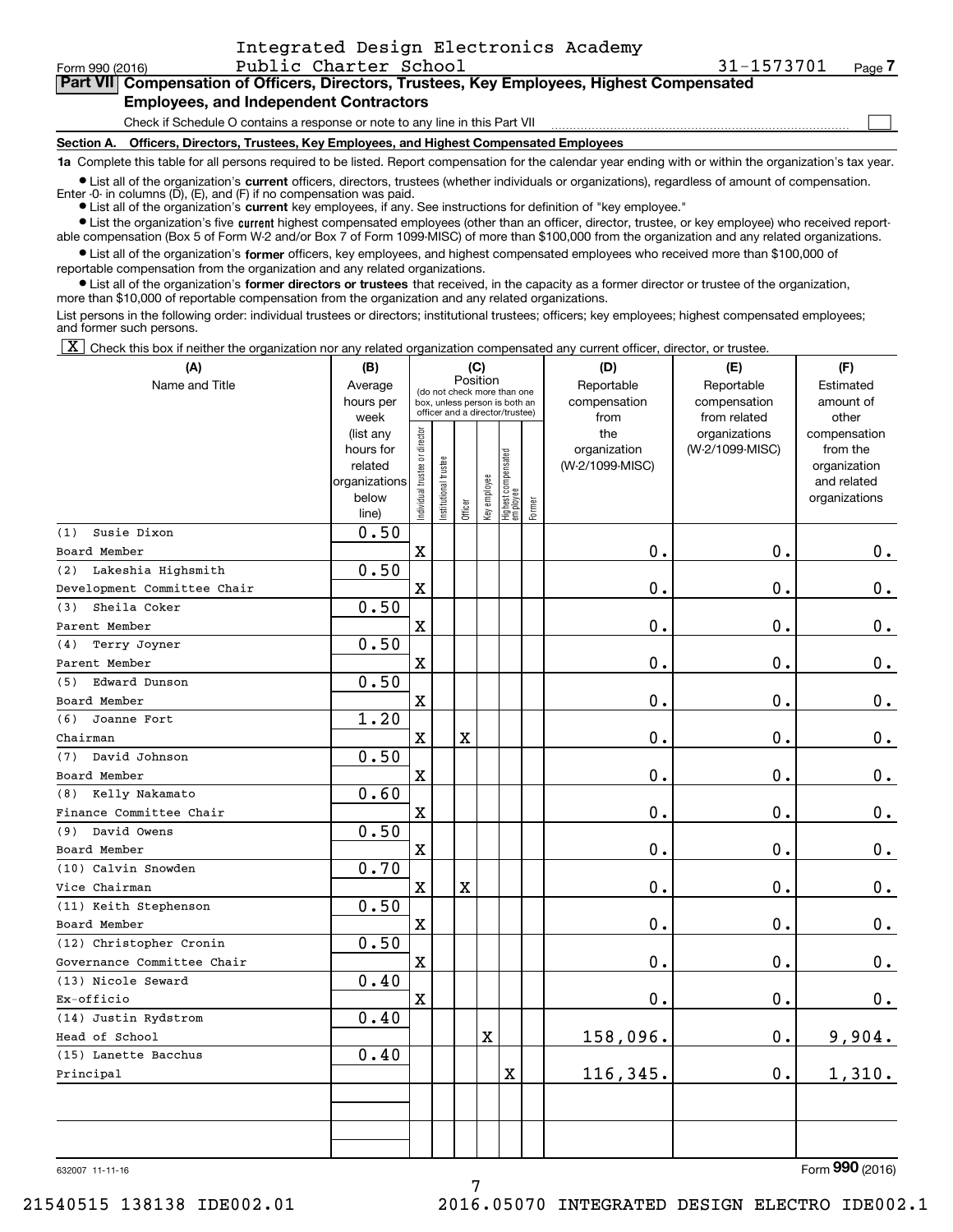|                       | Integrated Design Electronics Academy |  |
|-----------------------|---------------------------------------|--|
| Public Charter School |                                       |  |

| 31-1573701 | Page 8 |
|------------|--------|
|------------|--------|

|              | Form 990 (2016) | Public Charter School                                                                                                                                                                    |                        |                               |                                                              |         |              |                                  |        |                                | 31-1573701                 |       |                     | Page <b>ö</b>                |
|--------------|-----------------|------------------------------------------------------------------------------------------------------------------------------------------------------------------------------------------|------------------------|-------------------------------|--------------------------------------------------------------|---------|--------------|----------------------------------|--------|--------------------------------|----------------------------|-------|---------------------|------------------------------|
|              | <b>Part VII</b> | Section A. Officers, Directors, Trustees, Key Employees, and Highest Compensated Employees (continued)                                                                                   |                        |                               |                                                              |         |              |                                  |        |                                |                            |       |                     |                              |
|              |                 | (A)                                                                                                                                                                                      | (B)<br>Average         |                               |                                                              | (C)     | Position     |                                  |        | (D)                            | (E)                        |       |                     | (F)                          |
|              |                 | Name and title                                                                                                                                                                           | hours per              |                               | (do not check more than one<br>box, unless person is both an |         |              |                                  |        | Reportable<br>compensation     | Reportable<br>compensation |       |                     | Estimated<br>amount of       |
|              |                 |                                                                                                                                                                                          | week                   |                               | officer and a director/trustee)                              |         |              |                                  |        | from                           | from related               |       |                     | other                        |
|              |                 |                                                                                                                                                                                          | (list any              |                               |                                                              |         |              |                                  |        | the                            | organizations              |       |                     | compensation                 |
|              |                 |                                                                                                                                                                                          | hours for              | ndividual trustee or director |                                                              |         |              |                                  |        | organization                   | (W-2/1099-MISC)            |       |                     | from the                     |
|              |                 |                                                                                                                                                                                          | related                |                               |                                                              |         |              |                                  |        | (W-2/1099-MISC)                |                            |       |                     | organization                 |
|              |                 |                                                                                                                                                                                          | organizations<br>below |                               |                                                              |         |              |                                  |        |                                |                            |       |                     | and related<br>organizations |
|              |                 |                                                                                                                                                                                          | line)                  |                               | Institutional trustee                                        | Officer | Key employee | Highest compensated<br> employee | Former |                                |                            |       |                     |                              |
|              |                 |                                                                                                                                                                                          |                        |                               |                                                              |         |              |                                  |        |                                |                            |       |                     |                              |
|              |                 |                                                                                                                                                                                          |                        |                               |                                                              |         |              |                                  |        |                                |                            |       |                     |                              |
|              |                 |                                                                                                                                                                                          |                        |                               |                                                              |         |              |                                  |        |                                |                            |       |                     |                              |
|              |                 |                                                                                                                                                                                          |                        |                               |                                                              |         |              |                                  |        |                                |                            |       |                     |                              |
|              |                 |                                                                                                                                                                                          |                        |                               |                                                              |         |              |                                  |        |                                |                            |       |                     |                              |
|              |                 |                                                                                                                                                                                          |                        |                               |                                                              |         |              |                                  |        |                                |                            |       |                     |                              |
|              |                 |                                                                                                                                                                                          |                        |                               |                                                              |         |              |                                  |        |                                |                            |       |                     |                              |
|              |                 |                                                                                                                                                                                          |                        |                               |                                                              |         |              |                                  |        |                                |                            |       |                     |                              |
|              |                 |                                                                                                                                                                                          |                        |                               |                                                              |         |              |                                  |        |                                |                            |       |                     |                              |
|              |                 |                                                                                                                                                                                          |                        |                               |                                                              |         |              |                                  |        |                                |                            |       |                     |                              |
|              |                 |                                                                                                                                                                                          |                        |                               |                                                              |         |              |                                  |        |                                |                            |       |                     |                              |
|              |                 |                                                                                                                                                                                          |                        |                               |                                                              |         |              |                                  |        |                                |                            |       |                     |                              |
|              |                 |                                                                                                                                                                                          |                        |                               |                                                              |         |              |                                  |        |                                |                            |       |                     |                              |
|              |                 |                                                                                                                                                                                          |                        |                               |                                                              |         |              |                                  |        | 274,441.                       |                            | 0.    |                     | 11, 214.                     |
| c            |                 |                                                                                                                                                                                          |                        |                               |                                                              |         |              |                                  |        | 0.                             |                            | $0$ . |                     | 0.                           |
| d            |                 |                                                                                                                                                                                          |                        |                               |                                                              |         |              |                                  |        | 274,441.                       |                            | 0.    |                     | 11, 214.                     |
| $\mathbf{2}$ |                 | Total number of individuals (including but not limited to those listed above) who received more than \$100,000 of reportable<br>compensation from the organization $\blacktriangleright$ |                        |                               |                                                              |         |              |                                  |        |                                |                            |       |                     | 2                            |
|              |                 |                                                                                                                                                                                          |                        |                               |                                                              |         |              |                                  |        |                                |                            |       |                     | Yes<br>No                    |
| 3            |                 | Did the organization list any former officer, director, or trustee, key employee, or highest compensated employee on                                                                     |                        |                               |                                                              |         |              |                                  |        |                                |                            |       |                     |                              |
|              |                 | line 1a? If "Yes," complete Schedule J for such individual manufactured contained and the line 1a? If "Yes," complete Schedule J for such individual                                     |                        |                               |                                                              |         |              |                                  |        |                                |                            |       | 3                   | х                            |
|              |                 | For any individual listed on line 1a, is the sum of reportable compensation and other compensation from the organization                                                                 |                        |                               |                                                              |         |              |                                  |        |                                |                            |       |                     |                              |
|              |                 |                                                                                                                                                                                          |                        |                               |                                                              |         |              |                                  |        |                                |                            |       | 4                   | X                            |
| 5            |                 | Did any person listed on line 1a receive or accrue compensation from any unrelated organization or individual for services                                                               |                        |                               |                                                              |         |              |                                  |        |                                |                            |       |                     | х                            |
|              |                 | <b>Section B. Independent Contractors</b>                                                                                                                                                |                        |                               |                                                              |         |              |                                  |        |                                |                            |       | 5                   |                              |
| 1.           |                 | Complete this table for your five highest compensated independent contractors that received more than \$100,000 of compensation from                                                     |                        |                               |                                                              |         |              |                                  |        |                                |                            |       |                     |                              |
|              |                 | the organization. Report compensation for the calendar year ending with or within the organization's tax year.                                                                           |                        |                               |                                                              |         |              |                                  |        |                                |                            |       |                     |                              |
|              |                 | (A)<br>Name and business address                                                                                                                                                         |                        |                               |                                                              |         |              |                                  |        | (B)<br>Description of services |                            |       | (C)<br>Compensation |                              |
|              |                 | EdOps, 1611 Connecticut Ave NW, Suite 200,                                                                                                                                               |                        |                               |                                                              |         |              |                                  |        | Accounting and Data            |                            |       |                     |                              |
|              |                 | Washington, DC 20009                                                                                                                                                                     |                        |                               |                                                              |         |              |                                  |        | Management Services            |                            |       |                     | 140,709.                     |
|              |                 |                                                                                                                                                                                          |                        |                               |                                                              |         |              |                                  |        |                                |                            |       |                     |                              |
|              |                 |                                                                                                                                                                                          |                        |                               |                                                              |         |              |                                  |        |                                |                            |       |                     |                              |
|              |                 |                                                                                                                                                                                          |                        |                               |                                                              |         |              |                                  |        |                                |                            |       |                     |                              |
|              |                 |                                                                                                                                                                                          |                        |                               |                                                              |         |              |                                  |        |                                |                            |       |                     |                              |
|              |                 |                                                                                                                                                                                          |                        |                               |                                                              |         |              |                                  |        |                                |                            |       |                     |                              |
| 2            |                 | Total number of independent contractors (including but not limited to those listed above) who received more than                                                                         |                        |                               |                                                              |         |              |                                  |        |                                |                            |       |                     |                              |
|              |                 | \$100,000 of compensation from the organization                                                                                                                                          |                        |                               |                                                              |         | ı            |                                  |        |                                |                            |       |                     |                              |

Form (2016) **990**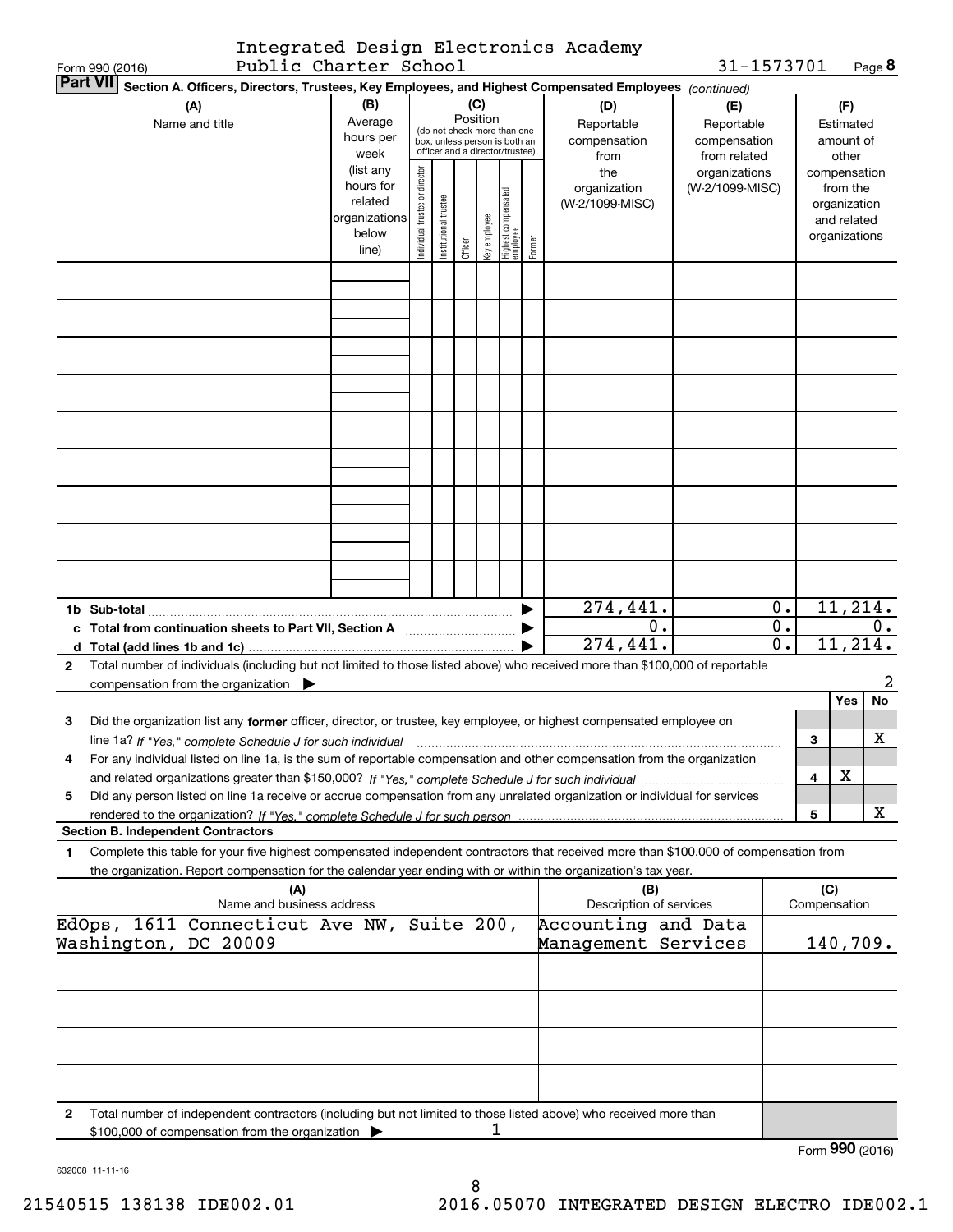Form 990 (2016) Page Public Charter School 31-1573701 Integrated Design Electronics Academy

**9**

|                                                           | <b>Part VIII</b> | <b>Statement of Revenue</b>                                                                                          |                |                       |                                                                   |                               |                       |                         |
|-----------------------------------------------------------|------------------|----------------------------------------------------------------------------------------------------------------------|----------------|-----------------------|-------------------------------------------------------------------|-------------------------------|-----------------------|-------------------------|
|                                                           |                  | Check if Schedule O contains a response or note to any line in this Part VIII                                        |                |                       |                                                                   |                               |                       |                         |
|                                                           |                  |                                                                                                                      |                |                       | (A)                                                               | (B)                           | $\overline{C}$        | (D)<br>Revenuè excluded |
|                                                           |                  |                                                                                                                      |                |                       | Total revenue                                                     | Related or<br>exempt function | Unrelated<br>business | from tax under          |
|                                                           |                  |                                                                                                                      |                |                       |                                                                   | revenue                       | revenue               | sections<br>$512 - 514$ |
|                                                           |                  | 1 a Federated campaigns                                                                                              | 1a             |                       |                                                                   |                               |                       |                         |
|                                                           |                  | <b>b</b> Membership dues                                                                                             | 1 <sub>b</sub> |                       |                                                                   |                               |                       |                         |
|                                                           |                  | c Fundraising events                                                                                                 | 1 <sub>c</sub> |                       |                                                                   |                               |                       |                         |
|                                                           |                  |                                                                                                                      | 1 <sub>d</sub> |                       |                                                                   |                               |                       |                         |
| Contributions, Gifts, Grants<br>and Other Similar Amounts |                  | d Related organizations                                                                                              |                | 955, 359.             |                                                                   |                               |                       |                         |
|                                                           |                  | e Government grants (contributions)                                                                                  | 1e             |                       |                                                                   |                               |                       |                         |
|                                                           |                  | f All other contributions, gifts, grants, and                                                                        |                |                       |                                                                   |                               |                       |                         |
|                                                           |                  | similar amounts not included above                                                                                   | 1f             | 186,077.              |                                                                   |                               |                       |                         |
|                                                           |                  | g Noncash contributions included in lines 1a-1f: \$                                                                  |                |                       |                                                                   |                               |                       |                         |
|                                                           |                  |                                                                                                                      |                |                       |                                                                   |                               |                       |                         |
|                                                           |                  |                                                                                                                      |                | <b>Business Code</b>  |                                                                   |                               |                       |                         |
|                                                           |                  | 2 a Per pupil funding                                                                                                |                |                       | $\frac{611710}{611710}$ 5, 355, 623, 5, 355, 623, 611710 35, 600, |                               |                       |                         |
| Program Service<br>Revenue                                |                  | b Activity fees                                                                                                      |                |                       |                                                                   |                               |                       |                         |
|                                                           | с                | <u>and the state of the state of the state of the state of the state</u>                                             |                |                       |                                                                   |                               |                       |                         |
|                                                           | d                | the contract of the contract of the contract of the contract of the contract of                                      |                |                       |                                                                   |                               |                       |                         |
|                                                           | е                |                                                                                                                      |                |                       |                                                                   |                               |                       |                         |
|                                                           |                  | f All other program service revenue                                                                                  |                |                       |                                                                   |                               |                       |                         |
|                                                           |                  |                                                                                                                      |                |                       | $\blacktriangleright$ 5,391,223.                                  |                               |                       |                         |
|                                                           | 3                | Investment income (including dividends, interest, and                                                                |                |                       |                                                                   |                               |                       |                         |
|                                                           |                  |                                                                                                                      |                |                       | 946.                                                              |                               |                       | 946.                    |
|                                                           | 4                | Income from investment of tax-exempt bond proceeds                                                                   |                |                       |                                                                   |                               |                       |                         |
|                                                           | 5                |                                                                                                                      |                |                       |                                                                   |                               |                       |                         |
|                                                           |                  |                                                                                                                      | (i) Real       | (ii) Personal         |                                                                   |                               |                       |                         |
|                                                           |                  | 6 a Gross rents                                                                                                      |                |                       |                                                                   |                               |                       |                         |
|                                                           |                  |                                                                                                                      |                |                       |                                                                   |                               |                       |                         |
|                                                           |                  | <b>b</b> Less: rental expenses                                                                                       |                |                       |                                                                   |                               |                       |                         |
|                                                           |                  | c Rental income or (loss)                                                                                            |                |                       |                                                                   |                               |                       |                         |
|                                                           |                  |                                                                                                                      |                |                       |                                                                   |                               |                       |                         |
|                                                           |                  | 7 a Gross amount from sales of                                                                                       | (i) Securities | (ii) Other            |                                                                   |                               |                       |                         |
|                                                           |                  | assets other than inventory                                                                                          |                |                       |                                                                   |                               |                       |                         |
|                                                           |                  | <b>b</b> Less: cost or other basis                                                                                   |                |                       |                                                                   |                               |                       |                         |
|                                                           |                  | and sales expenses                                                                                                   |                |                       |                                                                   |                               |                       |                         |
|                                                           |                  |                                                                                                                      |                |                       |                                                                   |                               |                       |                         |
|                                                           |                  |                                                                                                                      |                |                       |                                                                   |                               |                       |                         |
|                                                           |                  | 8 a Gross income from fundraising events (not                                                                        |                |                       |                                                                   |                               |                       |                         |
| <b>Other Revenue</b>                                      |                  | including \$                                                                                                         |                |                       |                                                                   |                               |                       |                         |
|                                                           |                  | contributions reported on line 1c). See                                                                              |                |                       |                                                                   |                               |                       |                         |
|                                                           |                  |                                                                                                                      |                |                       |                                                                   |                               |                       |                         |
|                                                           |                  |                                                                                                                      | b              |                       |                                                                   |                               |                       |                         |
|                                                           |                  | c Net income or (loss) from fundraising events                                                                       |                | .                     |                                                                   |                               |                       |                         |
|                                                           |                  | 9 a Gross income from gaming activities. See                                                                         |                |                       |                                                                   |                               |                       |                         |
|                                                           |                  |                                                                                                                      |                |                       |                                                                   |                               |                       |                         |
|                                                           |                  | <b>b</b> Less: direct expenses <b>manually contained</b>                                                             | b              |                       |                                                                   |                               |                       |                         |
|                                                           |                  | c Net income or (loss) from gaming activities                                                                        |                | .                     |                                                                   |                               |                       |                         |
|                                                           |                  | 10 a Gross sales of inventory, less returns                                                                          |                |                       |                                                                   |                               |                       |                         |
|                                                           |                  |                                                                                                                      |                |                       |                                                                   |                               |                       |                         |
|                                                           |                  |                                                                                                                      | b              |                       |                                                                   |                               |                       |                         |
|                                                           |                  |                                                                                                                      |                |                       |                                                                   |                               |                       |                         |
|                                                           |                  | Miscellaneous Revenue                                                                                                |                | <b>Business Code</b>  |                                                                   |                               |                       |                         |
|                                                           |                  | 11 a Other income                                                                                                    |                | 900099                | 165,068.                                                          | 165,068.                      |                       |                         |
|                                                           |                  |                                                                                                                      |                |                       |                                                                   |                               |                       |                         |
|                                                           | b                | <u> 1989 - Johann Stein, marwolaethau a bhann an t-Amhair an t-Amhair an t-Amhair an t-Amhair an t-Amhair an t-A</u> |                |                       |                                                                   |                               |                       |                         |
|                                                           | с                | the contract of the contract of the contract of the contract of the contract of                                      |                |                       |                                                                   |                               |                       |                         |
|                                                           |                  |                                                                                                                      |                |                       |                                                                   |                               |                       |                         |
|                                                           |                  |                                                                                                                      |                | $\blacktriangleright$ | 165,068.                                                          |                               |                       |                         |
|                                                           | 12               |                                                                                                                      |                |                       | 6,698,673.5,556,291.                                              |                               | 0.                    | 946.                    |
|                                                           | 632009 11-11-16  |                                                                                                                      |                |                       |                                                                   |                               |                       | Form 990 (2016)         |

9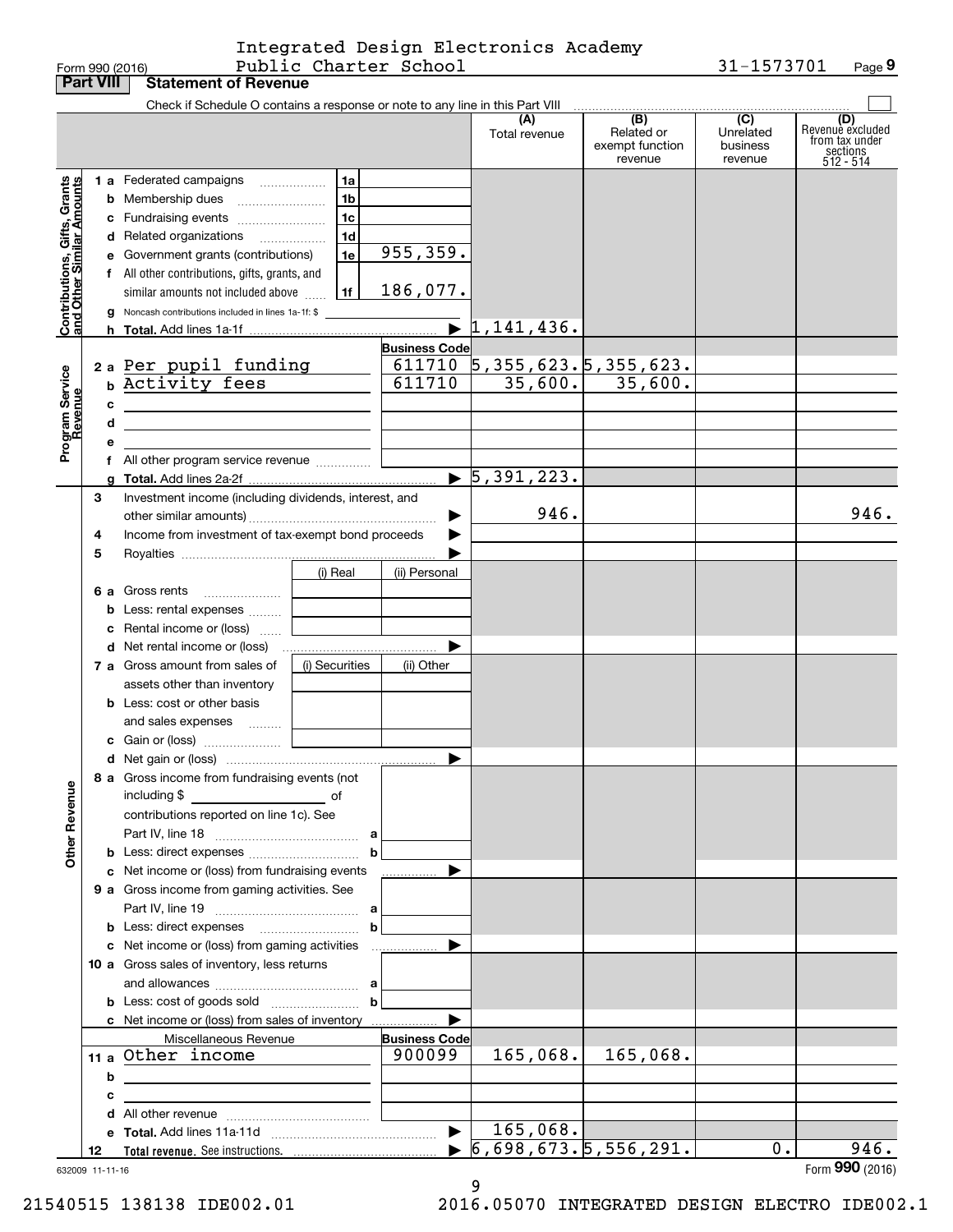#### Form 990 (2016) PUDIIC C**harter** S**chool 3l-l5737UI** Page **Part IX Statement of Functional Expenses** Public Charter School 31-1573701 Integrated Design Electronics Academy

**10**

|                 | Section 501(c)(3) and 501(c)(4) organizations must complete all columns. All other organizations must complete column (A).<br>Check if Schedule O contains a response or note to any line in this Part IX |                         |                             |                                    |                         |  |  |  |  |  |
|-----------------|-----------------------------------------------------------------------------------------------------------------------------------------------------------------------------------------------------------|-------------------------|-----------------------------|------------------------------------|-------------------------|--|--|--|--|--|
|                 | Do not include amounts reported on lines 6b,                                                                                                                                                              | (A)<br>Total expenses   | (B)                         | (C)                                | (D)                     |  |  |  |  |  |
|                 | 7b, 8b, 9b, and 10b of Part VIII.                                                                                                                                                                         |                         | Program service<br>expenses | Management and<br>general expenses | Fundraising<br>expenses |  |  |  |  |  |
| 1.              | Grants and other assistance to domestic organizations                                                                                                                                                     |                         |                             |                                    |                         |  |  |  |  |  |
|                 | and domestic governments. See Part IV, line 21<br>$\mathbb{R}$                                                                                                                                            | $-8, 291.$              | $-8, 291.$                  |                                    |                         |  |  |  |  |  |
| $\mathbf{2}$    | Grants and other assistance to domestic                                                                                                                                                                   |                         |                             |                                    |                         |  |  |  |  |  |
|                 | individuals. See Part IV, line 22                                                                                                                                                                         | 3,250.                  | 3,250.                      |                                    |                         |  |  |  |  |  |
| 3               | Grants and other assistance to foreign                                                                                                                                                                    |                         |                             |                                    |                         |  |  |  |  |  |
|                 | organizations, foreign governments, and foreign                                                                                                                                                           |                         |                             |                                    |                         |  |  |  |  |  |
|                 | individuals. See Part IV, lines 15 and 16                                                                                                                                                                 |                         |                             |                                    |                         |  |  |  |  |  |
| 4               | Benefits paid to or for members                                                                                                                                                                           |                         |                             |                                    |                         |  |  |  |  |  |
| 5               | Compensation of current officers, directors,                                                                                                                                                              |                         |                             |                                    |                         |  |  |  |  |  |
|                 | trustees, and key employees                                                                                                                                                                               | 300,988.                | 252,830.                    | 48,158.                            |                         |  |  |  |  |  |
| 6               | Compensation not included above, to disqualified                                                                                                                                                          |                         |                             |                                    |                         |  |  |  |  |  |
|                 | persons (as defined under section 4958(f)(1)) and                                                                                                                                                         |                         |                             |                                    |                         |  |  |  |  |  |
|                 | persons described in section 4958(c)(3)(B)                                                                                                                                                                | 3,308,877.              |                             |                                    |                         |  |  |  |  |  |
| 7               |                                                                                                                                                                                                           |                         | 2,779,457.                  | 529,420.                           |                         |  |  |  |  |  |
| 8               | Pension plan accruals and contributions (include                                                                                                                                                          | 46,653.                 | 39,189.                     |                                    |                         |  |  |  |  |  |
| 9               | section 401(k) and 403(b) employer contributions)                                                                                                                                                         | 257, 176.               | 216,028.                    | $\frac{7,464}{41,148}$ .           |                         |  |  |  |  |  |
| 10              |                                                                                                                                                                                                           | 315,790.                | 265,264.                    | 50, 526.                           |                         |  |  |  |  |  |
| 11              | Fees for services (non-employees):                                                                                                                                                                        |                         |                             |                                    |                         |  |  |  |  |  |
| a               |                                                                                                                                                                                                           |                         |                             |                                    |                         |  |  |  |  |  |
| b               |                                                                                                                                                                                                           | 30,443.                 | 25,572.                     | 4,871.                             |                         |  |  |  |  |  |
| c               |                                                                                                                                                                                                           | 127,059.                | 106,729.                    | 20, 330.                           |                         |  |  |  |  |  |
| d               |                                                                                                                                                                                                           |                         |                             |                                    |                         |  |  |  |  |  |
| e               | Professional fundraising services. See Part IV, line 17                                                                                                                                                   |                         |                             |                                    |                         |  |  |  |  |  |
| f               | Investment management fees                                                                                                                                                                                |                         |                             |                                    |                         |  |  |  |  |  |
| g               | Other. (If line 11g amount exceeds 10% of line 25,                                                                                                                                                        |                         |                             |                                    |                         |  |  |  |  |  |
|                 | column (A) amount, list line 11g expenses on Sch O.)                                                                                                                                                      | 241,802.                | 236,295.                    | 5,507.                             |                         |  |  |  |  |  |
| 12 <sub>2</sub> |                                                                                                                                                                                                           |                         |                             |                                    |                         |  |  |  |  |  |
| 13              |                                                                                                                                                                                                           | $\overline{243}$ , 872. | 225,381.                    | 18,491.                            |                         |  |  |  |  |  |
| 14              |                                                                                                                                                                                                           | 156,823.                | 131,731.                    | 25,092.                            |                         |  |  |  |  |  |
| 15              |                                                                                                                                                                                                           |                         |                             |                                    |                         |  |  |  |  |  |
| 16              |                                                                                                                                                                                                           | 751,874.                | 631,574.                    | 120, 300.                          |                         |  |  |  |  |  |
| 17              |                                                                                                                                                                                                           | 33,813.                 | 33,491.                     | 322.                               |                         |  |  |  |  |  |
| 18              | Payments of travel or entertainment expenses                                                                                                                                                              |                         |                             |                                    |                         |  |  |  |  |  |
|                 | for any federal, state, or local public officials                                                                                                                                                         |                         |                             |                                    |                         |  |  |  |  |  |
| 19              | Conferences, conventions, and meetings                                                                                                                                                                    | 77,254.                 | 64,893.                     | 12,361.                            |                         |  |  |  |  |  |
| 20              | Interest                                                                                                                                                                                                  |                         |                             |                                    |                         |  |  |  |  |  |
| 21              |                                                                                                                                                                                                           | 407,950.                | 342,678.                    | 65,272.                            |                         |  |  |  |  |  |
| 22<br>23        | Depreciation, depletion, and amortization<br>Insurance                                                                                                                                                    | 50, 443.                | 42,372.                     | 8,071.                             |                         |  |  |  |  |  |
| 24              | Other expenses. Itemize expenses not covered                                                                                                                                                              |                         |                             |                                    |                         |  |  |  |  |  |
|                 | above. (List miscellaneous expenses in line 24e. If line                                                                                                                                                  |                         |                             |                                    |                         |  |  |  |  |  |
|                 | 24e amount exceeds 10% of line 25, column (A)<br>amount, list line 24e expenses on Schedule O.)                                                                                                           |                         |                             |                                    |                         |  |  |  |  |  |
| a               | Student activities                                                                                                                                                                                        | 87,345.                 | 87,345.                     |                                    |                         |  |  |  |  |  |
| b               | Food services                                                                                                                                                                                             | 83,755.                 | 70,354.                     | 13,401.                            |                         |  |  |  |  |  |
| C               | PCSB administration fee                                                                                                                                                                                   | 66,675.                 | 56,007.                     | 10,668.                            |                         |  |  |  |  |  |
| d               |                                                                                                                                                                                                           |                         |                             |                                    |                         |  |  |  |  |  |
|                 | e All other expenses                                                                                                                                                                                      | 193,725.                | 172,226.                    | 9,848.                             | 11,651.                 |  |  |  |  |  |
| 25              | Total functional expenses. Add lines 1 through 24e                                                                                                                                                        | 6,777,276.              | 5,774,375.                  | 991,250.                           | 11,651.                 |  |  |  |  |  |
| 26              | Joint costs. Complete this line only if the organization                                                                                                                                                  |                         |                             |                                    |                         |  |  |  |  |  |
|                 | reported in column (B) joint costs from a combined                                                                                                                                                        |                         |                             |                                    |                         |  |  |  |  |  |
|                 | educational campaign and fundraising solicitation.                                                                                                                                                        |                         |                             |                                    |                         |  |  |  |  |  |
|                 | Check here $\blacktriangleright$<br>if following SOP 98-2 (ASC 958-720)                                                                                                                                   |                         |                             |                                    |                         |  |  |  |  |  |

10

632010 11-11-16

Form (2016) **990**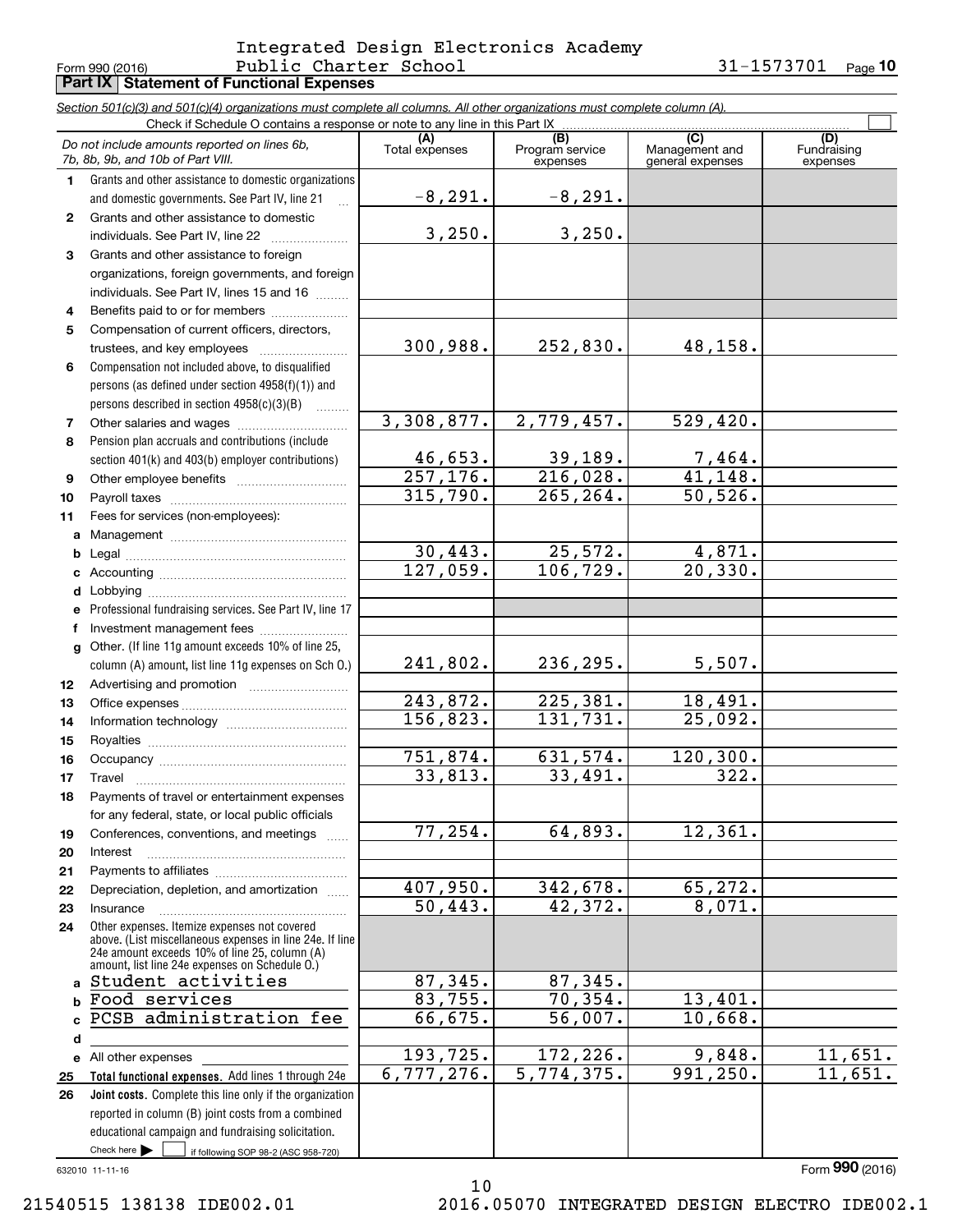# Form 990 (2016) Page Public Charter School 31-1573701 Integrated Design Electronics Academy

**11**

|                             |    |                                                                                                                                                                                                                                |  |                          | (A)<br>Beginning of year |                 | (B)<br>End of year           |
|-----------------------------|----|--------------------------------------------------------------------------------------------------------------------------------------------------------------------------------------------------------------------------------|--|--------------------------|--------------------------|-----------------|------------------------------|
|                             | 1. | Cash - non-interest-bearing                                                                                                                                                                                                    |  |                          | 1,375,110.               | $\blacksquare$  | 892,966.                     |
|                             | 2  |                                                                                                                                                                                                                                |  |                          |                          | $\mathbf{2}$    |                              |
|                             | з  |                                                                                                                                                                                                                                |  |                          |                          | 3               |                              |
|                             | 4  |                                                                                                                                                                                                                                |  |                          | 196,058.                 | $\overline{4}$  | 518, 371.                    |
|                             | 5  | Loans and other receivables from current and former officers, directors,                                                                                                                                                       |  |                          |                          |                 |                              |
|                             |    | trustees, key employees, and highest compensated employees. Complete                                                                                                                                                           |  |                          |                          |                 |                              |
|                             |    | Part II of Schedule L                                                                                                                                                                                                          |  |                          |                          | 5               |                              |
|                             | 6  | Loans and other receivables from other disqualified persons (as defined under                                                                                                                                                  |  |                          |                          |                 |                              |
|                             |    | section 4958(f)(1)), persons described in section 4958(c)(3)(B), and contributing                                                                                                                                              |  |                          |                          |                 |                              |
|                             |    |                                                                                                                                                                                                                                |  |                          |                          |                 |                              |
|                             |    | employers and sponsoring organizations of section 501(c)(9) voluntary                                                                                                                                                          |  |                          |                          |                 |                              |
| Assets                      |    | employees' beneficiary organizations (see instr). Complete Part II of Sch L                                                                                                                                                    |  |                          |                          | 6               |                              |
|                             | 7  |                                                                                                                                                                                                                                |  |                          |                          | $\overline{7}$  |                              |
|                             | 8  |                                                                                                                                                                                                                                |  |                          | 14,076.                  | 8               | 1,748.                       |
|                             | 9  | Prepaid expenses and deferred charges                                                                                                                                                                                          |  |                          |                          | 9               |                              |
|                             |    | <b>10a</b> Land, buildings, and equipment: cost or other                                                                                                                                                                       |  |                          |                          |                 |                              |
|                             |    |                                                                                                                                                                                                                                |  |                          |                          |                 |                              |
|                             |    | <b>b</b> Less: accumulated depreciation                                                                                                                                                                                        |  |                          | 11,774,275.              | 10 <sub>c</sub> | 11,887,635.                  |
|                             | 11 | Investments - publicly traded securities                                                                                                                                                                                       |  |                          |                          | 11              |                              |
|                             | 12 |                                                                                                                                                                                                                                |  |                          |                          | 12              |                              |
|                             | 13 |                                                                                                                                                                                                                                |  |                          | 13                       |                 |                              |
|                             | 14 |                                                                                                                                                                                                                                |  |                          | 14                       |                 |                              |
|                             | 15 |                                                                                                                                                                                                                                |  |                          | $\overline{226,304}$ .   | 15              | 3,445.                       |
|                             | 16 |                                                                                                                                                                                                                                |  |                          | 13,585,823.              | 16              | 13,304,165.                  |
|                             | 17 |                                                                                                                                                                                                                                |  | 1,012,618.               | 17                       | 1,060,193.      |                              |
|                             | 18 |                                                                                                                                                                                                                                |  | 18                       |                          |                 |                              |
|                             | 19 | Deferred revenue manual contracts and contracts are all the manual contracts and contracts are contracted and contracts are contracted and contract are contracted and contract are contracted and contract are contracted and |  | 0.                       | 19                       | 22,633.         |                              |
|                             | 20 | Tax-exempt bond liabilities                                                                                                                                                                                                    |  |                          | 7,000,000.               | 20              | 6,705,083.                   |
|                             | 21 | Escrow or custodial account liability. Complete Part IV of Schedule D                                                                                                                                                          |  | $\overline{\phantom{a}}$ |                          | 21              |                              |
|                             | 22 | Loans and other payables to current and former officers, directors, trustees,                                                                                                                                                  |  |                          |                          |                 |                              |
|                             |    | key employees, highest compensated employees, and disqualified persons.                                                                                                                                                        |  |                          |                          |                 |                              |
| Liabilities                 |    | Complete Part II of Schedule L                                                                                                                                                                                                 |  |                          |                          | 22              |                              |
|                             | 23 | Secured mortgages and notes payable to unrelated third parties                                                                                                                                                                 |  |                          |                          | 23              |                              |
|                             | 24 | Unsecured notes and loans payable to unrelated third parties                                                                                                                                                                   |  |                          |                          | 24              |                              |
|                             | 25 | Other liabilities (including federal income tax, payables to related third                                                                                                                                                     |  |                          |                          |                 |                              |
|                             |    | parties, and other liabilities not included on lines 17-24). Complete Part X of                                                                                                                                                |  |                          |                          |                 |                              |
|                             |    | Schedule D                                                                                                                                                                                                                     |  |                          | О.                       | 25              | $\frac{21,654}{7,809,563.}$  |
|                             | 26 |                                                                                                                                                                                                                                |  |                          | 8,012,618.               | 26              |                              |
|                             |    | Organizations that follow SFAS 117 (ASC 958), check here $\blacktriangleright \begin{array}{c} \boxed{X} \\ \end{array}$ and                                                                                                   |  |                          |                          |                 |                              |
|                             |    | complete lines 27 through 29, and lines 33 and 34.                                                                                                                                                                             |  |                          |                          |                 |                              |
|                             | 27 |                                                                                                                                                                                                                                |  |                          | 5,560,341.               | 27              | $\frac{5,479,089.}{15,513.}$ |
|                             | 28 | Temporarily restricted net assets                                                                                                                                                                                              |  |                          | 12,864.                  | 28              |                              |
|                             | 29 | Permanently restricted net assets                                                                                                                                                                                              |  |                          |                          | 29              |                              |
|                             |    | Organizations that do not follow SFAS 117 (ASC 958), check here ▶ □                                                                                                                                                            |  |                          |                          |                 |                              |
| Net Assets or Fund Balances |    | and complete lines 30 through 34.                                                                                                                                                                                              |  |                          |                          |                 |                              |
|                             | 30 |                                                                                                                                                                                                                                |  |                          |                          | 30              |                              |
|                             | 31 | Paid-in or capital surplus, or land, building, or equipment fund                                                                                                                                                               |  |                          |                          | 31              |                              |
|                             | 32 | Retained earnings, endowment, accumulated income, or other funds                                                                                                                                                               |  |                          |                          | 32              |                              |
|                             | 33 |                                                                                                                                                                                                                                |  |                          | 5,573,205.               | 33              | <u>5,494,602.</u>            |
|                             | 34 |                                                                                                                                                                                                                                |  |                          | 13,585,823.              | 34              | 13,304,165.                  |
|                             |    |                                                                                                                                                                                                                                |  |                          |                          |                 | Form 990 (2016)              |

 $\overline{\phantom{0}}$ 

| n 990 (2016) |              |  |  |  |
|--------------|--------------|--|--|--|
|              | <b>MID-1</b> |  |  |  |

**Part X Balance Sheet**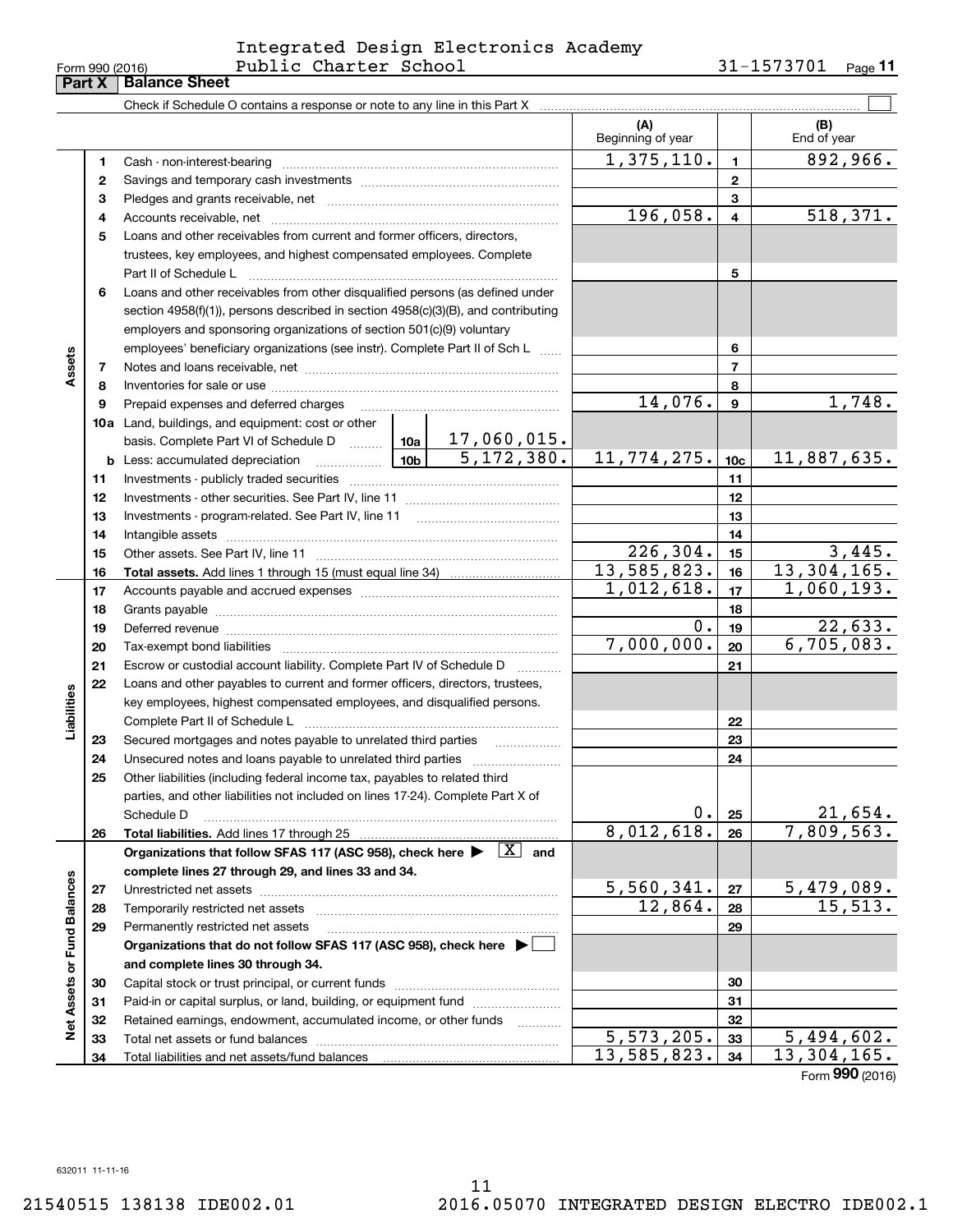|    | Integrated Design Electronics Academy                                                                                           |                |                |          |                  |
|----|---------------------------------------------------------------------------------------------------------------------------------|----------------|----------------|----------|------------------|
|    | Public Charter School<br>Form 990 (2016)                                                                                        |                | 31-1573701     |          | Page 12          |
|    | Part XI<br><b>Reconciliation of Net Assets</b>                                                                                  |                |                |          |                  |
|    | Check if Schedule O contains a response or note to any line in this Part XI                                                     |                |                |          |                  |
|    |                                                                                                                                 |                |                |          |                  |
| 1  | Total revenue (must equal Part VIII, column (A), line 12)                                                                       | $\mathbf{1}$   | 6,698,673.     |          |                  |
| 2  | Total expenses (must equal Part IX, column (A), line 25)                                                                        | $\mathbf{2}$   | 6,777,276.     |          |                  |
| З  | Revenue less expenses. Subtract line 2 from line 1                                                                              | 3              |                |          | $-78,603.$       |
| 4  |                                                                                                                                 | 4              | 5, 573, 205.   |          |                  |
| 5  | Net unrealized gains (losses) on investments                                                                                    | 5              |                |          |                  |
| 6  | Donated services and use of facilities                                                                                          | 6              |                |          |                  |
| 7  | Investment expenses                                                                                                             | $\overline{7}$ |                |          |                  |
| 8  | Prior period adjustments                                                                                                        | 8              |                |          |                  |
| 9  | Other changes in net assets or fund balances (explain in Schedule O)                                                            | 9              |                |          | $\overline{0}$ . |
| 10 | Net assets or fund balances at end of year. Combine lines 3 through 9 (must equal Part X, line 33,                              |                |                |          |                  |
|    | column (B))                                                                                                                     | 10             | 5,494,602.     |          |                  |
|    | Part XII Financial Statements and Reporting                                                                                     |                |                |          |                  |
|    |                                                                                                                                 |                |                |          | X                |
|    |                                                                                                                                 |                |                | Yes      | <b>No</b>        |
| 1  | $\boxed{\mathbf{X}}$ Accrual<br>Accounting method used to prepare the Form 990: <u>I</u> Cash<br>Other                          |                |                |          |                  |
|    | If the organization changed its method of accounting from a prior year or checked "Other," explain in Schedule O.               |                |                |          |                  |
|    | 2a Were the organization's financial statements compiled or reviewed by an independent accountant?                              |                | 2a             |          | х                |
|    | If "Yes," check a box below to indicate whether the financial statements for the year were compiled or reviewed on a            |                |                |          |                  |
|    | separate basis, consolidated basis, or both:                                                                                    |                |                |          |                  |
|    | Separate basis<br>Consolidated basis<br>Both consolidated and separate basis                                                    |                |                |          |                  |
|    | <b>b</b> Were the organization's financial statements audited by an independent accountant?                                     |                | 2 <sub>b</sub> | х        |                  |
|    | If "Yes," check a box below to indicate whether the financial statements for the year were audited on a separate basis,         |                |                |          |                  |
|    | consolidated basis, or both:                                                                                                    |                |                |          |                  |
|    | $\lfloor x \rfloor$ Separate basis<br><b>Consolidated basis</b><br>Both consolidated and separate basis                         |                |                |          |                  |
|    | c If "Yes" to line 2a or 2b, does the organization have a committee that assumes responsibility for oversight of the audit,     |                |                |          |                  |
|    |                                                                                                                                 |                | 2c             | X        |                  |
|    | If the organization changed either its oversight process or selection process during the tax year, explain in Schedule O.       |                |                |          |                  |
|    | 3a As a result of a federal award, was the organization required to undergo an audit or audits as set forth in the Single Audit |                |                |          |                  |
|    |                                                                                                                                 |                | 3a             | x        |                  |
|    | b If "Yes," did the organization undergo the required audit or audits? If the organization did not undergo the required audit   |                |                |          |                  |
|    | or audits, explain why in Schedule O and describe any steps taken to undergo such audits                                        |                | 3b             | х<br>nnr |                  |

Form (2016) **990**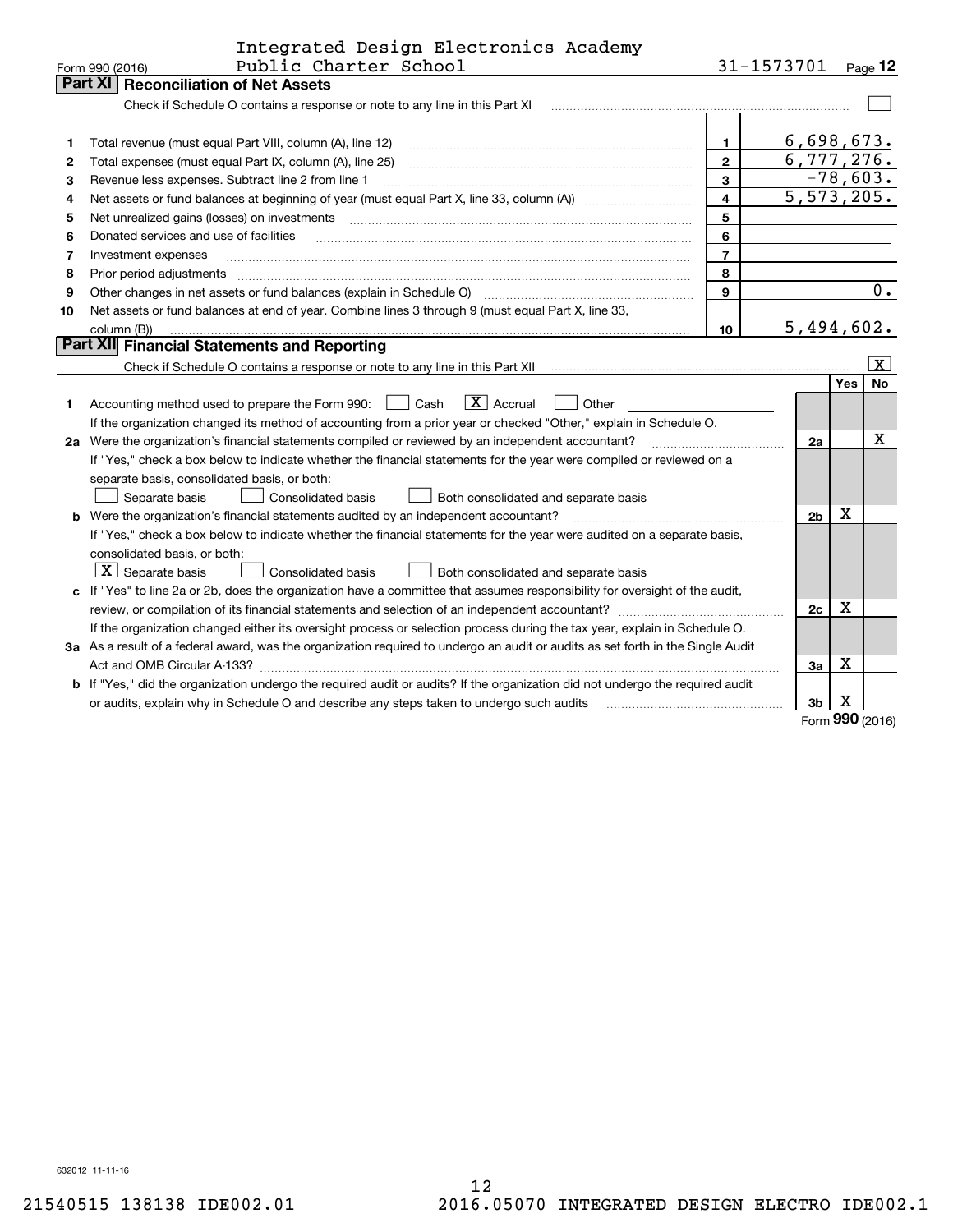| <b>SCHEDULE A</b><br><b>Public Charity Status and Public Support</b> |                                                                                                                                               |                       |                                                                                                                                                                                                                                                                                  |                                    |    | OMB No. 1545-0047          |  |                                                     |
|----------------------------------------------------------------------|-----------------------------------------------------------------------------------------------------------------------------------------------|-----------------------|----------------------------------------------------------------------------------------------------------------------------------------------------------------------------------------------------------------------------------------------------------------------------------|------------------------------------|----|----------------------------|--|-----------------------------------------------------|
| (Form 990 or 990-EZ)                                                 |                                                                                                                                               |                       | Complete if the organization is a section 501(c)(3) organization or a section                                                                                                                                                                                                    |                                    |    |                            |  |                                                     |
|                                                                      |                                                                                                                                               |                       | 4947(a)(1) nonexempt charitable trust.                                                                                                                                                                                                                                           |                                    |    |                            |  |                                                     |
| Department of the Treasury<br>Internal Revenue Service               |                                                                                                                                               |                       | ▶ Attach to Form 990 or Form 990-EZ.                                                                                                                                                                                                                                             |                                    |    |                            |  | Open to Public<br>Inspection                        |
|                                                                      |                                                                                                                                               |                       | Information about Schedule A (Form 990 or 990-EZ) and its instructions is at www.irs.gov/form990.                                                                                                                                                                                |                                    |    |                            |  |                                                     |
| Name of the organization                                             |                                                                                                                                               | Public Charter School | Integrated Design Electronics Academy                                                                                                                                                                                                                                            |                                    |    |                            |  | <b>Employer identification number</b><br>31-1573701 |
| Part I                                                               |                                                                                                                                               |                       | Reason for Public Charity Status (All organizations must complete this part.) See instructions.                                                                                                                                                                                  |                                    |    |                            |  |                                                     |
|                                                                      |                                                                                                                                               |                       | The organization is not a private foundation because it is: (For lines 1 through 12, check only one box.)                                                                                                                                                                        |                                    |    |                            |  |                                                     |
| 1                                                                    |                                                                                                                                               |                       | A church, convention of churches, or association of churches described in section 170(b)(1)(A)(i).                                                                                                                                                                               |                                    |    |                            |  |                                                     |
| x<br>2                                                               |                                                                                                                                               |                       | A school described in section 170(b)(1)(A)(ii). (Attach Schedule E (Form 990 or 990-EZ).)                                                                                                                                                                                        |                                    |    |                            |  |                                                     |
| 3                                                                    |                                                                                                                                               |                       | A hospital or a cooperative hospital service organization described in section 170(b)(1)(A)(iii).                                                                                                                                                                                |                                    |    |                            |  |                                                     |
| 4                                                                    |                                                                                                                                               |                       | A medical research organization operated in conjunction with a hospital described in section 170(b)(1)(A)(iii). Enter the hospital's name,                                                                                                                                       |                                    |    |                            |  |                                                     |
| city, and state:                                                     |                                                                                                                                               |                       |                                                                                                                                                                                                                                                                                  |                                    |    |                            |  |                                                     |
| 5                                                                    |                                                                                                                                               |                       | An organization operated for the benefit of a college or university owned or operated by a governmental unit described in                                                                                                                                                        |                                    |    |                            |  |                                                     |
|                                                                      | section 170(b)(1)(A)(iv). (Complete Part II.)                                                                                                 |                       |                                                                                                                                                                                                                                                                                  |                                    |    |                            |  |                                                     |
| 6                                                                    |                                                                                                                                               |                       | A federal, state, or local government or governmental unit described in section 170(b)(1)(A)(v).                                                                                                                                                                                 |                                    |    |                            |  |                                                     |
| 7                                                                    |                                                                                                                                               |                       | An organization that normally receives a substantial part of its support from a governmental unit or from the general public described in                                                                                                                                        |                                    |    |                            |  |                                                     |
| 8                                                                    | section 170(b)(1)(A)(vi). (Complete Part II.)                                                                                                 |                       | A community trust described in section 170(b)(1)(A)(vi). (Complete Part II.)                                                                                                                                                                                                     |                                    |    |                            |  |                                                     |
| 9                                                                    |                                                                                                                                               |                       | An agricultural research organization described in section 170(b)(1)(A)(ix) operated in conjunction with a land-grant college                                                                                                                                                    |                                    |    |                            |  |                                                     |
|                                                                      |                                                                                                                                               |                       | or university or a non-land-grant college of agriculture (see instructions). Enter the name, city, and state of the college or                                                                                                                                                   |                                    |    |                            |  |                                                     |
| university:                                                          |                                                                                                                                               |                       |                                                                                                                                                                                                                                                                                  |                                    |    |                            |  |                                                     |
| 10                                                                   |                                                                                                                                               |                       | An organization that normally receives: (1) more than 33 1/3% of its support from contributions, membership fees, and gross receipts from                                                                                                                                        |                                    |    |                            |  |                                                     |
|                                                                      | activities related to its exempt functions - subject to certain exceptions, and (2) no more than 33 1/3% of its support from gross investment |                       |                                                                                                                                                                                                                                                                                  |                                    |    |                            |  |                                                     |
|                                                                      | income and unrelated business taxable income (less section 511 tax) from businesses acquired by the organization after June 30, 1975.         |                       |                                                                                                                                                                                                                                                                                  |                                    |    |                            |  |                                                     |
|                                                                      | See section 509(a)(2). (Complete Part III.)                                                                                                   |                       |                                                                                                                                                                                                                                                                                  |                                    |    |                            |  |                                                     |
| 11<br>12                                                             |                                                                                                                                               |                       | An organization organized and operated exclusively to test for public safety. See section 509(a)(4).                                                                                                                                                                             |                                    |    |                            |  |                                                     |
|                                                                      |                                                                                                                                               |                       | An organization organized and operated exclusively for the benefit of, to perform the functions of, or to carry out the purposes of one or<br>more publicly supported organizations described in section 509(a)(1) or section 509(a)(2). See section 509(a)(3). Check the box in |                                    |    |                            |  |                                                     |
|                                                                      |                                                                                                                                               |                       | lines 12a through 12d that describes the type of supporting organization and complete lines 12e, 12f, and 12g.                                                                                                                                                                   |                                    |    |                            |  |                                                     |
| a                                                                    |                                                                                                                                               |                       | Type I. A supporting organization operated, supervised, or controlled by its supported organization(s), typically by giving                                                                                                                                                      |                                    |    |                            |  |                                                     |
|                                                                      |                                                                                                                                               |                       | the supported organization(s) the power to regularly appoint or elect a majority of the directors or trustees of the supporting                                                                                                                                                  |                                    |    |                            |  |                                                     |
|                                                                      | organization. You must complete Part IV, Sections A and B.                                                                                    |                       |                                                                                                                                                                                                                                                                                  |                                    |    |                            |  |                                                     |
| b                                                                    |                                                                                                                                               |                       | Type II. A supporting organization supervised or controlled in connection with its supported organization(s), by having                                                                                                                                                          |                                    |    |                            |  |                                                     |
|                                                                      |                                                                                                                                               |                       | control or management of the supporting organization vested in the same persons that control or manage the supported                                                                                                                                                             |                                    |    |                            |  |                                                     |
|                                                                      | organization(s). You must complete Part IV, Sections A and C.                                                                                 |                       |                                                                                                                                                                                                                                                                                  |                                    |    |                            |  |                                                     |
| c                                                                    |                                                                                                                                               |                       | Type III functionally integrated. A supporting organization operated in connection with, and functionally integrated with,<br>its supported organization(s) (see instructions). You must complete Part IV, Sections A, D, and E.                                                 |                                    |    |                            |  |                                                     |
| d                                                                    |                                                                                                                                               |                       | Type III non-functionally integrated. A supporting organization operated in connection with its supported organization(s)                                                                                                                                                        |                                    |    |                            |  |                                                     |
|                                                                      |                                                                                                                                               |                       | that is not functionally integrated. The organization generally must satisfy a distribution requirement and an attentiveness                                                                                                                                                     |                                    |    |                            |  |                                                     |
|                                                                      |                                                                                                                                               |                       | requirement (see instructions). You must complete Part IV, Sections A and D, and Part V.                                                                                                                                                                                         |                                    |    |                            |  |                                                     |
| e                                                                    |                                                                                                                                               |                       | Check this box if the organization received a written determination from the IRS that it is a Type I, Type II, Type III                                                                                                                                                          |                                    |    |                            |  |                                                     |
|                                                                      |                                                                                                                                               |                       | functionally integrated, or Type III non-functionally integrated supporting organization.                                                                                                                                                                                        |                                    |    |                            |  |                                                     |
| f Enter the number of supported organizations                        |                                                                                                                                               |                       |                                                                                                                                                                                                                                                                                  |                                    |    |                            |  |                                                     |
| (i) Name of supported                                                | Provide the following information about the supported organization(s).                                                                        | (ii) EIN              | (iii) Type of organization                                                                                                                                                                                                                                                       | (iv) Is the organization listed    |    | (v) Amount of monetary     |  | (vi) Amount of other                                |
| organization                                                         |                                                                                                                                               |                       | (described on lines 1-10                                                                                                                                                                                                                                                         | in your governing document?<br>Yes | No | support (see instructions) |  | support (see instructions)                          |
|                                                                      |                                                                                                                                               |                       | above (see instructions))                                                                                                                                                                                                                                                        |                                    |    |                            |  |                                                     |
|                                                                      |                                                                                                                                               |                       |                                                                                                                                                                                                                                                                                  |                                    |    |                            |  |                                                     |
|                                                                      |                                                                                                                                               |                       |                                                                                                                                                                                                                                                                                  |                                    |    |                            |  |                                                     |
|                                                                      |                                                                                                                                               |                       |                                                                                                                                                                                                                                                                                  |                                    |    |                            |  |                                                     |
|                                                                      |                                                                                                                                               |                       |                                                                                                                                                                                                                                                                                  |                                    |    |                            |  |                                                     |
|                                                                      |                                                                                                                                               |                       |                                                                                                                                                                                                                                                                                  |                                    |    |                            |  |                                                     |
|                                                                      |                                                                                                                                               |                       |                                                                                                                                                                                                                                                                                  |                                    |    |                            |  |                                                     |
|                                                                      |                                                                                                                                               |                       |                                                                                                                                                                                                                                                                                  |                                    |    |                            |  |                                                     |
|                                                                      |                                                                                                                                               |                       |                                                                                                                                                                                                                                                                                  |                                    |    |                            |  |                                                     |
| Total                                                                |                                                                                                                                               |                       |                                                                                                                                                                                                                                                                                  |                                    |    |                            |  |                                                     |
| منافس والممتاح الممرورة                                              |                                                                                                                                               | ويستمعوا لمعالج متمام | Atiana fau Faum 000 au 000 EZ                                                                                                                                                                                                                                                    |                                    |    |                            |  | Cabadula A (Faum 000 au 000 EZ) 0016                |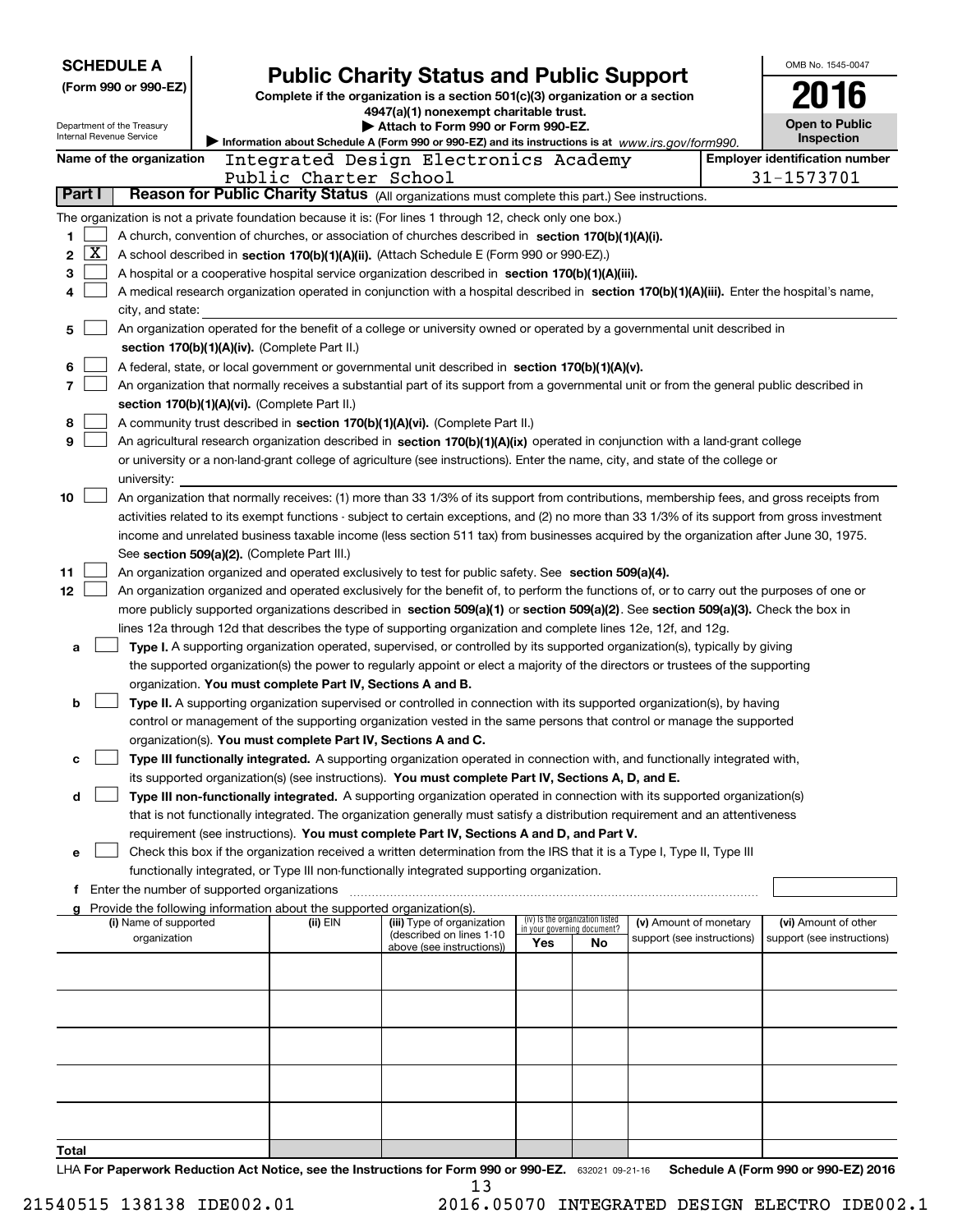### Schedule A (Form 990 or 990-EZ) 2016 Page Public Charter School 31-1573701 Integrated Design Electronics Academy

**2**

(Complete only if you checked the box on line 5, 7, or 8 of Part I or if the organization failed to qualify under Part III. If the organization **Part II Support Schedule for Organizations Described in Sections 170(b)(1)(A)(iv) and 170(b)(1)(A)(vi)**

fails to qualify under the tests listed below, please complete Part III.)

|    | <b>Section A. Public Support</b>                                                                                                                                                                                               |          |            |            |            |          |                                      |
|----|--------------------------------------------------------------------------------------------------------------------------------------------------------------------------------------------------------------------------------|----------|------------|------------|------------|----------|--------------------------------------|
|    | Calendar year (or fiscal year beginning in) $\blacktriangleright$                                                                                                                                                              | (a) 2012 | $(b)$ 2013 | $(c)$ 2014 | $(d)$ 2015 | (e) 2016 | (f) Total                            |
|    | 1 Gifts, grants, contributions, and                                                                                                                                                                                            |          |            |            |            |          |                                      |
|    | membership fees received. (Do not                                                                                                                                                                                              |          |            |            |            |          |                                      |
|    | include any "unusual grants.")                                                                                                                                                                                                 |          |            |            |            |          |                                      |
|    | 2 Tax revenues levied for the organ-                                                                                                                                                                                           |          |            |            |            |          |                                      |
|    | ization's benefit and either paid to                                                                                                                                                                                           |          |            |            |            |          |                                      |
|    | or expended on its behalf                                                                                                                                                                                                      |          |            |            |            |          |                                      |
|    | 3 The value of services or facilities                                                                                                                                                                                          |          |            |            |            |          |                                      |
|    | furnished by a governmental unit to                                                                                                                                                                                            |          |            |            |            |          |                                      |
|    | the organization without charge                                                                                                                                                                                                |          |            |            |            |          |                                      |
|    | <b>Total.</b> Add lines 1 through 3                                                                                                                                                                                            |          |            |            |            |          |                                      |
|    | The portion of total contributions                                                                                                                                                                                             |          |            |            |            |          |                                      |
|    | by each person (other than a                                                                                                                                                                                                   |          |            |            |            |          |                                      |
|    | governmental unit or publicly                                                                                                                                                                                                  |          |            |            |            |          |                                      |
|    | supported organization) included                                                                                                                                                                                               |          |            |            |            |          |                                      |
|    | on line 1 that exceeds 2% of the                                                                                                                                                                                               |          |            |            |            |          |                                      |
|    | amount shown on line 11.                                                                                                                                                                                                       |          |            |            |            |          |                                      |
|    | column (f)                                                                                                                                                                                                                     |          |            |            |            |          |                                      |
|    | 6 Public support. Subtract line 5 from line 4.                                                                                                                                                                                 |          |            |            |            |          |                                      |
|    | <b>Section B. Total Support</b>                                                                                                                                                                                                |          |            |            |            |          |                                      |
|    | Calendar year (or fiscal year beginning in)                                                                                                                                                                                    | (a) 2012 | $(b)$ 2013 | $(c)$ 2014 | $(d)$ 2015 | (e) 2016 | (f) Total                            |
|    | 7 Amounts from line 4                                                                                                                                                                                                          |          |            |            |            |          |                                      |
| 8  | Gross income from interest,                                                                                                                                                                                                    |          |            |            |            |          |                                      |
|    | dividends, payments received on                                                                                                                                                                                                |          |            |            |            |          |                                      |
|    | securities loans, rents, royalties                                                                                                                                                                                             |          |            |            |            |          |                                      |
|    | and income from similar sources                                                                                                                                                                                                |          |            |            |            |          |                                      |
| 9  | Net income from unrelated business                                                                                                                                                                                             |          |            |            |            |          |                                      |
|    | activities, whether or not the                                                                                                                                                                                                 |          |            |            |            |          |                                      |
|    | business is regularly carried on                                                                                                                                                                                               |          |            |            |            |          |                                      |
| 10 | Other income. Do not include gain                                                                                                                                                                                              |          |            |            |            |          |                                      |
|    | or loss from the sale of capital                                                                                                                                                                                               |          |            |            |            |          |                                      |
|    | assets (Explain in Part VI.)                                                                                                                                                                                                   |          |            |            |            |          |                                      |
|    | 11 Total support. Add lines 7 through 10                                                                                                                                                                                       |          |            |            |            |          |                                      |
| 12 | Gross receipts from related activities, etc. (see instructions)                                                                                                                                                                |          |            |            |            | 12       |                                      |
|    | 13 First five years. If the Form 990 is for the organization's first, second, third, fourth, or fifth tax year as a section 501(c)(3)                                                                                          |          |            |            |            |          |                                      |
|    | organization, check this box and stop here manufactured and according to the state of the state of the state of the state of the state of the state of the state of the state of the state of the state of the state of the st |          |            |            |            |          |                                      |
|    | <b>Section C. Computation of Public Support Percentage</b>                                                                                                                                                                     |          |            |            |            |          |                                      |
|    | 14 Public support percentage for 2016 (line 6, column (f) divided by line 11, column (f) <i>manumeronominimi</i> ng                                                                                                            |          |            |            |            | 14       | %                                    |
|    |                                                                                                                                                                                                                                |          |            |            |            | 15       | %                                    |
|    | 16a 33 1/3% support test - 2016. If the organization did not check the box on line 13, and line 14 is 33 1/3% or more, check this box and                                                                                      |          |            |            |            |          |                                      |
|    | stop here. The organization qualifies as a publicly supported organization                                                                                                                                                     |          |            |            |            |          |                                      |
|    | b 33 1/3% support test - 2015. If the organization did not check a box on line 13 or 16a, and line 15 is 33 1/3% or more, check this box                                                                                       |          |            |            |            |          |                                      |
|    | and stop here. The organization qualifies as a publicly supported organization                                                                                                                                                 |          |            |            |            |          |                                      |
|    | 17a 10% -facts-and-circumstances test - 2016. If the organization did not check a box on line 13, 16a, or 16b, and line 14 is 10% or more,                                                                                     |          |            |            |            |          |                                      |
|    | and if the organization meets the "facts-and-circumstances" test, check this box and stop here. Explain in Part VI how the organization                                                                                        |          |            |            |            |          |                                      |
|    | meets the "facts-and-circumstances" test. The organization qualifies as a publicly supported organization                                                                                                                      |          |            |            |            |          |                                      |
|    | <b>b 10% -facts-and-circumstances test - 2015.</b> If the organization did not check a box on line 13, 16a, 16b, or 17a, and line 15 is 10% or                                                                                 |          |            |            |            |          |                                      |
|    | more, and if the organization meets the "facts-and-circumstances" test, check this box and stop here. Explain in Part VI how the                                                                                               |          |            |            |            |          |                                      |
|    | organization meets the "facts-and-circumstances" test. The organization qualifies as a publicly supported organization                                                                                                         |          |            |            |            |          |                                      |
|    | Private foundation. If the organization did not check a box on line 13, 16a, 16b, 17a, or 17b, check this box and see instructions                                                                                             |          |            |            |            |          |                                      |
|    |                                                                                                                                                                                                                                |          |            |            |            |          | Schedule A (Form 990 or 990-F7) 2016 |

**Schedule A (Form 990 or 990-EZ) 2016**

632022 09-21-16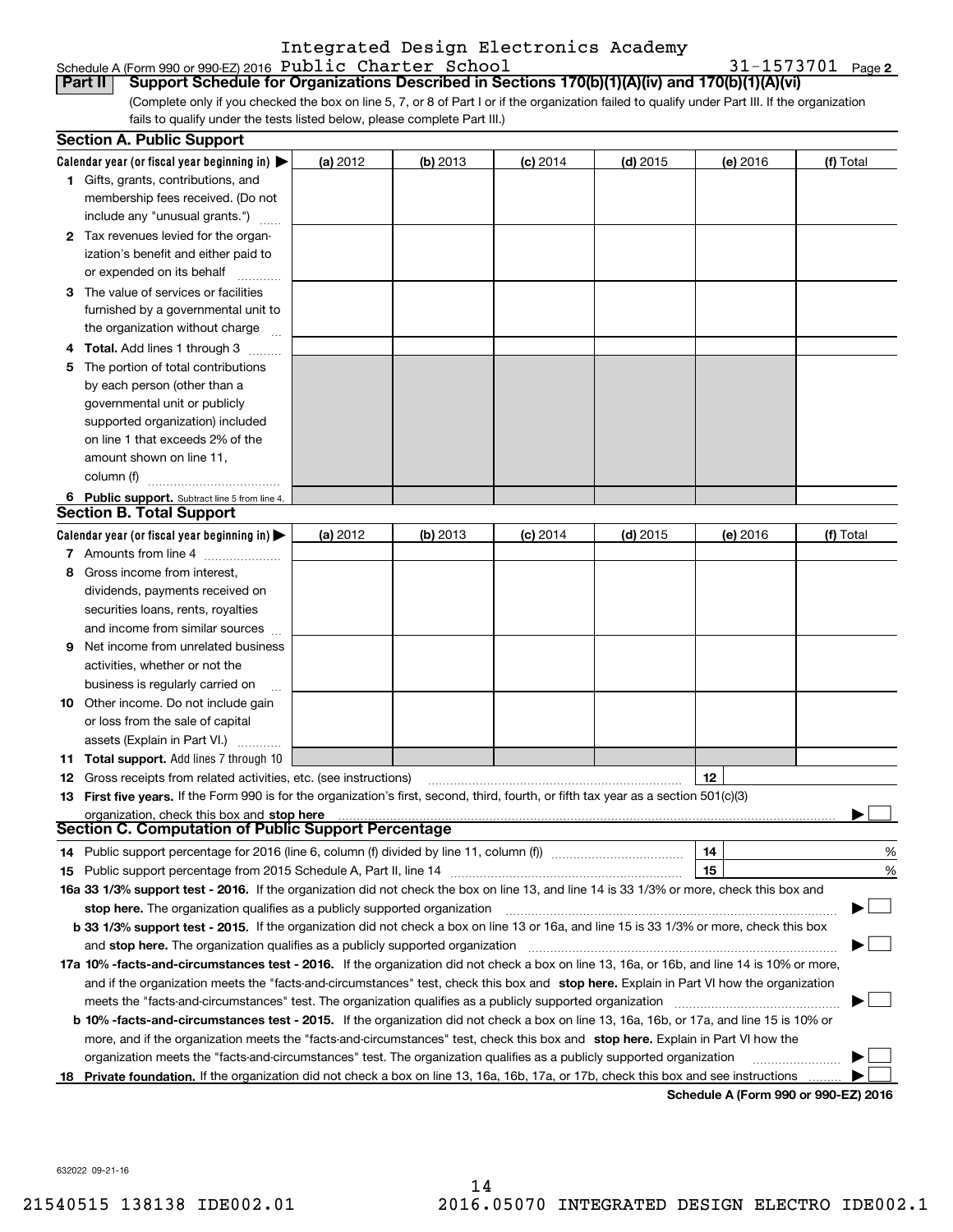**3** Schedule A (Form 990 or 990-EZ) 2016 Page Public Charter School 31-1573701

## **Part III Support Schedule for Organizations Described in Section 509(a)(2)**

(Complete only if you checked the box on line 10 of Part I or if the organization failed to qualify under Part II. If the organization fails to qualify under the tests listed below, please complete Part II.)

|     | <b>Section A. Public Support</b>                                                                                                                                                                |            |          |            |            |          |                                      |
|-----|-------------------------------------------------------------------------------------------------------------------------------------------------------------------------------------------------|------------|----------|------------|------------|----------|--------------------------------------|
|     | Calendar year (or fiscal year beginning in) $\blacktriangleright$                                                                                                                               | (a) 2012   | (b) 2013 | $(c)$ 2014 | $(d)$ 2015 | (e) 2016 | (f) Total                            |
|     | 1 Gifts, grants, contributions, and                                                                                                                                                             |            |          |            |            |          |                                      |
|     | membership fees received. (Do not                                                                                                                                                               |            |          |            |            |          |                                      |
|     | include any "unusual grants.")                                                                                                                                                                  |            |          |            |            |          |                                      |
|     | <b>2</b> Gross receipts from admissions,<br>merchandise sold or services per-<br>formed, or facilities furnished in<br>any activity that is related to the<br>organization's tax-exempt purpose |            |          |            |            |          |                                      |
|     | 3 Gross receipts from activities that<br>are not an unrelated trade or bus-                                                                                                                     |            |          |            |            |          |                                      |
|     | iness under section 513                                                                                                                                                                         |            |          |            |            |          |                                      |
|     | 4 Tax revenues levied for the organ-<br>ization's benefit and either paid to                                                                                                                    |            |          |            |            |          |                                      |
|     | or expended on its behalf<br>.                                                                                                                                                                  |            |          |            |            |          |                                      |
|     | 5 The value of services or facilities<br>furnished by a governmental unit to                                                                                                                    |            |          |            |            |          |                                      |
|     | the organization without charge                                                                                                                                                                 |            |          |            |            |          |                                      |
|     | <b>6 Total.</b> Add lines 1 through 5<br>7a Amounts included on lines 1, 2, and                                                                                                                 |            |          |            |            |          |                                      |
|     | 3 received from disqualified persons                                                                                                                                                            |            |          |            |            |          |                                      |
|     | <b>b</b> Amounts included on lines 2 and 3 received<br>from other than disqualified persons that<br>exceed the greater of \$5,000 or 1% of the<br>amount on line 13 for the year                |            |          |            |            |          |                                      |
|     | c Add lines 7a and 7b                                                                                                                                                                           |            |          |            |            |          |                                      |
|     | 8 Public support. (Subtract line 7c from line 6.)<br><b>Section B. Total Support</b>                                                                                                            |            |          |            |            |          |                                      |
|     | Calendar year (or fiscal year beginning in)                                                                                                                                                     | (a) $2012$ | (b) 2013 | $(c)$ 2014 | $(d)$ 2015 | (e) 2016 | (f) Total                            |
|     | 9 Amounts from line 6                                                                                                                                                                           |            |          |            |            |          |                                      |
|     | 10a Gross income from interest,<br>dividends, payments received on<br>securities loans, rents, royalties<br>and income from similar sources                                                     |            |          |            |            |          |                                      |
|     | <b>b</b> Unrelated business taxable income<br>(less section 511 taxes) from businesses                                                                                                          |            |          |            |            |          |                                      |
|     | acquired after June 30, 1975                                                                                                                                                                    |            |          |            |            |          |                                      |
|     | c Add lines 10a and 10b<br>11 Net income from unrelated business<br>activities not included in line 10b,<br>whether or not the business is<br>regularly carried on                              |            |          |            |            |          |                                      |
|     | 12 Other income. Do not include gain<br>or loss from the sale of capital<br>assets (Explain in Part VI.)                                                                                        |            |          |            |            |          |                                      |
|     | 13 Total support. (Add lines 9, 10c, 11, and 12.)                                                                                                                                               |            |          |            |            |          |                                      |
|     | 14 First five years. If the Form 990 is for the organization's first, second, third, fourth, or fifth tax year as a section 501(c)(3) organization,                                             |            |          |            |            |          |                                      |
|     | check this box and stop here with the continuum control to the state of the state of the state of the state of                                                                                  |            |          |            |            |          |                                      |
|     | <b>Section C. Computation of Public Support Percentage</b>                                                                                                                                      |            |          |            |            |          |                                      |
|     |                                                                                                                                                                                                 |            |          |            |            | 15       | %                                    |
| 16. | Public support percentage from 2015 Schedule A, Part III, line 15                                                                                                                               |            |          |            |            | 16       | %                                    |
|     | <b>Section D. Computation of Investment Income Percentage</b>                                                                                                                                   |            |          |            |            |          |                                      |
|     | 17 Investment income percentage for 2016 (line 10c, column (f) divided by line 13, column (f))<br>18 Investment income percentage from 2015 Schedule A, Part III, line 17                       |            |          |            |            | 17<br>18 | %<br>%                               |
|     | 19a 33 1/3% support tests - 2016. If the organization did not check the box on line 14, and line 15 is more than 33 1/3%, and line 17 is not                                                    |            |          |            |            |          |                                      |
|     | more than 33 1/3%, check this box and stop here. The organization qualifies as a publicly supported organization                                                                                |            |          |            |            |          |                                      |
|     | b 33 1/3% support tests - 2015. If the organization did not check a box on line 14 or line 19a, and line 16 is more than 33 1/3%, and                                                           |            |          |            |            |          |                                      |
|     | line 18 is not more than 33 1/3%, check this box and stop here. The organization qualifies as a publicly supported organization                                                                 |            |          |            |            |          |                                      |
|     | 20 Private foundation. If the organization did not check a box on line 14, 19a, or 19b, check this box and see instructions                                                                     |            |          |            |            |          | .                                    |
|     | 632023 09-21-16                                                                                                                                                                                 |            |          |            |            |          | Schedule A (Form 990 or 990-EZ) 2016 |
|     |                                                                                                                                                                                                 |            | 15       |            |            |          |                                      |

 <sup>21540515 138138</sup> IDE002.01 2016.05070 INTEGRATED DESIGN ELECTRO IDE002.1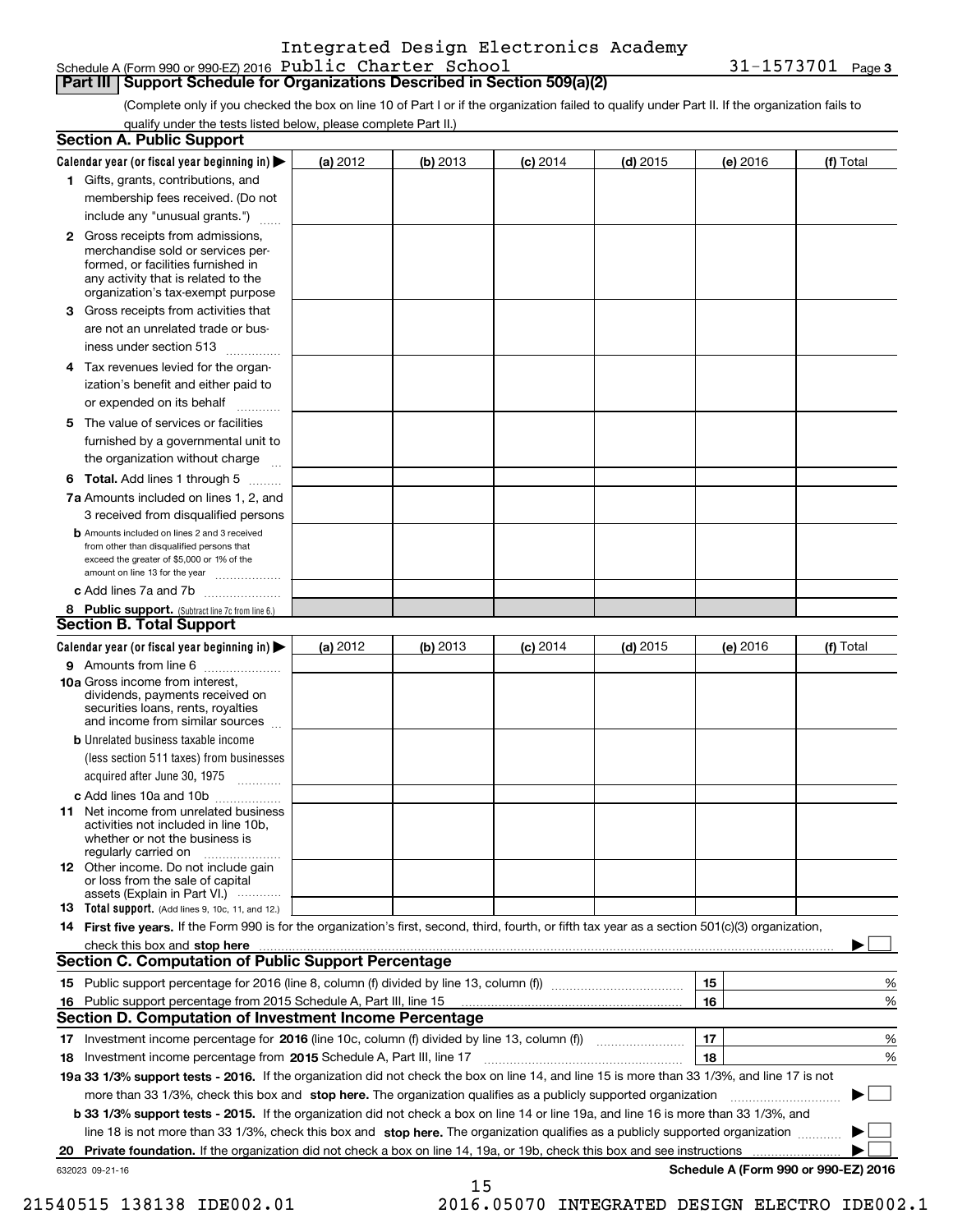### Schedule A (Form 990 or 990-EZ) 2016 Page Public Charter School 31-1573701 Integrated Design Electronics Academy

31-1573701 Page 4

**1**

**2**

**3a**

**3b**

**3c**

**4a**

**4b**

**4c**

**5a**

**5b5c**

**6**

**7**

**8**

**9a**

**9b**

**9c**

**10a**

**10b**

**YesNo**

# **Part IV Supporting Organizations**

(Complete only if you checked a box in line 12 on Part I. If you checked 12a of Part I, complete Sections A and B. If you checked 12b of Part I, complete Sections A and C. If you checked 12c of Part I, complete Sections A, D, and E. If you checked 12d of Part I, complete Sections A and D, and complete Part V.)

### **Section A. All Supporting Organizations**

- **1** Are all of the organization's supported organizations listed by name in the organization's governing documents? If "No," describe in Part VI how the supported organizations are designated. If designated by *class or purpose, describe the designation. If historic and continuing relationship, explain.*
- **2** Did the organization have any supported organization that does not have an IRS determination of status under section 509(a)(1) or (2)? If "Yes," explain in Part VI how the organization determined that the supported *organization was described in section 509(a)(1) or (2).*
- **3a** Did the organization have a supported organization described in section 501(c)(4), (5), or (6)? If "Yes," answer *(b) and (c) below.*
- **b** Did the organization confirm that each supported organization qualified under section 501(c)(4), (5), or (6) and satisfied the public support tests under section 509(a)(2)? If "Yes," describe in Part VI when and how the *organization made the determination.*
- **c**Did the organization ensure that all support to such organizations was used exclusively for section 170(c)(2)(B) purposes? If "Yes," explain in Part VI what controls the organization put in place to ensure such use.
- **4a***If* Was any supported organization not organized in the United States ("foreign supported organization")? *"Yes," and if you checked 12a or 12b in Part I, answer (b) and (c) below.*
- **b** Did the organization have ultimate control and discretion in deciding whether to make grants to the foreign supported organization? If "Yes," describe in Part VI how the organization had such control and discretion *despite being controlled or supervised by or in connection with its supported organizations.*
- **c** Did the organization support any foreign supported organization that does not have an IRS determination under sections 501(c)(3) and 509(a)(1) or (2)? If "Yes," explain in Part VI what controls the organization used *to ensure that all support to the foreign supported organization was used exclusively for section 170(c)(2)(B) purposes.*
- **5a** Did the organization add, substitute, or remove any supported organizations during the tax year? If "Yes," answer (b) and (c) below (if applicable). Also, provide detail in Part VI, including (i) the names and EIN *numbers of the supported organizations added, substituted, or removed; (ii) the reasons for each such action; (iii) the authority under the organization's organizing document authorizing such action; and (iv) how the action was accomplished (such as by amendment to the organizing document).*
- **b** Type I or Type II only. Was any added or substituted supported organization part of a class already designated in the organization's organizing document?
- **cSubstitutions only.**  Was the substitution the result of an event beyond the organization's control?
- **6** Did the organization provide support (whether in the form of grants or the provision of services or facilities) to *If "Yes," provide detail in* support or benefit one or more of the filing organization's supported organizations? anyone other than (i) its supported organizations, (ii) individuals that are part of the charitable class benefited by one or more of its supported organizations, or (iii) other supporting organizations that also *Part VI.*
- **7**Did the organization provide a grant, loan, compensation, or other similar payment to a substantial contributor *If "Yes," complete Part I of Schedule L (Form 990 or 990-EZ).* regard to a substantial contributor? (defined in section 4958(c)(3)(C)), a family member of a substantial contributor, or a 35% controlled entity with
- **8** Did the organization make a loan to a disqualified person (as defined in section 4958) not described in line 7? *If "Yes," complete Part I of Schedule L (Form 990 or 990-EZ).*
- **9a** Was the organization controlled directly or indirectly at any time during the tax year by one or more in section 509(a)(1) or (2))? If "Yes," *provide detail in Part VI.* disqualified persons as defined in section 4946 (other than foundation managers and organizations described
- **b**the supporting organization had an interest? If "Yes," provide detail in Part VI. Did one or more disqualified persons (as defined in line 9a) hold a controlling interest in any entity in which
- **c**Did a disqualified person (as defined in line 9a) have an ownership interest in, or derive any personal benefit from, assets in which the supporting organization also had an interest? If "Yes," provide detail in Part VI.
- **10a** Was the organization subject to the excess business holdings rules of section 4943 because of section supporting organizations)? If "Yes," answer 10b below. 4943(f) (regarding certain Type II supporting organizations, and all Type III non-functionally integrated
- **b** Did the organization have any excess business holdings in the tax year? (Use Schedule C, Form 4720, to *determine whether the organization had excess business holdings.)*

16

632024 09-21-16

**Schedule A (Form 990 or 990-EZ) 2016**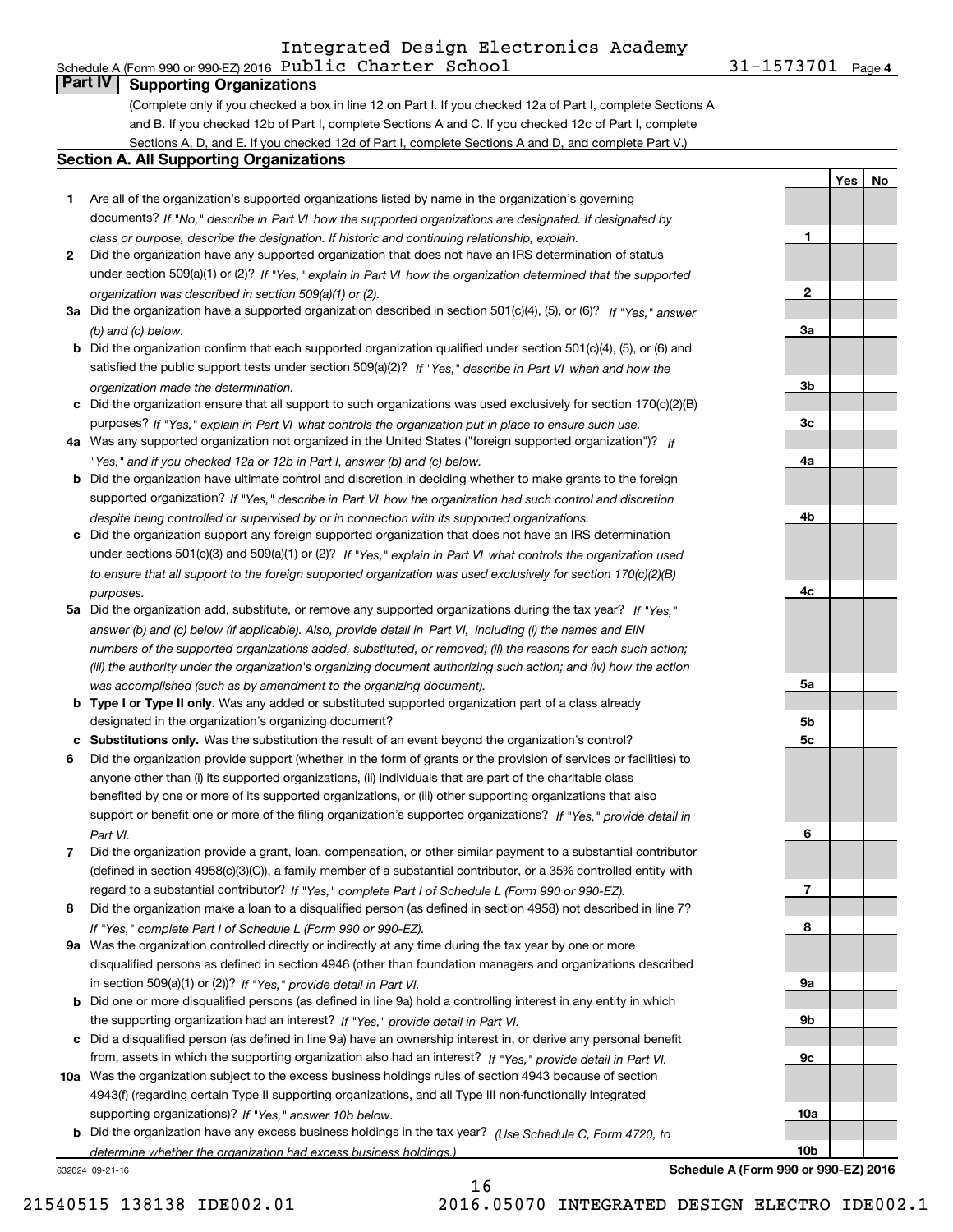#### Public Charter School 31-1573701 Integrated Design Electronics Academy

**5** Schedule A (Form 990 or 990-EZ) 2016 PUDIIC(Charter(School)(Marchaeldule A Marchaeldule A J1-1573701(Page)

|    | Part IV<br><b>Supporting Organizations (continued)</b>                                                                            |                 |     |    |
|----|-----------------------------------------------------------------------------------------------------------------------------------|-----------------|-----|----|
|    |                                                                                                                                   |                 | Yes | No |
| 11 | Has the organization accepted a gift or contribution from any of the following persons?                                           |                 |     |    |
|    | a A person who directly or indirectly controls, either alone or together with persons described in (b) and (c)                    |                 |     |    |
|    | below, the governing body of a supported organization?                                                                            | 11a             |     |    |
|    | <b>b</b> A family member of a person described in (a) above?                                                                      | 11 <sub>b</sub> |     |    |
|    | c A 35% controlled entity of a person described in (a) or (b) above? If "Yes" to a, b, or c, provide detail in Part VI.           | 11c             |     |    |
|    | <b>Section B. Type I Supporting Organizations</b>                                                                                 |                 |     |    |
|    |                                                                                                                                   |                 |     |    |
|    |                                                                                                                                   |                 | Yes | No |
| 1  | Did the directors, trustees, or membership of one or more supported organizations have the power to                               |                 |     |    |
|    | regularly appoint or elect at least a majority of the organization's directors or trustees at all times during the                |                 |     |    |
|    | tax year? If "No," describe in Part VI how the supported organization(s) effectively operated, supervised, or                     |                 |     |    |
|    | controlled the organization's activities. If the organization had more than one supported organization,                           |                 |     |    |
|    | describe how the powers to appoint and/or remove directors or trustees were allocated among the supported                         |                 |     |    |
|    | organizations and what conditions or restrictions, if any, applied to such powers during the tax year.                            | 1               |     |    |
| 2  | Did the organization operate for the benefit of any supported organization other than the supported                               |                 |     |    |
|    | organization(s) that operated, supervised, or controlled the supporting organization? If "Yes," explain in                        |                 |     |    |
|    | Part VI how providing such benefit carried out the purposes of the supported organization(s) that operated,                       |                 |     |    |
|    | supervised, or controlled the supporting organization.                                                                            | 2               |     |    |
|    | <b>Section C. Type II Supporting Organizations</b>                                                                                |                 |     |    |
|    |                                                                                                                                   |                 | Yes | No |
| 1  | Were a majority of the organization's directors or trustees during the tax year also a majority of the directors                  |                 |     |    |
|    | or trustees of each of the organization's supported organization(s)? If "No," describe in Part VI how control                     |                 |     |    |
|    | or management of the supporting organization was vested in the same persons that controlled or managed                            |                 |     |    |
|    | the supported organization(s).                                                                                                    | 1               |     |    |
|    | <b>Section D. All Type III Supporting Organizations</b>                                                                           |                 |     |    |
|    |                                                                                                                                   |                 | Yes | No |
| 1  | Did the organization provide to each of its supported organizations, by the last day of the fifth month of the                    |                 |     |    |
|    | organization's tax year, (i) a written notice describing the type and amount of support provided during the prior tax             |                 |     |    |
|    | year, (ii) a copy of the Form 990 that was most recently filed as of the date of notification, and (iii) copies of the            |                 |     |    |
|    |                                                                                                                                   |                 |     |    |
|    | organization's governing documents in effect on the date of notification, to the extent not previously provided?                  | 1               |     |    |
| 2  | Were any of the organization's officers, directors, or trustees either (i) appointed or elected by the supported                  |                 |     |    |
|    | organization(s) or (ii) serving on the governing body of a supported organization? If "No," explain in Part VI how                |                 |     |    |
|    | the organization maintained a close and continuous working relationship with the supported organization(s).                       | $\mathbf{2}$    |     |    |
| 3  | By reason of the relationship described in (2), did the organization's supported organizations have a                             |                 |     |    |
|    | significant voice in the organization's investment policies and in directing the use of the organization's                        |                 |     |    |
|    | income or assets at all times during the tax year? If "Yes," describe in Part VI the role the organization's                      |                 |     |    |
|    | supported organizations played in this regard.                                                                                    | 3               |     |    |
|    | Section E. Type III Functionally Integrated Supporting Organizations                                                              |                 |     |    |
| 1  | Check the box next to the method that the organization used to satisfy the Integral Part Test during the year (see instructions). |                 |     |    |
| a  | The organization satisfied the Activities Test. Complete line 2 below.                                                            |                 |     |    |
| b  | The organization is the parent of each of its supported organizations. Complete line 3 below.                                     |                 |     |    |
| c  | The organization supported a governmental entity. Describe in Part VI how you supported a government entity (see instructions).   |                 |     |    |
| 2  | Activities Test. Answer (a) and (b) below.                                                                                        |                 | Yes | No |
| a  | Did substantially all of the organization's activities during the tax year directly further the exempt purposes of                |                 |     |    |
|    | the supported organization(s) to which the organization was responsive? If "Yes," then in Part VI identify                        |                 |     |    |
|    | those supported organizations and explain<br>how these activities directly furthered their exempt purposes,                       |                 |     |    |
|    | how the organization was responsive to those supported organizations, and how the organization determined                         |                 |     |    |
|    | that these activities constituted substantially all of its activities.                                                            | 2a              |     |    |
|    | <b>b</b> Did the activities described in (a) constitute activities that, but for the organization's involvement, one or more      |                 |     |    |
|    | of the organization's supported organization(s) would have been engaged in? If "Yes," explain in Part VI the                      |                 |     |    |
|    |                                                                                                                                   |                 |     |    |
|    | reasons for the organization's position that its supported organization(s) would have engaged in these                            | 2b              |     |    |
|    | activities but for the organization's involvement.                                                                                |                 |     |    |
| з  | Parent of Supported Organizations. Answer (a) and (b) below.                                                                      |                 |     |    |
| a  | Did the organization have the power to regularly appoint or elect a majority of the officers, directors, or                       |                 |     |    |
|    | trustees of each of the supported organizations? Provide details in Part VI.                                                      | За              |     |    |
|    | <b>b</b> Did the organization exercise a substantial degree of direction over the policies, programs, and activities of each      |                 |     |    |
|    | of its supported organizations? If "Yes." describe in Part VI the role played by the organization in this regard                  | 3b              |     |    |
|    | Schedule A (Form 990 or 990-EZ) 2016<br>632025 09-21-16                                                                           |                 |     |    |

17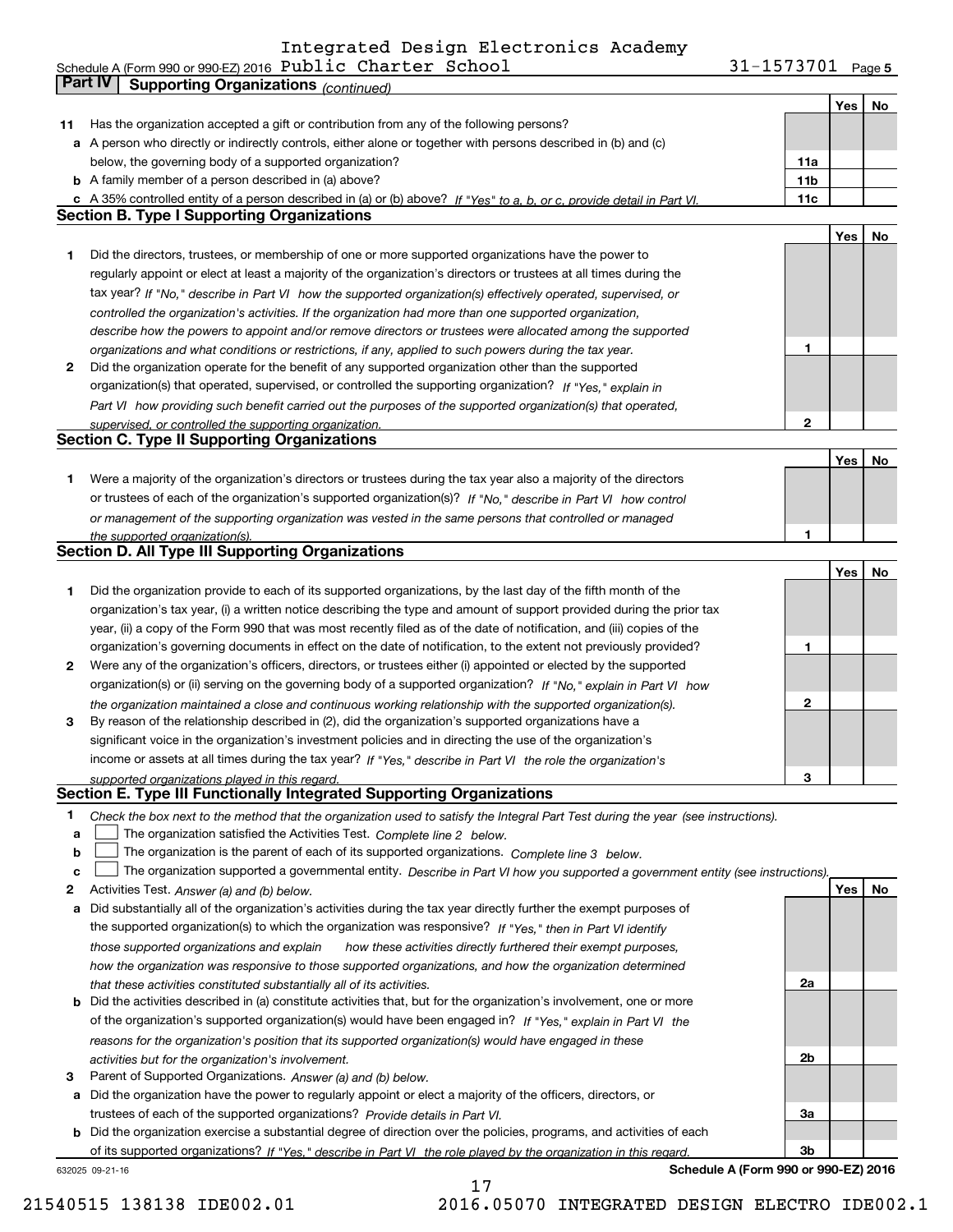## Schedule A (Form 990 or 990-EZ) 2016 Page Public Charter School 31-1573701 Integrated Design Electronics Academy

**6**

|              | <b>Part V</b><br>Type III Non-Functionally Integrated 509(a)(3) Supporting Organizations                                                          |                |                |                                |
|--------------|---------------------------------------------------------------------------------------------------------------------------------------------------|----------------|----------------|--------------------------------|
| 1.           | Check here if the organization satisfied the Integral Part Test as a qualifying trust on Nov. 20, 1970 (explain in Part VI.) See instructions. Al |                |                |                                |
|              | other Type III non-functionally integrated supporting organizations must complete Sections A through E.                                           |                |                |                                |
|              | Section A - Adjusted Net Income                                                                                                                   |                | (A) Prior Year | (B) Current Year<br>(optional) |
| 1            | Net short-term capital gain                                                                                                                       | 1              |                |                                |
| $\mathbf{2}$ | Recoveries of prior-year distributions                                                                                                            | $\mathbf{2}$   |                |                                |
| 3            | Other gross income (see instructions)                                                                                                             | 3              |                |                                |
| 4            | Add lines 1 through 3                                                                                                                             | 4              |                |                                |
| 5            | Depreciation and depletion                                                                                                                        | 5              |                |                                |
| 6            | Portion of operating expenses paid or incurred for production or                                                                                  |                |                |                                |
|              | collection of gross income or for management, conservation, or                                                                                    |                |                |                                |
|              | maintenance of property held for production of income (see instructions)                                                                          | 6              |                |                                |
| 7            | Other expenses (see instructions)                                                                                                                 | $\overline{7}$ |                |                                |
| 8            | Adjusted Net Income (subtract lines 5, 6, and 7 from line 4)                                                                                      | 8              |                |                                |
|              | <b>Section B - Minimum Asset Amount</b>                                                                                                           |                | (A) Prior Year | (B) Current Year<br>(optional) |
| 1.           | Aggregate fair market value of all non-exempt-use assets (see                                                                                     |                |                |                                |
|              | instructions for short tax year or assets held for part of year):                                                                                 |                |                |                                |
|              | a Average monthly value of securities                                                                                                             | 1a             |                |                                |
|              | <b>b</b> Average monthly cash balances                                                                                                            | 1 <sub>b</sub> |                |                                |
|              | c Fair market value of other non-exempt-use assets                                                                                                | 1c             |                |                                |
|              | <b>d</b> Total (add lines 1a, 1b, and 1c)                                                                                                         | 1d             |                |                                |
|              | e Discount claimed for blockage or other                                                                                                          |                |                |                                |
|              | factors (explain in detail in Part VI):                                                                                                           |                |                |                                |
| $\mathbf{2}$ | Acquisition indebtedness applicable to non-exempt-use assets                                                                                      | $\mathbf{2}$   |                |                                |
| З            | Subtract line 2 from line 1d                                                                                                                      | 3              |                |                                |
| 4            | Cash deemed held for exempt use. Enter 1-1/2% of line 3 (for greater amount,                                                                      |                |                |                                |
|              | see instructions)                                                                                                                                 | 4              |                |                                |
| 5            | Net value of non-exempt-use assets (subtract line 4 from line 3)                                                                                  | 5              |                |                                |
| 6            | Multiply line 5 by .035                                                                                                                           | 6              |                |                                |
| 7            | Recoveries of prior-year distributions                                                                                                            | $\overline{7}$ |                |                                |
| 8            | Minimum Asset Amount (add line 7 to line 6)                                                                                                       | 8              |                |                                |
|              | <b>Section C - Distributable Amount</b>                                                                                                           |                |                | <b>Current Year</b>            |
| 1            | Adjusted net income for prior year (from Section A, line 8, Column A)                                                                             | 1              |                |                                |
| $\mathbf{2}$ | Enter 85% of line 1                                                                                                                               | $\mathbf{2}$   |                |                                |
| 3            | Minimum asset amount for prior year (from Section B, line 8, Column A)                                                                            | 3              |                |                                |
| 4            | Enter greater of line 2 or line 3                                                                                                                 | 4              |                |                                |
| 5            | Income tax imposed in prior year                                                                                                                  | 5              |                |                                |
| 6            | <b>Distributable Amount.</b> Subtract line 5 from line 4, unless subject to                                                                       |                |                |                                |
|              | emergency temporary reduction (see instructions)                                                                                                  | 6              |                |                                |
|              |                                                                                                                                                   |                |                |                                |

**7**Check here if the current year is the organization's first as a non-functionally integrated Type III supporting organization (see instructions).

**Schedule A (Form 990 or 990-EZ) 2016**

632026 09-21-16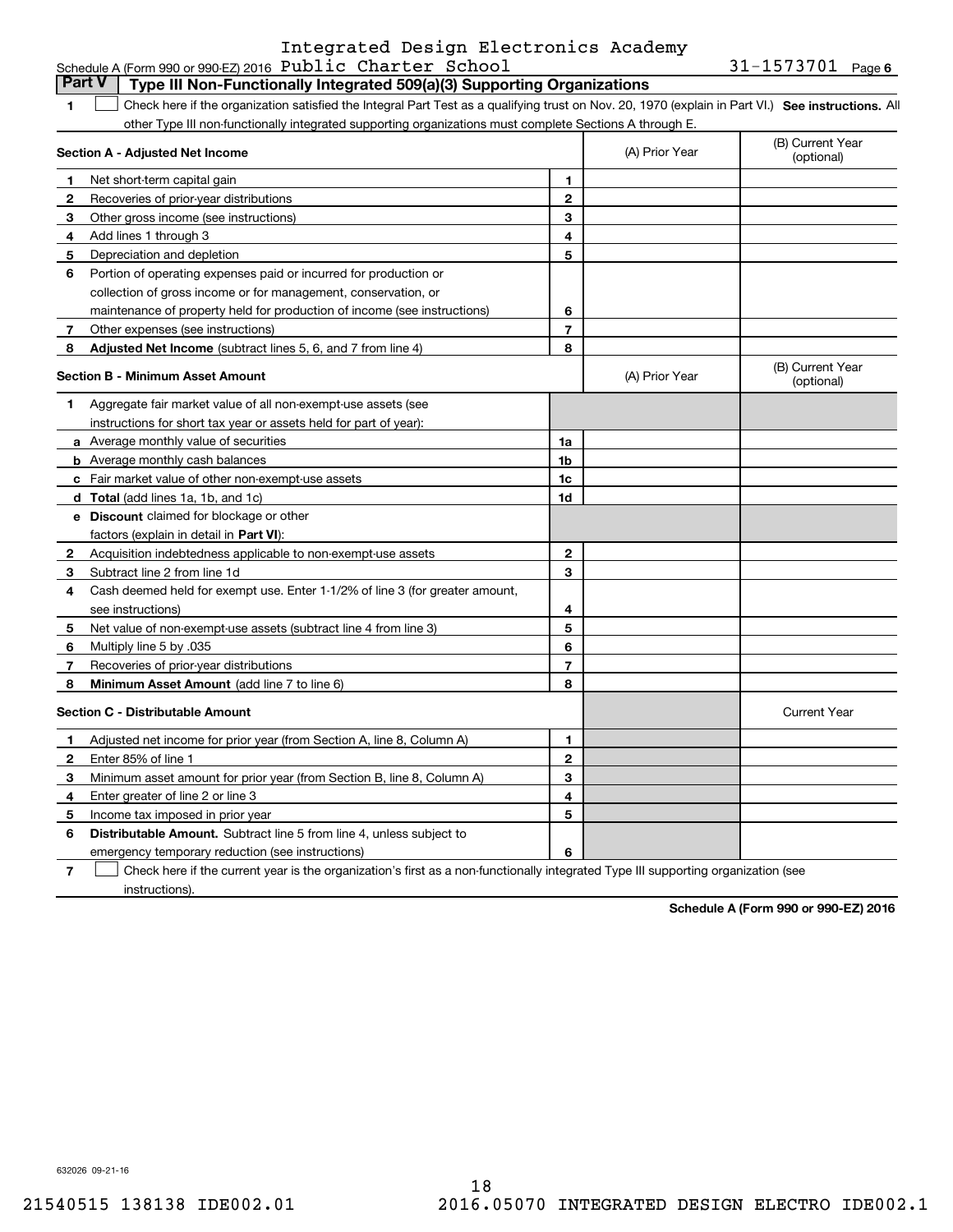## Schedule A (Form 990 or 990-EZ) 2016 Page Public Charter School 31-1573701 Integrated Design Electronics Academy

| <b>Part V</b> | Type III Non-Functionally Integrated 509(a)(3) Supporting Organizations                    |                             | (continued)                           |                                         |  |  |
|---------------|--------------------------------------------------------------------------------------------|-----------------------------|---------------------------------------|-----------------------------------------|--|--|
|               | <b>Section D - Distributions</b>                                                           |                             |                                       | <b>Current Year</b>                     |  |  |
| 1             | Amounts paid to supported organizations to accomplish exempt purposes                      |                             |                                       |                                         |  |  |
| 2             | Amounts paid to perform activity that directly furthers exempt purposes of supported       |                             |                                       |                                         |  |  |
|               | organizations, in excess of income from activity                                           |                             |                                       |                                         |  |  |
| 3             | Administrative expenses paid to accomplish exempt purposes of supported organizations      |                             |                                       |                                         |  |  |
| 4             | Amounts paid to acquire exempt-use assets                                                  |                             |                                       |                                         |  |  |
| 5             | Qualified set-aside amounts (prior IRS approval required)                                  |                             |                                       |                                         |  |  |
| 6             | Other distributions (describe in Part VI). See instructions                                |                             |                                       |                                         |  |  |
| 7             | Total annual distributions. Add lines 1 through 6                                          |                             |                                       |                                         |  |  |
| 8             | Distributions to attentive supported organizations to which the organization is responsive |                             |                                       |                                         |  |  |
|               | (provide details in Part VI). See instructions                                             |                             |                                       |                                         |  |  |
| 9             | Distributable amount for 2016 from Section C, line 6                                       |                             |                                       |                                         |  |  |
| 10            | Line 8 amount divided by Line 9 amount                                                     |                             |                                       |                                         |  |  |
|               |                                                                                            | (i)                         | (ii)                                  | (iii)                                   |  |  |
|               | Section E - Distribution Allocations (see instructions)                                    | <b>Excess Distributions</b> | <b>Underdistributions</b><br>Pre-2016 | <b>Distributable</b><br>Amount for 2016 |  |  |
|               |                                                                                            |                             |                                       |                                         |  |  |
| 1             | Distributable amount for 2016 from Section C, line 6                                       |                             |                                       |                                         |  |  |
| 2             | Underdistributions, if any, for years prior to 2016 (reason-                               |                             |                                       |                                         |  |  |
|               | able cause required-explain in Part VI). See instructions                                  |                             |                                       |                                         |  |  |
| 3             | Excess distributions carryover, if any, to 2016:                                           |                             |                                       |                                         |  |  |
| a             |                                                                                            |                             |                                       |                                         |  |  |
|               | b                                                                                          |                             |                                       |                                         |  |  |
|               | c From 2013                                                                                |                             |                                       |                                         |  |  |
|               | <b>d</b> From 2014                                                                         |                             |                                       |                                         |  |  |
|               | e From 2015                                                                                |                             |                                       |                                         |  |  |
|               | f Total of lines 3a through e                                                              |                             |                                       |                                         |  |  |
|               | g Applied to underdistributions of prior years                                             |                             |                                       |                                         |  |  |
|               | <b>h</b> Applied to 2016 distributable amount                                              |                             |                                       |                                         |  |  |
| j.            | Carryover from 2011 not applied (see instructions)                                         |                             |                                       |                                         |  |  |
|               | Remainder. Subtract lines 3g, 3h, and 3i from 3f.                                          |                             |                                       |                                         |  |  |
| 4             | Distributions for 2016 from Section D,<br>\$<br>line 7:                                    |                             |                                       |                                         |  |  |
|               | <b>a</b> Applied to underdistributions of prior years                                      |                             |                                       |                                         |  |  |
|               | <b>b</b> Applied to 2016 distributable amount                                              |                             |                                       |                                         |  |  |
|               | <b>c</b> Remainder. Subtract lines 4a and 4b from 4                                        |                             |                                       |                                         |  |  |
| 5             | Remaining underdistributions for years prior to 2016, if                                   |                             |                                       |                                         |  |  |
|               | any. Subtract lines 3g and 4a from line 2. For result greater                              |                             |                                       |                                         |  |  |
|               | than zero, explain in Part VI. See instructions                                            |                             |                                       |                                         |  |  |
| 6             | Remaining underdistributions for 2016. Subtract lines 3h                                   |                             |                                       |                                         |  |  |
|               | and 4b from line 1. For result greater than zero, explain in                               |                             |                                       |                                         |  |  |
|               | Part VI. See instructions                                                                  |                             |                                       |                                         |  |  |
| 7             | Excess distributions carryover to 2017. Add lines 3j                                       |                             |                                       |                                         |  |  |
|               | and 4c                                                                                     |                             |                                       |                                         |  |  |
| 8             | Breakdown of line 7:                                                                       |                             |                                       |                                         |  |  |
| а             |                                                                                            |                             |                                       |                                         |  |  |
|               | <b>b</b> Excess from 2013                                                                  |                             |                                       |                                         |  |  |
|               | c Excess from 2014                                                                         |                             |                                       |                                         |  |  |
|               | d Excess from 2015                                                                         |                             |                                       |                                         |  |  |
|               | e Excess from 2016                                                                         |                             |                                       |                                         |  |  |

**Schedule A (Form 990 or 990-EZ) 2016**

632027 09-21-16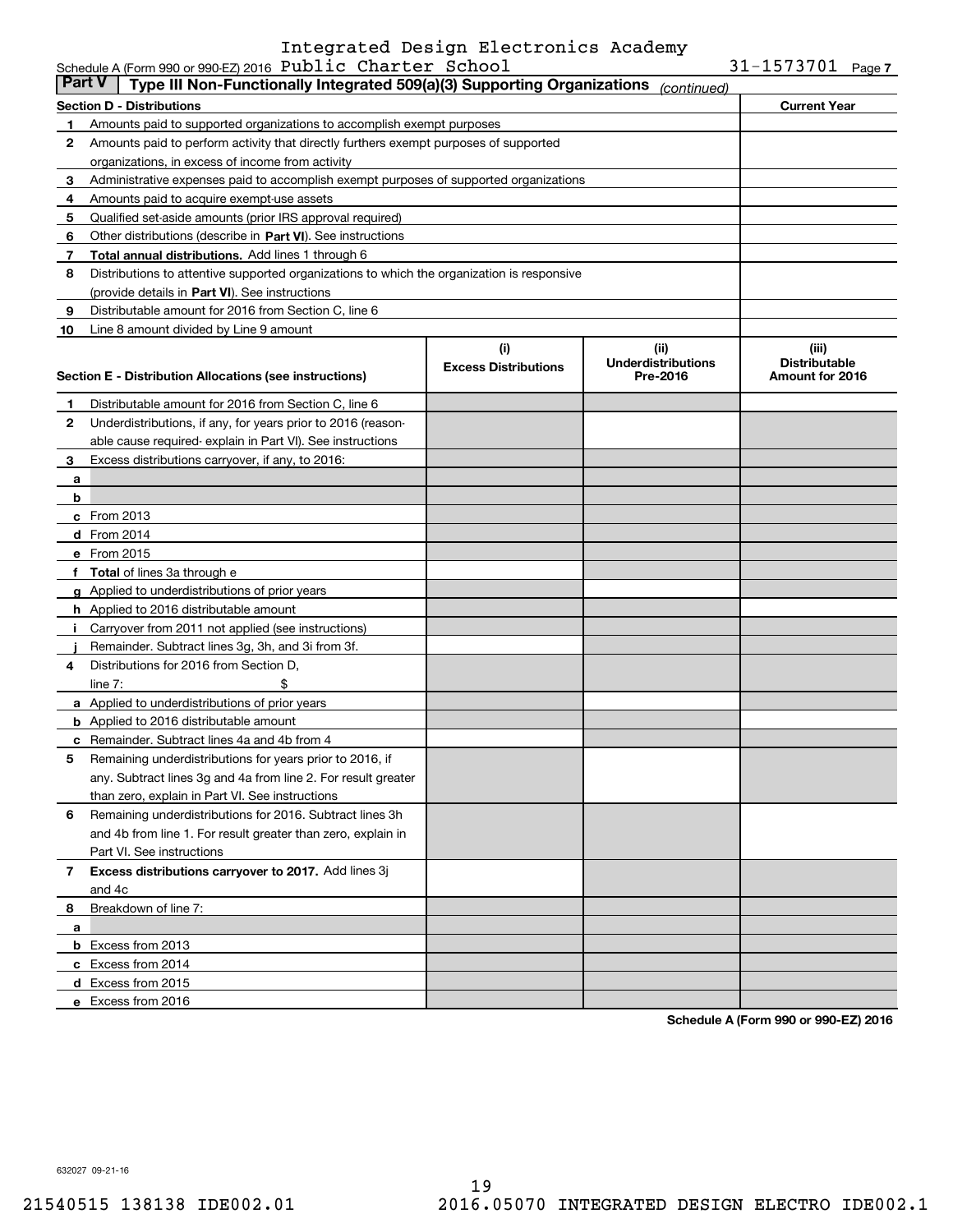|                 |                                                            |  | Integrated Design Electronics Academy                                                                                           |                                                                                                                                                                                                                                                                                                                           |
|-----------------|------------------------------------------------------------|--|---------------------------------------------------------------------------------------------------------------------------------|---------------------------------------------------------------------------------------------------------------------------------------------------------------------------------------------------------------------------------------------------------------------------------------------------------------------------|
| <b>Part VI</b>  | Schedule A (Form 990 or 990-EZ) 2016 Public Charter School |  | Supplemental Information. Provide the explanations required by Part II, line 10; Part II, line 17a or 17b; Part III, line 12;   | $31 - 1573701$ Page 8<br>Part IV, Section A, lines 1, 2, 3b, 3c, 4b, 4c, 5a, 6, 9a, 9b, 9c, 11a, 11b, and 11c; Part IV, Section B, lines 1 and 2; Part IV, Section C,<br>line 1; Part IV, Section D, lines 2 and 3; Part IV, Section E, lines 1c, 2a, 2b, 3a, and 3b; Part V, line 1; Part V, Section B, line 1e; Part V, |
|                 | (See instructions.)                                        |  | Section D, lines 5, 6, and 8; and Part V, Section E, lines 2, 5, and 6. Also complete this part for any additional information. |                                                                                                                                                                                                                                                                                                                           |
|                 |                                                            |  |                                                                                                                                 |                                                                                                                                                                                                                                                                                                                           |
|                 |                                                            |  |                                                                                                                                 |                                                                                                                                                                                                                                                                                                                           |
|                 |                                                            |  |                                                                                                                                 |                                                                                                                                                                                                                                                                                                                           |
|                 |                                                            |  |                                                                                                                                 |                                                                                                                                                                                                                                                                                                                           |
|                 |                                                            |  |                                                                                                                                 |                                                                                                                                                                                                                                                                                                                           |
|                 |                                                            |  |                                                                                                                                 |                                                                                                                                                                                                                                                                                                                           |
|                 |                                                            |  |                                                                                                                                 |                                                                                                                                                                                                                                                                                                                           |
|                 |                                                            |  |                                                                                                                                 |                                                                                                                                                                                                                                                                                                                           |
|                 |                                                            |  |                                                                                                                                 |                                                                                                                                                                                                                                                                                                                           |
|                 |                                                            |  |                                                                                                                                 |                                                                                                                                                                                                                                                                                                                           |
|                 |                                                            |  |                                                                                                                                 |                                                                                                                                                                                                                                                                                                                           |
|                 |                                                            |  |                                                                                                                                 |                                                                                                                                                                                                                                                                                                                           |
|                 |                                                            |  |                                                                                                                                 |                                                                                                                                                                                                                                                                                                                           |
|                 |                                                            |  |                                                                                                                                 |                                                                                                                                                                                                                                                                                                                           |
|                 |                                                            |  |                                                                                                                                 |                                                                                                                                                                                                                                                                                                                           |
|                 |                                                            |  |                                                                                                                                 |                                                                                                                                                                                                                                                                                                                           |
|                 |                                                            |  |                                                                                                                                 |                                                                                                                                                                                                                                                                                                                           |
|                 |                                                            |  |                                                                                                                                 |                                                                                                                                                                                                                                                                                                                           |
|                 |                                                            |  |                                                                                                                                 |                                                                                                                                                                                                                                                                                                                           |
|                 |                                                            |  |                                                                                                                                 |                                                                                                                                                                                                                                                                                                                           |
|                 |                                                            |  |                                                                                                                                 |                                                                                                                                                                                                                                                                                                                           |
|                 |                                                            |  |                                                                                                                                 |                                                                                                                                                                                                                                                                                                                           |
|                 |                                                            |  |                                                                                                                                 |                                                                                                                                                                                                                                                                                                                           |
|                 |                                                            |  |                                                                                                                                 |                                                                                                                                                                                                                                                                                                                           |
| 632028 09-21-16 |                                                            |  | 20                                                                                                                              | Schedule A (Form 990 or 990-EZ) 2016                                                                                                                                                                                                                                                                                      |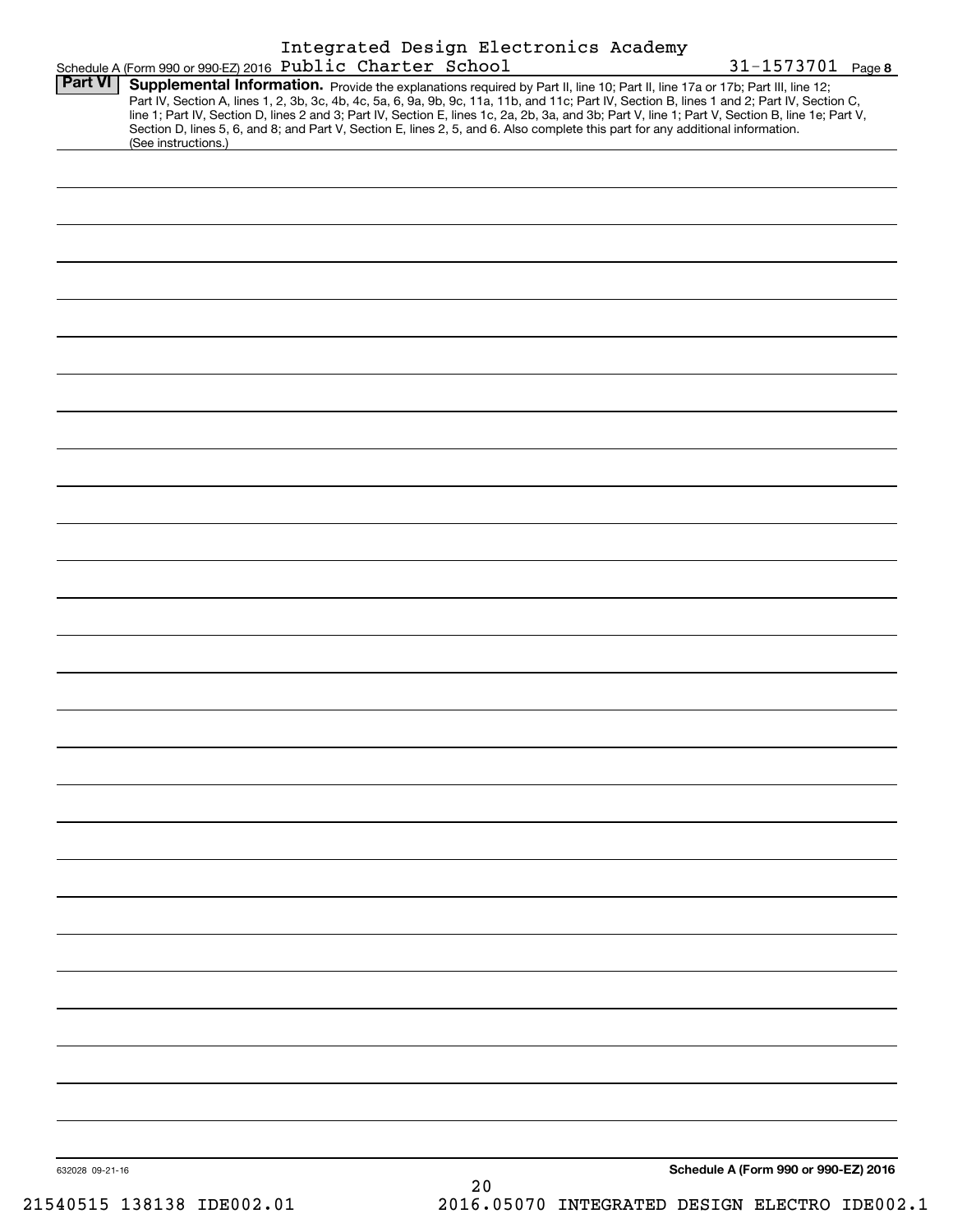**(Form 990, 990-EZ, or 990-PF)**

Department of the Treasury Internal Revenue Service

# **Schedule B Schedule of Contributors**

**| Attach to Form 990, Form 990-EZ, or Form 990-PF. | Information about Schedule B (Form 990, 990-EZ, or 990-PF) and its instructions is at** www.irs.gov/form990  $\cdot$ 

OMB No. 1545-0047

**2016**

**Name of the organization Employer identification number**

| ומוווכ טו נווכ טו שמווובמנוטוו |  |  |  |  |                                |  |
|--------------------------------|--|--|--|--|--------------------------------|--|
|                                |  |  |  |  | $Tn \vdash \triangle \wedge r$ |  |

Public Charter School 31-1573701 Integrated Design Electronics Academy

| Organization type (check one): |  |  |  |
|--------------------------------|--|--|--|
|--------------------------------|--|--|--|

| Filers of:         | Section:                                                                    |
|--------------------|-----------------------------------------------------------------------------|
| Form 990 or 990-EZ | $\lfloor x \rfloor$ 501(c)( 3) (enter number) organization                  |
|                    | $4947(a)(1)$ nonexempt charitable trust not treated as a private foundation |
|                    | 527 political organization                                                  |
| Form 990-PF        | 501(c)(3) exempt private foundation                                         |
|                    | 4947(a)(1) nonexempt charitable trust treated as a private foundation       |
|                    | 501(c)(3) taxable private foundation                                        |

Check if your organization is covered by the **General Rule** or a **Special Rule. Note:**  Only a section 501(c)(7), (8), or (10) organization can check boxes for both the General Rule and a Special Rule. See instructions.

#### **General Rule**

 $\boxed{\textbf{X}}$  For an organization filing Form 990, 990-EZ, or 990-PF that received, during the year, contributions totaling \$5,000 or more (in money or property) from any one contributor. Complete Parts I and II. See instructions for determining a contributor's total contributions.

#### **Special Rules**

 $\mathcal{L}^{\text{max}}$ 

any one contributor, during the year, total contributions of the greater of  $\,$  (1) \$5,000 or (2) 2% of the amount on (i) Form 990, Part VIII, line 1h, For an organization described in section 501(c)(3) filing Form 990 or 990-EZ that met the 33 1/3% support test of the regulations under sections 509(a)(1) and 170(b)(1)(A)(vi), that checked Schedule A (Form 990 or 990-EZ), Part II, line 13, 16a, or 16b, and that received from or (ii) Form 990-EZ, line 1. Complete Parts I and II.  $\mathcal{L}^{\text{max}}$ 

year, total contributions of more than \$1,000 *exclusively* for religious, charitable, scientific, literary, or educational purposes, or for For an organization described in section 501(c)(7), (8), or (10) filing Form 990 or 990-EZ that received from any one contributor, during the the prevention of cruelty to children or animals. Complete Parts I, II, and III.  $\mathcal{L}^{\text{max}}$ 

purpose. Don't complete any of the parts unless the **General Rule** applies to this organization because it received *nonexclusively* year, contributions <sub>exclusively</sub> for religious, charitable, etc., purposes, but no such contributions totaled more than \$1,000. If this box is checked, enter here the total contributions that were received during the year for an  $\;$ exclusively religious, charitable, etc., For an organization described in section 501(c)(7), (8), or (10) filing Form 990 or 990-EZ that received from any one contributor, during the religious, charitable, etc., contributions totaling \$5,000 or more during the year  $\ldots$  $\ldots$  $\ldots$  $\ldots$  $\ldots$  $\ldots$ 

**Caution:**  An organization that isn't covered by the General Rule and/or the Special Rules doesn't file Schedule B (Form 990, 990-EZ, or 990-PF),  **must** but it answer "No" on Part IV, line 2, of its Form 990; or check the box on line H of its Form 990-EZ or on its Form 990-PF, Part I, line 2, to certify that it doesn't meet the filing requirements of Schedule B (Form 990, 990-EZ, or 990-PF).

**Schedule B (Form 990, 990-EZ, or 990-PF) (2016) For Paperwork Reduction Act Notice, see the Instructions for Form 990, 990-EZ, or 990-PF.** LHA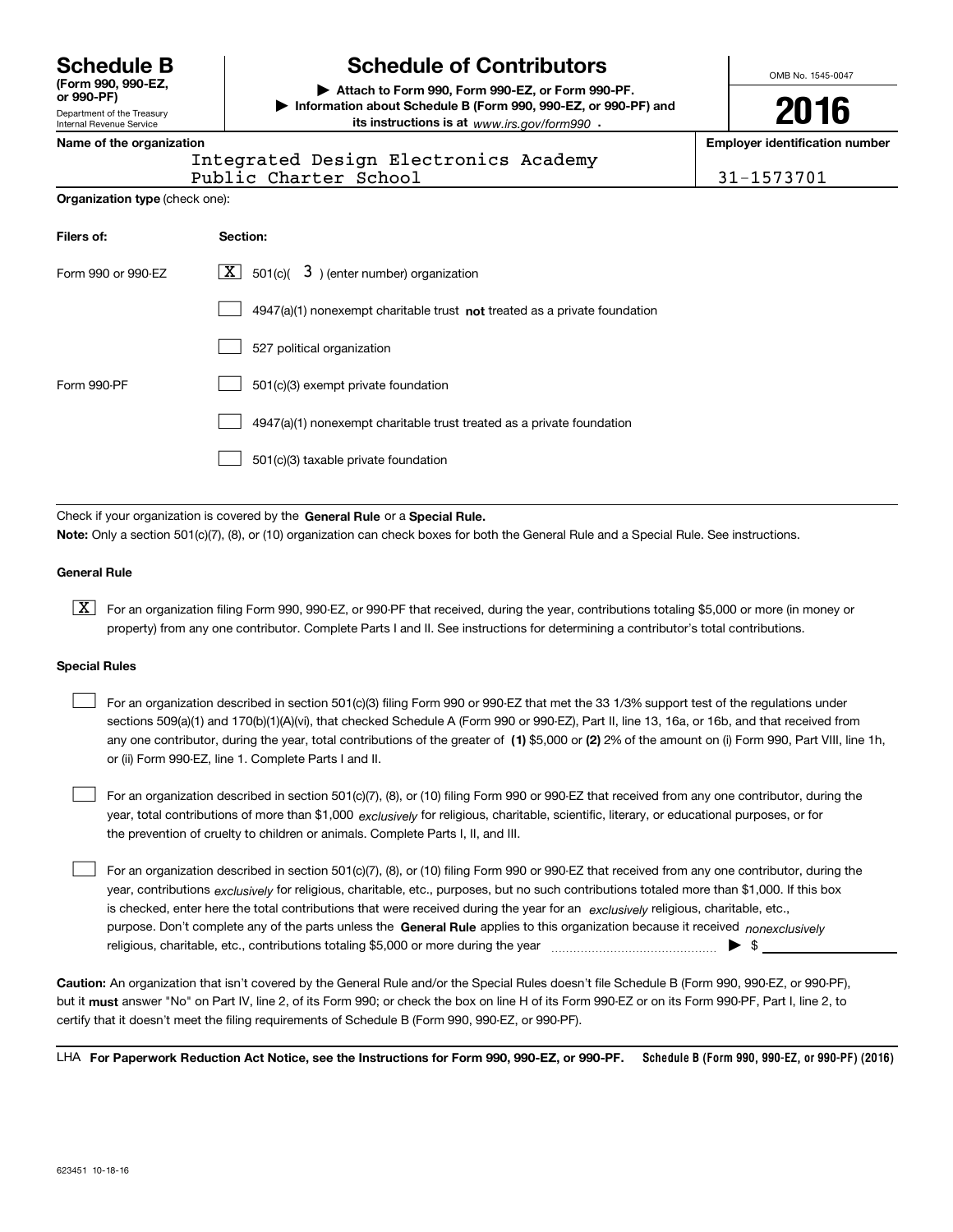# Schedule B (Form 990, 990-EZ, or 990-PF) (2016) **Page 2** Page 2

**Name of organization Employer identification number** Employer identification<br> **2** ame of organization<br> **2Part I 2Part I Charter School**<br> **Part I Contributors** (See instructions). Use duplicate copies of Part I if additional space is needed.<br> **Part I Contributors** (Se Integrated Design Electronics Academy Public Charter School 31-1573701

| Part I          | <b>Contributors</b> (See instructions). Use duplicate copies of Part I if additional space is needed.                 |                                   |                                                                                                                           |
|-----------------|-----------------------------------------------------------------------------------------------------------------------|-----------------------------------|---------------------------------------------------------------------------------------------------------------------------|
| (a)<br>No.      | (b)<br>Name, address, and ZIP + 4                                                                                     | (c)<br><b>Total contributions</b> | (d)<br>Type of contribution                                                                                               |
| 1               | US Department of Education<br>400 Maryland Ave, SW<br>Washington, DC 20202                                            | 741,415.<br>$\frac{1}{2}$         | X<br>Person<br>Payroll<br><b>Noncash</b><br>(Complete Part II for<br>noncash contributions.)                              |
| (a)<br>No.      | (b)<br>Name, address, and ZIP + 4                                                                                     | (c)<br><b>Total contributions</b> | (d)<br>Type of contribution                                                                                               |
| $\overline{a}$  | The Community Foundation for the<br>National Capital Region<br>1201 15th Street NW, Suite 420<br>Washington, DC 20005 | 127,646.<br>$\frac{1}{2}$         | $\overline{\mathbf{X}}$<br>Person<br>Payroll<br><b>Noncash</b><br>(Complete Part II for<br>noncash contributions.)        |
| (a)<br>No.      | (b)<br>Name, address, and ZIP + 4                                                                                     | (c)<br><b>Total contributions</b> | (d)<br>Type of contribution                                                                                               |
| 3               | US Department of Agriculture<br>1400 Independence Ave, SW<br>Washington, DC 20250                                     | 119,046.<br>$$\mathbb{S}$$        | $\overline{\mathbf{X}}$<br>Person<br>Payroll<br><b>Noncash</b><br>(Complete Part II for<br>noncash contributions.)        |
| (a)<br>No.      | (b)<br>Name, address, and ZIP + 4                                                                                     | (c)<br><b>Total contributions</b> | (d)<br>Type of contribution                                                                                               |
| 4               | D.C. Students Construction Trades<br>Foundation<br>5151 Wisconsin Ave NW, Suite 307<br>Washington, DC 20016           | 115,483.<br>\$                    | $\overline{\mathbf{X}}$<br>Person<br><b>Payroll</b><br><b>Noncash</b><br>(Complete Part II for<br>noncash contributions.) |
| (a)<br>No.      | (b)<br>Name, address, and ZIP + 4                                                                                     | (c)<br><b>Total contributions</b> | (d)<br>Type of contribution                                                                                               |
| 5               | US Department of Defense<br>1000 Defense Blvd<br>Washington, DC 20301                                                 | 76,406.<br>\$                     | X<br>Person<br>Payroll<br>Noncash<br>(Complete Part II for<br>noncash contributions.)                                     |
| (a)<br>No.      | (b)<br>Name, address, and ZIP + 4                                                                                     | (c)<br><b>Total contributions</b> | (d)<br>Type of contribution                                                                                               |
| 6               | David Owens<br>307 Rittenhouse Street, NW<br>Washington, DC 20011                                                     | 12,000.<br>\$                     | X<br>Person<br>Payroll<br>Noncash<br>(Complete Part II for<br>noncash contributions.)                                     |
| 623452 10-18-16 |                                                                                                                       |                                   | Schedule B (Form 990, 990-EZ, or 990-PF) (2016)                                                                           |

**Schedule B (Form 990, 990-EZ, or 990-PF) (2016)**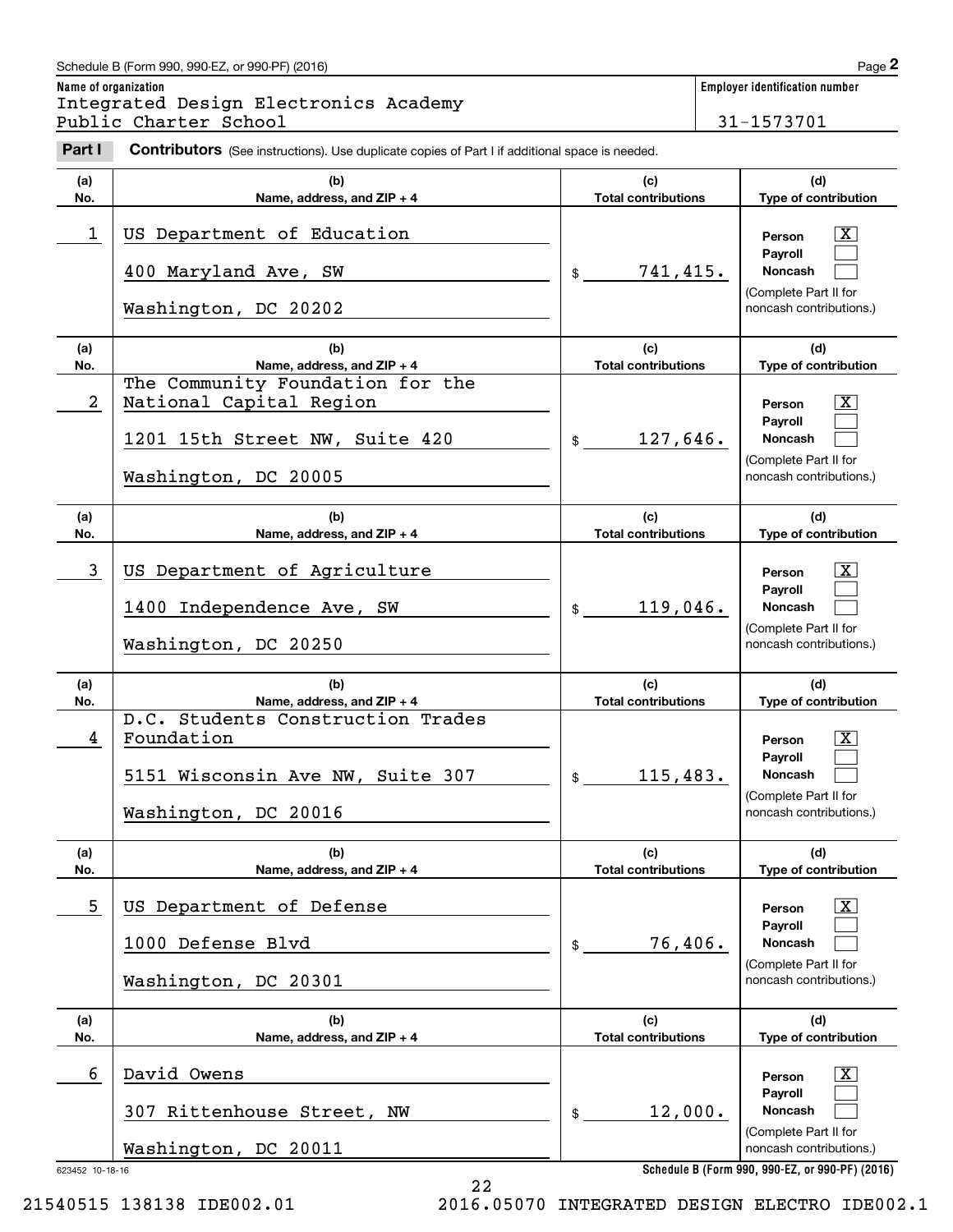# Schedule B (Form 990, 990-EZ, or 990-PF) (2016) Page 2

| Schedule B (Form 990, 990-EZ, or 990-PF) (2016)                                                                 | Page 2                         |
|-----------------------------------------------------------------------------------------------------------------|--------------------------------|
| Name of organization                                                                                            | Emplover identification number |
| Integrated Design Electronics Academy                                                                           |                                |
| Public Charter School                                                                                           | 31-1573701                     |
| Part I<br><b>Contributors</b> (See instructions). Use duplicate copies of Part I if additional space is needed. |                                |

| Part I     | Contributors (See instructions). Use duplicate copies of Part I if additional space is needed. |                                   |                                                                                        |
|------------|------------------------------------------------------------------------------------------------|-----------------------------------|----------------------------------------------------------------------------------------|
| (a)<br>No. | (b)<br>Name, address, and ZIP + 4                                                              | (c)<br><b>Total contributions</b> | (d)<br>Type of contribution                                                            |
| 7          | Vanguard Charitable<br>PO BOX 9509<br>Warwick, RI 02889                                        | 10,310.<br>$\mathsf{\$}$          | X<br>Person<br>Payroll<br>Noncash<br>(Complete Part II for<br>noncash contributions.)  |
| (a)<br>No. | (b)<br>Name, address, and ZIP + 4                                                              | (c)<br><b>Total contributions</b> | (d)<br>Type of contribution                                                            |
| 8          | Centers for Disease Control and<br>Prevention<br>395 E Street SW<br>Washington, DC 20024       | 7,500.<br>\$                      | X<br>Person<br>Payroll<br>Noncash<br>(Complete Part II for<br>noncash contributions.)  |
| (a)<br>No. | (b)<br>Name, address, and ZIP + 4                                                              | (c)<br><b>Total contributions</b> | (d)<br>Type of contribution                                                            |
| 9          | Robert Gee<br>7609 Brittany Parc Court<br>Falls Church, VA 22043                               | 5,000.<br>\$                      | X,<br>Person<br>Payroll<br>Noncash<br>(Complete Part II for<br>noncash contributions.) |
| (a)<br>No. | (b)<br>Name, address, and ZIP + 4                                                              | (c)<br><b>Total contributions</b> | (d)<br>Type of contribution                                                            |
|            |                                                                                                | \$                                | Person<br>Payroll<br>Noncash<br>(Complete Part II for<br>noncash contributions.)       |
| (a)<br>No. | (b)<br>Name, address, and ZIP + 4                                                              | (c)<br><b>Total contributions</b> | (d)<br>Type of contribution                                                            |
|            |                                                                                                | \$                                | Person<br>Payroll<br>Noncash<br>(Complete Part II for<br>noncash contributions.)       |
| (a)<br>No. | (b)<br>Name, address, and ZIP + 4                                                              | (c)<br><b>Total contributions</b> | (d)<br>Type of contribution                                                            |
|            |                                                                                                | \$                                | Person<br>Payroll<br>Noncash<br>(Complete Part II for<br>noncash contributions.)       |

**Schedule B (Form 990, 990-EZ, or 990-PF) (2016)**

623452 10-18-16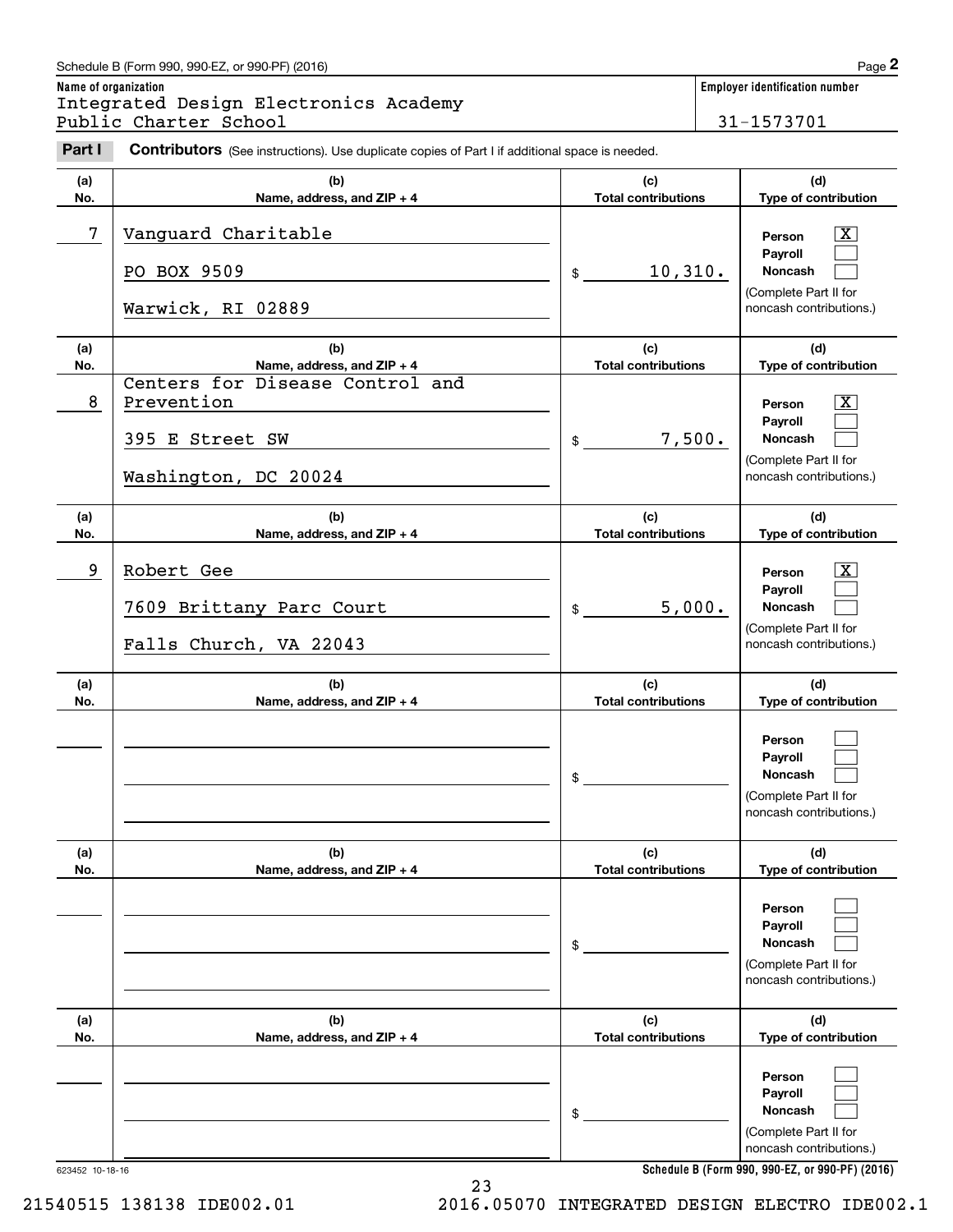| Name of organization         | Schedule B (Form 990, 990-EZ, or 990-PF) (2016)                                                     |                                                | Page 3<br>Employer identification number |
|------------------------------|-----------------------------------------------------------------------------------------------------|------------------------------------------------|------------------------------------------|
|                              | Integrated Design Electronics Academy                                                               |                                                |                                          |
|                              | Public Charter School                                                                               |                                                | 31-1573701                               |
| Part II                      | Noncash Property (See instructions). Use duplicate copies of Part II if additional space is needed. |                                                |                                          |
| (a)<br>No.<br>from<br>Part I | (b)<br>Description of noncash property given                                                        | (c)<br>FMV (or estimate)<br>(See instructions) | (d)<br>Date received                     |
|                              |                                                                                                     | \$                                             |                                          |
| (a)<br>No.<br>from<br>Part I | (b)<br>Description of noncash property given                                                        | (c)<br>FMV (or estimate)<br>(See instructions) | (d)<br>Date received                     |
|                              |                                                                                                     | \$                                             |                                          |
| (a)<br>No.<br>from<br>Part I | (b)<br>Description of noncash property given                                                        | (c)<br>FMV (or estimate)<br>(See instructions) | (d)<br>Date received                     |
|                              |                                                                                                     | \$                                             |                                          |
| (a)<br>No.<br>from<br>Part I | (b)<br>Description of noncash property given                                                        | (c)<br>FMV (or estimate)<br>(See instructions) | (d)<br>Date received                     |
|                              |                                                                                                     | \$                                             |                                          |
| (a)<br>No.<br>from<br>Part I | (b)<br>Description of noncash property given                                                        | (c)<br>FMV (or estimate)<br>(See instructions) | (d)<br>Date received                     |
|                              |                                                                                                     | \$                                             |                                          |
| (a)<br>No.<br>from<br>Part I | (b)<br>Description of noncash property given                                                        | (c)<br>FMV (or estimate)<br>(See instructions) | (d)<br>Date received                     |
|                              |                                                                                                     | \$                                             |                                          |
|                              |                                                                                                     |                                                |                                          |

24

Schedule B (Form 990, 990-EZ, or 990-PF) (2016) Page 3

623453 10-18-16

**Schedule B (Form 990, 990-EZ, or 990-PF) (2016)**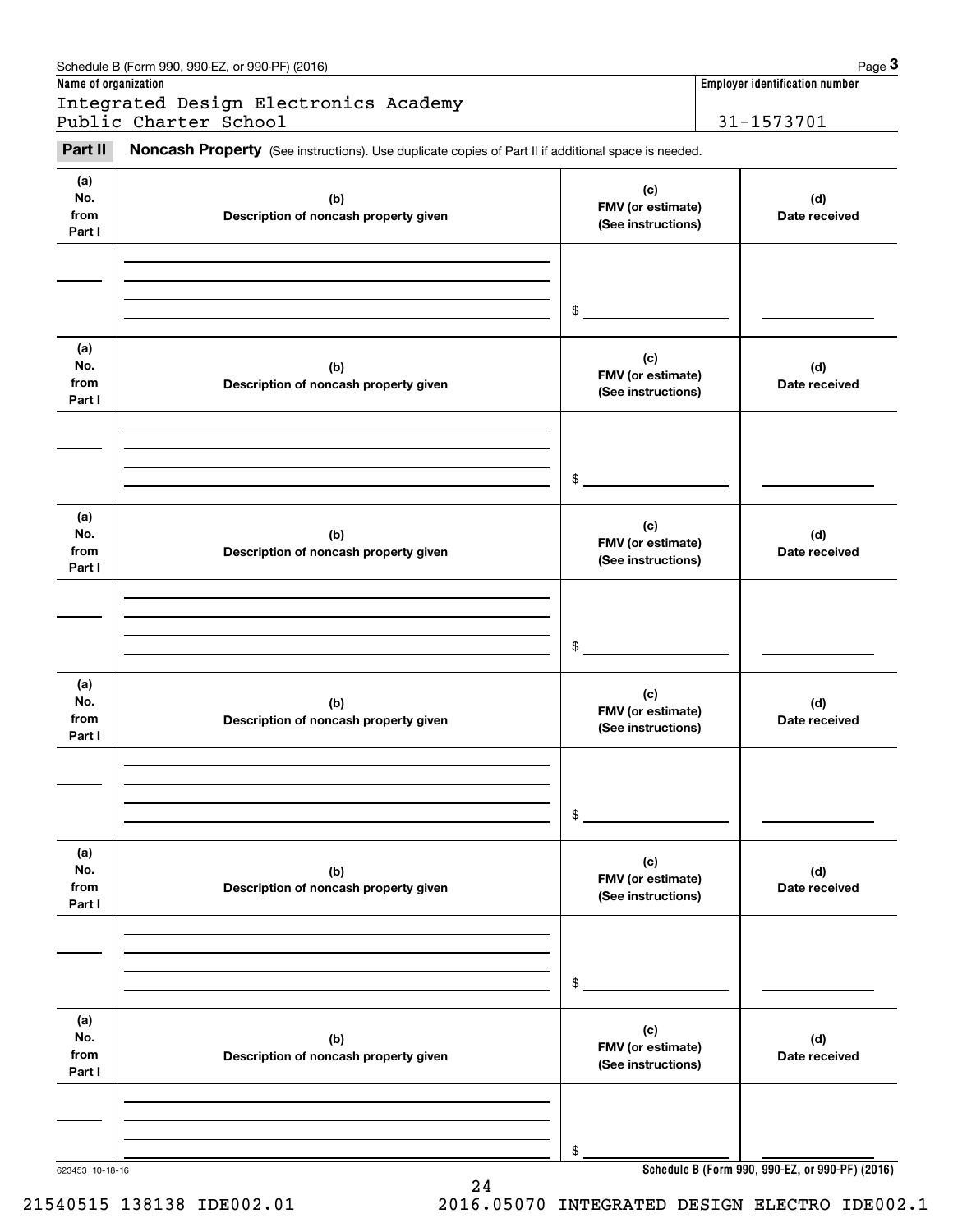|                           | Schedule B (Form 990, 990-EZ, or 990-PF) (2016)                                                                                                                                                                                                                                                                                                                                                                                            |                      |                                          | Page 4                                          |  |  |
|---------------------------|--------------------------------------------------------------------------------------------------------------------------------------------------------------------------------------------------------------------------------------------------------------------------------------------------------------------------------------------------------------------------------------------------------------------------------------------|----------------------|------------------------------------------|-------------------------------------------------|--|--|
| Name of organization      |                                                                                                                                                                                                                                                                                                                                                                                                                                            |                      |                                          | <b>Employer identification number</b>           |  |  |
|                           | Integrated Design Electronics Academy                                                                                                                                                                                                                                                                                                                                                                                                      |                      |                                          |                                                 |  |  |
|                           | Public Charter School                                                                                                                                                                                                                                                                                                                                                                                                                      |                      |                                          | 31-1573701                                      |  |  |
| Part III                  | $Exclusively$ religious, charitable, etc., contributions to organizations described in section 501(c)(7), (8), or (10) that total more than \$1,000 for<br>the year from any one contributor. Complete columns (a) through (e) and the following line entry. For organizations<br>completing Part III, enter the total of exclusively religious, charitable, etc., contributions of \$1,000 or less for the year. (Enter this info. once.) |                      |                                          |                                                 |  |  |
|                           | Use duplicate copies of Part III if additional space is needed.                                                                                                                                                                                                                                                                                                                                                                            |                      |                                          |                                                 |  |  |
| (a) No.<br>from<br>Part I | (b) Purpose of gift                                                                                                                                                                                                                                                                                                                                                                                                                        | (c) Use of gift      |                                          | (d) Description of how gift is held             |  |  |
|                           |                                                                                                                                                                                                                                                                                                                                                                                                                                            |                      |                                          |                                                 |  |  |
|                           |                                                                                                                                                                                                                                                                                                                                                                                                                                            | (e) Transfer of gift |                                          |                                                 |  |  |
|                           | Transferee's name, address, and ZIP + 4                                                                                                                                                                                                                                                                                                                                                                                                    |                      |                                          | Relationship of transferor to transferee        |  |  |
|                           |                                                                                                                                                                                                                                                                                                                                                                                                                                            |                      |                                          |                                                 |  |  |
| (a) No.<br>from<br>Part I | (b) Purpose of gift                                                                                                                                                                                                                                                                                                                                                                                                                        | (c) Use of gift      |                                          | (d) Description of how gift is held             |  |  |
|                           |                                                                                                                                                                                                                                                                                                                                                                                                                                            |                      |                                          |                                                 |  |  |
|                           | (e) Transfer of gift                                                                                                                                                                                                                                                                                                                                                                                                                       |                      |                                          |                                                 |  |  |
|                           | Transferee's name, address, and ZIP + 4                                                                                                                                                                                                                                                                                                                                                                                                    |                      | Relationship of transferor to transferee |                                                 |  |  |
|                           |                                                                                                                                                                                                                                                                                                                                                                                                                                            |                      |                                          |                                                 |  |  |
| (a) No.<br>from<br>Part I | (b) Purpose of gift                                                                                                                                                                                                                                                                                                                                                                                                                        | (c) Use of gift      |                                          | (d) Description of how gift is held             |  |  |
|                           |                                                                                                                                                                                                                                                                                                                                                                                                                                            |                      |                                          |                                                 |  |  |
|                           |                                                                                                                                                                                                                                                                                                                                                                                                                                            | (e) Transfer of gift |                                          |                                                 |  |  |
|                           | Transferee's name, address, and ZIP + 4                                                                                                                                                                                                                                                                                                                                                                                                    |                      |                                          | Relationship of transferor to transferee        |  |  |
|                           |                                                                                                                                                                                                                                                                                                                                                                                                                                            |                      |                                          |                                                 |  |  |
| (a) No.<br>from<br>Part I | (b) Purpose of gift                                                                                                                                                                                                                                                                                                                                                                                                                        | (c) Use of gift      |                                          | (d) Description of how gift is held             |  |  |
|                           |                                                                                                                                                                                                                                                                                                                                                                                                                                            |                      |                                          |                                                 |  |  |
|                           | (e) Transfer of gift                                                                                                                                                                                                                                                                                                                                                                                                                       |                      |                                          |                                                 |  |  |
|                           | Transferee's name, address, and $ZIP + 4$                                                                                                                                                                                                                                                                                                                                                                                                  |                      |                                          | Relationship of transferor to transferee        |  |  |
|                           |                                                                                                                                                                                                                                                                                                                                                                                                                                            |                      |                                          |                                                 |  |  |
| 623454 10-18-16           |                                                                                                                                                                                                                                                                                                                                                                                                                                            | 25                   |                                          | Schedule B (Form 990, 990-EZ, or 990-PF) (2016) |  |  |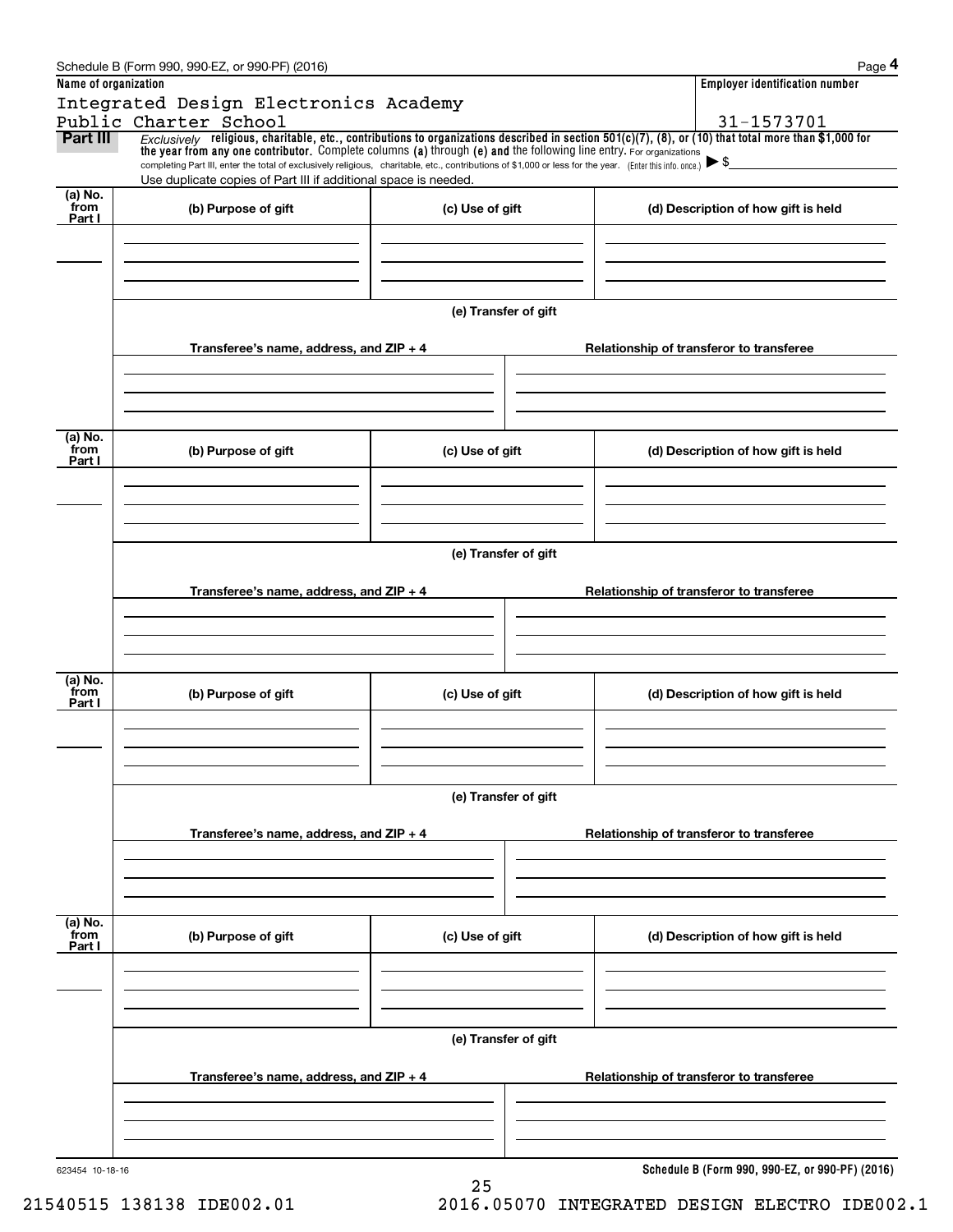|         | <b>Supplemental Financial Statements</b><br><b>SCHEDULE D</b>                                              |                                                                                                        |                                                                                                                                                                                                                                |                          | OMB No. 1545-0047               |  |
|---------|------------------------------------------------------------------------------------------------------------|--------------------------------------------------------------------------------------------------------|--------------------------------------------------------------------------------------------------------------------------------------------------------------------------------------------------------------------------------|--------------------------|---------------------------------|--|
|         | Complete if the organization answered "Yes" on Form 990,<br>(Form 990)                                     |                                                                                                        |                                                                                                                                                                                                                                |                          |                                 |  |
|         | Department of the Treasury                                                                                 |                                                                                                        | Part IV, line 6, 7, 8, 9, 10, 11a, 11b, 11c, 11d, 11e, 11f, 12a, or 12b.<br>Attach to Form 990.                                                                                                                                |                          | <b>Open to Public</b>           |  |
|         | Internal Revenue Service                                                                                   |                                                                                                        | Information about Schedule D (Form 990) and its instructions is at $www.irs. aov/form990.$                                                                                                                                     |                          | Inspection                      |  |
|         | Integrated Design Electronics Academy<br>Name of the organization<br><b>Employer identification number</b> |                                                                                                        |                                                                                                                                                                                                                                |                          |                                 |  |
|         |                                                                                                            | Public Charter School                                                                                  | Organizations Maintaining Donor Advised Funds or Other Similar Funds or Accounts. Complete if the                                                                                                                              |                          | 31-1573701                      |  |
| Part I  |                                                                                                            |                                                                                                        |                                                                                                                                                                                                                                |                          |                                 |  |
|         |                                                                                                            | organization answered "Yes" on Form 990, Part IV, line 6.                                              | (a) Donor advised funds                                                                                                                                                                                                        |                          | (b) Funds and other accounts    |  |
|         |                                                                                                            |                                                                                                        |                                                                                                                                                                                                                                |                          |                                 |  |
| 1<br>2  |                                                                                                            | Aggregate value of contributions to (during year)                                                      |                                                                                                                                                                                                                                |                          |                                 |  |
| з       |                                                                                                            |                                                                                                        |                                                                                                                                                                                                                                |                          |                                 |  |
| 4       |                                                                                                            |                                                                                                        |                                                                                                                                                                                                                                |                          |                                 |  |
| 5       |                                                                                                            |                                                                                                        | Did the organization inform all donors and donor advisors in writing that the assets held in donor advised funds                                                                                                               |                          |                                 |  |
|         |                                                                                                            |                                                                                                        |                                                                                                                                                                                                                                |                          | Yes<br>No                       |  |
| 6       |                                                                                                            |                                                                                                        | Did the organization inform all grantees, donors, and donor advisors in writing that grant funds can be used only                                                                                                              |                          |                                 |  |
|         |                                                                                                            |                                                                                                        | for charitable purposes and not for the benefit of the donor or donor advisor, or for any other purpose conferring                                                                                                             |                          |                                 |  |
|         | impermissible private benefit?                                                                             |                                                                                                        |                                                                                                                                                                                                                                |                          | Yes<br>No                       |  |
| Part II |                                                                                                            |                                                                                                        | Conservation Easements. Complete if the organization answered "Yes" on Form 990, Part IV, line 7.                                                                                                                              |                          |                                 |  |
| 1       |                                                                                                            | Purpose(s) of conservation easements held by the organization (check all that apply).                  |                                                                                                                                                                                                                                |                          |                                 |  |
|         |                                                                                                            | Preservation of land for public use (e.g., recreation or education)                                    | Preservation of a historically important land area                                                                                                                                                                             |                          |                                 |  |
|         |                                                                                                            | Protection of natural habitat                                                                          | Preservation of a certified historic structure                                                                                                                                                                                 |                          |                                 |  |
|         |                                                                                                            | Preservation of open space                                                                             |                                                                                                                                                                                                                                |                          |                                 |  |
| 2       |                                                                                                            |                                                                                                        | Complete lines 2a through 2d if the organization held a qualified conservation contribution in the form of a conservation easement on the last                                                                                 |                          |                                 |  |
|         | day of the tax year.                                                                                       |                                                                                                        |                                                                                                                                                                                                                                |                          | Held at the End of the Tax Year |  |
|         |                                                                                                            |                                                                                                        | Total number of conservation easements [111] matter conservation conservation of conservation easements [11] matter conservation easements [11] matter conservation easements [11] matter conservation entries in the conserva | 2a                       |                                 |  |
| b       |                                                                                                            | Total acreage restricted by conservation easements                                                     |                                                                                                                                                                                                                                | 2b                       |                                 |  |
|         |                                                                                                            |                                                                                                        | Number of conservation easements on a certified historic structure included in (a) manufacture included in (a)                                                                                                                 | 2c                       |                                 |  |
| d       |                                                                                                            |                                                                                                        | Number of conservation easements included in (c) acquired after 8/17/06, and not on a historic structure                                                                                                                       |                          |                                 |  |
|         |                                                                                                            |                                                                                                        |                                                                                                                                                                                                                                | 2d                       |                                 |  |
| з       |                                                                                                            |                                                                                                        | Number of conservation easements modified, transferred, released, extinguished, or terminated by the organization during the tax                                                                                               |                          |                                 |  |
|         | year                                                                                                       |                                                                                                        |                                                                                                                                                                                                                                |                          |                                 |  |
| 4       |                                                                                                            | Number of states where property subject to conservation easement is located $\blacktriangleright$      |                                                                                                                                                                                                                                |                          |                                 |  |
| 5       |                                                                                                            | Does the organization have a written policy regarding the periodic monitoring, inspection, handling of |                                                                                                                                                                                                                                |                          |                                 |  |
|         |                                                                                                            | violations, and enforcement of the conservation easements it holds?                                    |                                                                                                                                                                                                                                |                          | Yes<br><b>No</b>                |  |
| 6       |                                                                                                            |                                                                                                        | Staff and volunteer hours devoted to monitoring, inspecting, handling of violations, and enforcing conservation easements during the year                                                                                      |                          |                                 |  |
|         |                                                                                                            |                                                                                                        |                                                                                                                                                                                                                                |                          |                                 |  |
| 7       |                                                                                                            |                                                                                                        | Amount of expenses incurred in monitoring, inspecting, handling of violations, and enforcing conservation easements during the year                                                                                            |                          |                                 |  |
| 8       | ▶ \$                                                                                                       |                                                                                                        | Does each conservation easement reported on line 2(d) above satisfy the requirements of section 170(h)(4)(B)(i)                                                                                                                |                          |                                 |  |
|         |                                                                                                            |                                                                                                        |                                                                                                                                                                                                                                |                          | Yes<br>No                       |  |
| 9       |                                                                                                            |                                                                                                        | In Part XIII, describe how the organization reports conservation easements in its revenue and expense statement, and balance sheet, and                                                                                        |                          |                                 |  |
|         |                                                                                                            |                                                                                                        | include, if applicable, the text of the footnote to the organization's financial statements that describes the organization's accounting for                                                                                   |                          |                                 |  |
|         | conservation easements.                                                                                    |                                                                                                        |                                                                                                                                                                                                                                |                          |                                 |  |
|         | Part III I                                                                                                 |                                                                                                        | Organizations Maintaining Collections of Art, Historical Treasures, or Other Similar Assets.                                                                                                                                   |                          |                                 |  |
|         |                                                                                                            | Complete if the organization answered "Yes" on Form 990, Part IV, line 8.                              |                                                                                                                                                                                                                                |                          |                                 |  |
|         |                                                                                                            |                                                                                                        | 1a If the organization elected, as permitted under SFAS 116 (ASC 958), not to report in its revenue statement and balance sheet works of art,                                                                                  |                          |                                 |  |
|         |                                                                                                            |                                                                                                        | historical treasures, or other similar assets held for public exhibition, education, or research in furtherance of public service, provide, in Part XIII,                                                                      |                          |                                 |  |
|         |                                                                                                            | the text of the footnote to its financial statements that describes these items.                       |                                                                                                                                                                                                                                |                          |                                 |  |
| b       |                                                                                                            |                                                                                                        | If the organization elected, as permitted under SFAS 116 (ASC 958), to report in its revenue statement and balance sheet works of art, historical                                                                              |                          |                                 |  |
|         |                                                                                                            |                                                                                                        | treasures, or other similar assets held for public exhibition, education, or research in furtherance of public service, provide the following amounts                                                                          |                          |                                 |  |
|         | relating to these items:                                                                                   |                                                                                                        |                                                                                                                                                                                                                                |                          |                                 |  |
|         |                                                                                                            |                                                                                                        |                                                                                                                                                                                                                                |                          | $\triangleright$ \$             |  |
|         |                                                                                                            | (ii) Assets included in Form 990, Part X                                                               |                                                                                                                                                                                                                                |                          | $\bullet$ \$                    |  |
| 2       |                                                                                                            |                                                                                                        | If the organization received or held works of art, historical treasures, or other similar assets for financial gain, provide                                                                                                   |                          |                                 |  |
|         | the following amounts required to be reported under SFAS 116 (ASC 958) relating to these items:            |                                                                                                        |                                                                                                                                                                                                                                |                          |                                 |  |
| а       |                                                                                                            |                                                                                                        |                                                                                                                                                                                                                                | $\blacktriangleright$ s  |                                 |  |
|         |                                                                                                            |                                                                                                        |                                                                                                                                                                                                                                | $\blacktriangleright$ \$ |                                 |  |
|         |                                                                                                            | LHA For Paperwork Reduction Act Notice, see the Instructions for Form 990.                             |                                                                                                                                                                                                                                |                          | Schedule D (Form 990) 2016      |  |
|         | 632051 08-29-16                                                                                            |                                                                                                        |                                                                                                                                                                                                                                |                          |                                 |  |
|         |                                                                                                            |                                                                                                        | 26                                                                                                                                                                                                                             |                          |                                 |  |

| -- |         |       |
|----|---------|-------|
|    | 6.05070 | ויזור |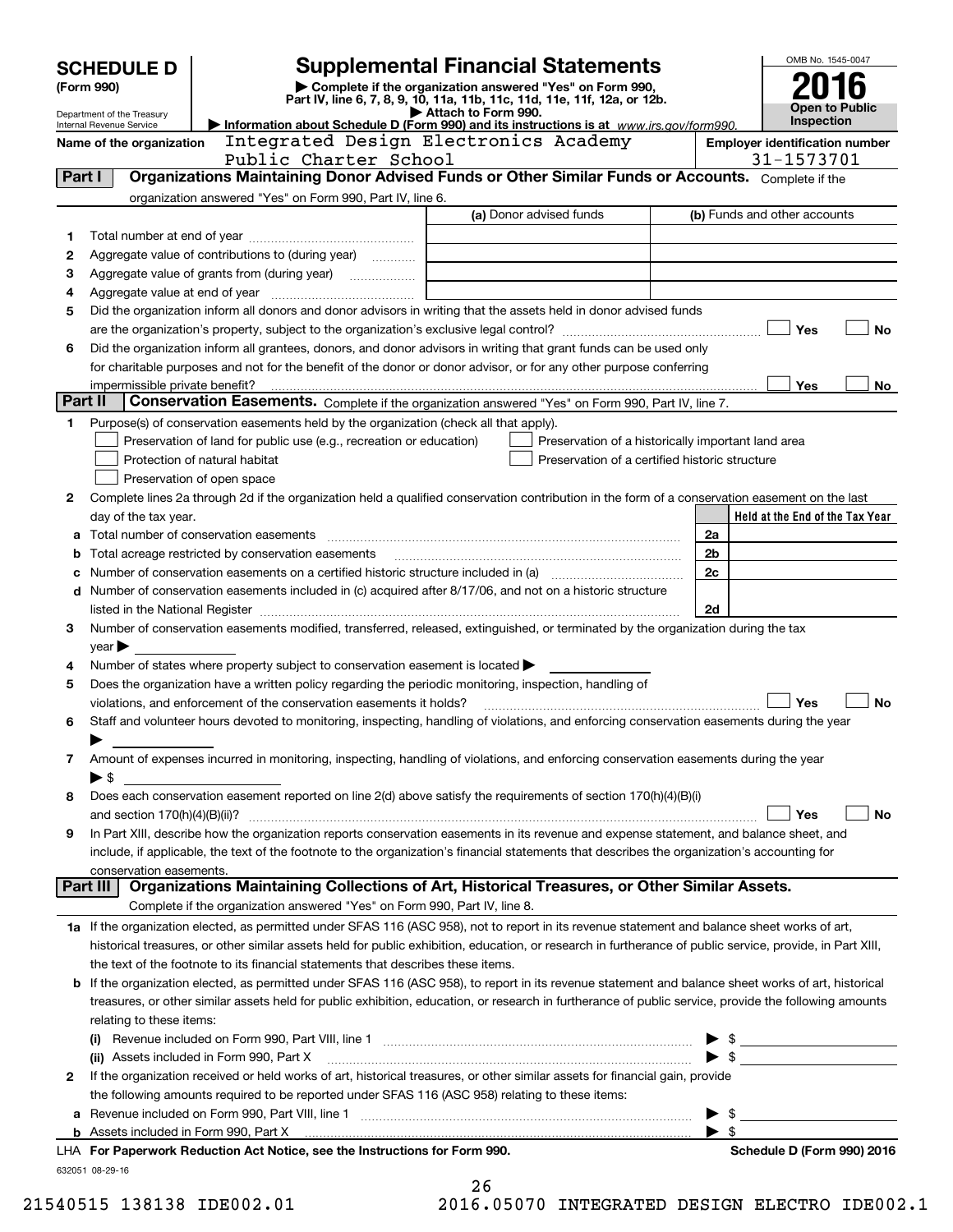|               |                                                                                                                                                                                                                                | Integrated Design Electronics Academy        |   |                |                           |                      |                   |                |                          |
|---------------|--------------------------------------------------------------------------------------------------------------------------------------------------------------------------------------------------------------------------------|----------------------------------------------|---|----------------|---------------------------|----------------------|-------------------|----------------|--------------------------|
|               | Schedule D (Form 990) 2016                                                                                                                                                                                                     | Public Charter School                        |   |                |                           |                      | 31-1573701 Page 2 |                |                          |
|               | Part III<br>Organizations Maintaining Collections of Art, Historical Treasures, or Other Similar Assets (continued)                                                                                                            |                                              |   |                |                           |                      |                   |                |                          |
| 3             | Using the organization's acquisition, accession, and other records, check any of the following that are a significant use of its collection items                                                                              |                                              |   |                |                           |                      |                   |                |                          |
|               | (check all that apply):                                                                                                                                                                                                        |                                              |   |                |                           |                      |                   |                |                          |
| a             | Public exhibition                                                                                                                                                                                                              | d                                            |   |                | Loan or exchange programs |                      |                   |                |                          |
| b             | Scholarly research                                                                                                                                                                                                             | е                                            |   |                |                           |                      |                   |                |                          |
| c             | Preservation for future generations                                                                                                                                                                                            |                                              |   |                |                           |                      |                   |                |                          |
| 4             | Provide a description of the organization's collections and explain how they further the organization's exempt purpose in Part XIII.                                                                                           |                                              |   |                |                           |                      |                   |                |                          |
| 5             | During the year, did the organization solicit or receive donations of art, historical treasures, or other similar assets                                                                                                       |                                              |   |                |                           |                      |                   |                |                          |
|               |                                                                                                                                                                                                                                |                                              |   |                |                           |                      | <b>Yes</b>        |                | No                       |
|               | Part IV<br>Escrow and Custodial Arrangements. Complete if the organization answered "Yes" on Form 990, Part IV, line 9, or                                                                                                     |                                              |   |                |                           |                      |                   |                |                          |
|               | reported an amount on Form 990, Part X, line 21.                                                                                                                                                                               |                                              |   |                |                           |                      |                   |                |                          |
|               | 1a Is the organization an agent, trustee, custodian or other intermediary for contributions or other assets not included                                                                                                       |                                              |   |                |                           |                      |                   |                |                          |
|               | on Form 990, Part X? [11] The Content of The Content of The Content of The Content of The Content of The Content of The Content of The Content of The Content of The Content of The Content of The Content of The Content of T |                                              |   |                |                           |                      | Yes               |                | No                       |
|               | <b>b</b> If "Yes," explain the arrangement in Part XIII and complete the following table:                                                                                                                                      |                                              |   |                |                           |                      |                   |                |                          |
|               |                                                                                                                                                                                                                                |                                              |   |                |                           |                      |                   | Amount         |                          |
|               | c Beginning balance measurements and the contract of the contract of the contract of the contract of the contract of the contract of the contract of the contract of the contract of the contract of the contract of the contr |                                              |   |                |                           | 1c                   |                   |                |                          |
|               | d Additions during the year measurements are also contained a state of the year measurement of the year measurement of the state of the state of the state of the state of the state of the state of the state of the state of |                                              |   |                |                           | 1d                   |                   |                |                          |
|               | e Distributions during the year manufactured and contain an account of the state of the state of the state of the state of the state of the state of the state of the state of the state of the state of the state of the stat |                                              |   |                |                           | 1e                   |                   |                |                          |
| f             |                                                                                                                                                                                                                                |                                              |   |                |                           | 1f                   |                   |                |                          |
|               | 2a Did the organization include an amount on Form 990, Part X, line 21, for escrow or custodial account liability?                                                                                                             |                                              |   |                |                           |                      | <b>Yes</b>        |                | No                       |
|               | <b>b</b> If "Yes," explain the arrangement in Part XIII. Check here if the explanation has been provided on Part XIII                                                                                                          |                                              |   |                |                           |                      |                   |                |                          |
| <b>Part V</b> | Endowment Funds. Complete if the organization answered "Yes" on Form 990, Part IV, line 10.                                                                                                                                    |                                              |   |                |                           |                      |                   |                |                          |
|               |                                                                                                                                                                                                                                | (a) Current year                             |   | (b) Prior year | (c) Two years back        | (d) Three years back |                   |                | (e) Four years back      |
|               | 1a Beginning of year balance                                                                                                                                                                                                   | <u> 1999 - Jan James Barnett, p</u>          |   |                |                           |                      |                   |                |                          |
|               |                                                                                                                                                                                                                                |                                              |   |                |                           |                      |                   |                |                          |
|               | c Net investment earnings, gains, and losses                                                                                                                                                                                   |                                              |   |                |                           |                      |                   |                |                          |
|               |                                                                                                                                                                                                                                |                                              |   |                |                           |                      |                   |                |                          |
|               | <b>e</b> Other expenditures for facilities                                                                                                                                                                                     |                                              |   |                |                           |                      |                   |                |                          |
|               | and programs                                                                                                                                                                                                                   | the control of the control of the control of |   |                |                           |                      |                   |                |                          |
|               |                                                                                                                                                                                                                                |                                              |   |                |                           |                      |                   |                |                          |
| g             | End of year balance                                                                                                                                                                                                            |                                              |   |                |                           |                      |                   |                |                          |
| 2             | Provide the estimated percentage of the current year end balance (line 1g, column (a)) held as:                                                                                                                                |                                              |   |                |                           |                      |                   |                |                          |
|               | a Board designated or quasi-endowment > _____                                                                                                                                                                                  |                                              | % |                |                           |                      |                   |                |                          |
| b             | Permanent endowment >                                                                                                                                                                                                          | %                                            |   |                |                           |                      |                   |                |                          |
|               |                                                                                                                                                                                                                                | %                                            |   |                |                           |                      |                   |                |                          |
|               | The percentages on lines 2a, 2b, and 2c should equal 100%.                                                                                                                                                                     |                                              |   |                |                           |                      |                   |                |                          |
|               | 3a Are there endowment funds not in the possession of the organization that are held and administered for the organization                                                                                                     |                                              |   |                |                           |                      |                   |                |                          |
|               | by:                                                                                                                                                                                                                            |                                              |   |                |                           |                      |                   | Yes            | No                       |
|               | (i)                                                                                                                                                                                                                            |                                              |   |                |                           |                      | 3a(i)             |                |                          |
|               | (ii)                                                                                                                                                                                                                           |                                              |   |                |                           |                      | 3a(ii)            |                |                          |
|               |                                                                                                                                                                                                                                |                                              |   |                |                           |                      |                   | 3b             |                          |
| 4             | Describe in Part XIII the intended uses of the organization's endowment funds.                                                                                                                                                 |                                              |   |                |                           |                      |                   |                |                          |
|               | <b>Part VI</b><br>Land, Buildings, and Equipment.                                                                                                                                                                              |                                              |   |                |                           |                      |                   |                |                          |
|               | Complete if the organization answered "Yes" on Form 990, Part IV, line 11a. See Form 990, Part X, line 10.                                                                                                                     |                                              |   |                |                           |                      |                   |                |                          |
|               | Description of property                                                                                                                                                                                                        | (a) Cost or other                            |   |                | (b) Cost or other         | (c) Accumulated      |                   | (d) Book value |                          |
|               |                                                                                                                                                                                                                                | basis (investment)                           |   |                | basis (other)             | depreciation         |                   |                |                          |
|               |                                                                                                                                                                                                                                |                                              |   |                | 150,000.                  |                      |                   |                | 150,000.                 |
|               |                                                                                                                                                                                                                                |                                              |   |                | 13,885,505.               | 2,691,734.           |                   |                | $\overline{11,193,771.}$ |
|               |                                                                                                                                                                                                                                |                                              |   |                |                           |                      |                   |                |                          |
|               |                                                                                                                                                                                                                                |                                              |   |                | 2,646,422.                | 2,480,646.           |                   |                | 165, 776.                |
|               |                                                                                                                                                                                                                                |                                              |   |                | 378,088.                  |                      |                   |                | 378,088.                 |
|               |                                                                                                                                                                                                                                |                                              |   |                |                           |                      |                   |                | 11,887,635.              |

**Schedule D (Form 990) 2016**

632052 08-29-16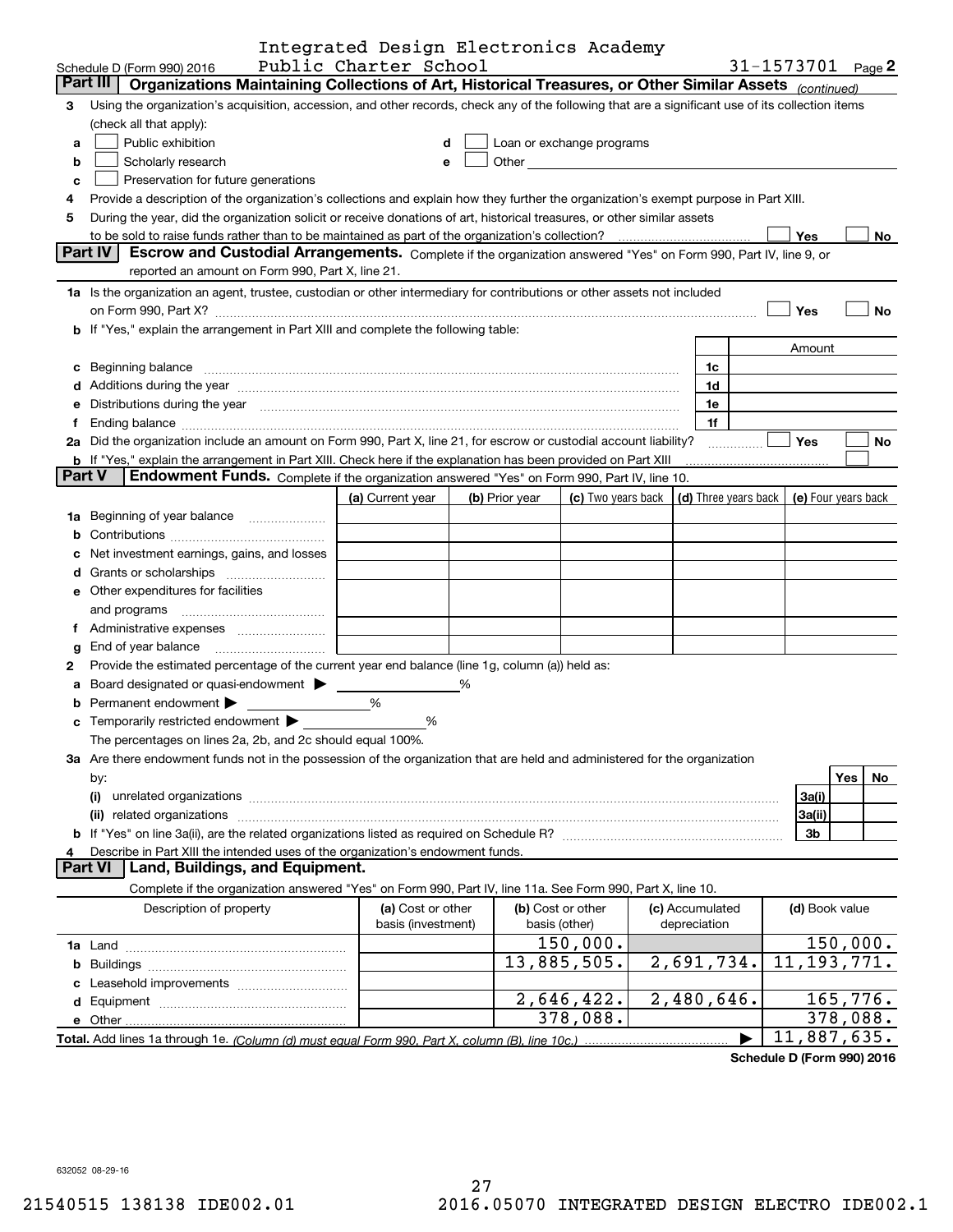|                       | Integrated Design Electronics Academy |  |
|-----------------------|---------------------------------------|--|
| Public Charter School |                                       |  |

| (1) Financial derivatives         | Part VII Investments - Other Securities.<br>Complete if the organization answered "Yes" on Form 990, Part IV, line 11b. See Form 990, Part X, line 12.<br>(a) Description of security or category (including name of security) | (b) Book value  |                |                                                           |  |
|-----------------------------------|--------------------------------------------------------------------------------------------------------------------------------------------------------------------------------------------------------------------------------|-----------------|----------------|-----------------------------------------------------------|--|
|                                   |                                                                                                                                                                                                                                |                 |                |                                                           |  |
|                                   |                                                                                                                                                                                                                                |                 |                |                                                           |  |
|                                   |                                                                                                                                                                                                                                |                 |                | (c) Method of valuation: Cost or end-of-year market value |  |
|                                   |                                                                                                                                                                                                                                |                 |                |                                                           |  |
|                                   |                                                                                                                                                                                                                                |                 |                |                                                           |  |
| $(3)$ Other                       |                                                                                                                                                                                                                                |                 |                |                                                           |  |
| (A)                               |                                                                                                                                                                                                                                |                 |                |                                                           |  |
| (B)                               |                                                                                                                                                                                                                                |                 |                |                                                           |  |
| (C)                               |                                                                                                                                                                                                                                |                 |                |                                                           |  |
| (D)                               |                                                                                                                                                                                                                                |                 |                |                                                           |  |
| (E)                               |                                                                                                                                                                                                                                |                 |                |                                                           |  |
| (F)                               |                                                                                                                                                                                                                                |                 |                |                                                           |  |
| (G)                               |                                                                                                                                                                                                                                |                 |                |                                                           |  |
| (H)                               |                                                                                                                                                                                                                                |                 |                |                                                           |  |
|                                   | Total. (Col. (b) must equal Form 990, Part X, col. (B) line 12.)                                                                                                                                                               |                 |                |                                                           |  |
|                                   | Part VIII Investments - Program Related.                                                                                                                                                                                       |                 |                |                                                           |  |
|                                   | Complete if the organization answered "Yes" on Form 990, Part IV, line 11c. See Form 990, Part X, line 13.                                                                                                                     |                 |                |                                                           |  |
|                                   | (a) Description of investment                                                                                                                                                                                                  | (b) Book value  |                | (c) Method of valuation: Cost or end-of-year market value |  |
| (1)                               |                                                                                                                                                                                                                                |                 |                |                                                           |  |
| (2)                               |                                                                                                                                                                                                                                |                 |                |                                                           |  |
| (3)                               |                                                                                                                                                                                                                                |                 |                |                                                           |  |
| (4)                               |                                                                                                                                                                                                                                |                 |                |                                                           |  |
| (5)                               |                                                                                                                                                                                                                                |                 |                |                                                           |  |
| (6)                               |                                                                                                                                                                                                                                |                 |                |                                                           |  |
| (7)                               |                                                                                                                                                                                                                                |                 |                |                                                           |  |
| (8)                               |                                                                                                                                                                                                                                |                 |                |                                                           |  |
| (9)                               |                                                                                                                                                                                                                                |                 |                |                                                           |  |
| Part IX<br><b>Other Assets.</b>   | Total. (Col. (b) must equal Form 990, Part X, col. (B) line 13.)                                                                                                                                                               |                 |                |                                                           |  |
|                                   |                                                                                                                                                                                                                                |                 |                |                                                           |  |
|                                   | Complete if the organization answered "Yes" on Form 990, Part IV, line 11d. See Form 990, Part X, line 15.                                                                                                                     |                 |                |                                                           |  |
|                                   |                                                                                                                                                                                                                                | (a) Description |                | (b) Book value                                            |  |
| (1)                               |                                                                                                                                                                                                                                |                 |                |                                                           |  |
| (2)                               |                                                                                                                                                                                                                                |                 |                |                                                           |  |
| (3)                               |                                                                                                                                                                                                                                |                 |                |                                                           |  |
| (4)                               |                                                                                                                                                                                                                                |                 |                |                                                           |  |
| (5)                               |                                                                                                                                                                                                                                |                 |                |                                                           |  |
| (6)                               |                                                                                                                                                                                                                                |                 |                |                                                           |  |
| (7)                               |                                                                                                                                                                                                                                |                 |                |                                                           |  |
| (8)                               |                                                                                                                                                                                                                                |                 |                |                                                           |  |
| (9)                               |                                                                                                                                                                                                                                |                 |                |                                                           |  |
| Part X                            | <b>Other Liabilities.</b>                                                                                                                                                                                                      |                 |                |                                                           |  |
|                                   | Complete if the organization answered "Yes" on Form 990, Part IV, line 11e or 11f. See Form 990, Part X, line 25.                                                                                                              |                 |                |                                                           |  |
|                                   | (a) Description of liability                                                                                                                                                                                                   |                 | (b) Book value |                                                           |  |
| 1.<br>(1)<br>Federal income taxes |                                                                                                                                                                                                                                |                 |                |                                                           |  |
| Capital Lease<br>(2)              |                                                                                                                                                                                                                                |                 | 21,654.        |                                                           |  |
|                                   |                                                                                                                                                                                                                                |                 |                |                                                           |  |
| (3)<br>(4)                        |                                                                                                                                                                                                                                |                 |                |                                                           |  |
| (5)                               |                                                                                                                                                                                                                                |                 |                |                                                           |  |
| (6)                               |                                                                                                                                                                                                                                |                 |                |                                                           |  |
| (7)                               |                                                                                                                                                                                                                                |                 |                |                                                           |  |
|                                   |                                                                                                                                                                                                                                |                 |                |                                                           |  |
| (8)                               |                                                                                                                                                                                                                                |                 |                |                                                           |  |
|                                   |                                                                                                                                                                                                                                |                 |                |                                                           |  |
| (9)                               |                                                                                                                                                                                                                                |                 | 21,654.        |                                                           |  |

**Schedule D (Form 990) 2016**

632053 08-29-16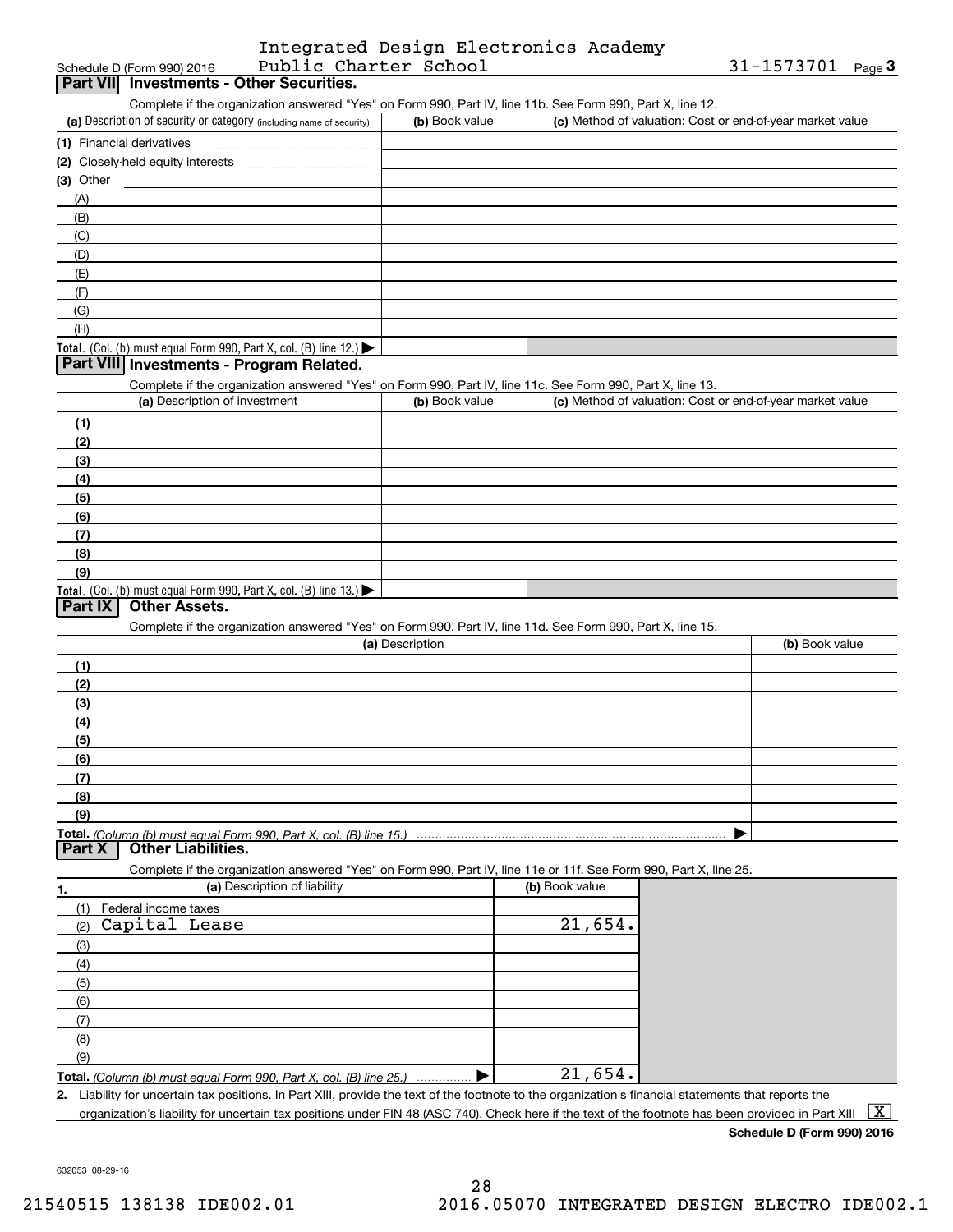|              | Integrated Design Electronics Academy                                                                                                                                                                                          |                |                   |            |
|--------------|--------------------------------------------------------------------------------------------------------------------------------------------------------------------------------------------------------------------------------|----------------|-------------------|------------|
|              | Public Charter School<br>Schedule D (Form 990) 2016                                                                                                                                                                            |                | 31-1573701 Page 4 |            |
|              | Reconciliation of Revenue per Audited Financial Statements With Revenue per Return.<br><b>Part XI</b>                                                                                                                          |                |                   |            |
|              | Complete if the organization answered "Yes" on Form 990, Part IV, line 12a.                                                                                                                                                    |                |                   |            |
| 1            | Total revenue, gains, and other support per audited financial statements                                                                                                                                                       | $\mathbf{1}$   | 6,698,673.        |            |
| $\mathbf{2}$ | Amounts included on line 1 but not on Form 990, Part VIII, line 12:                                                                                                                                                            |                |                   |            |
| a            | Net unrealized gains (losses) on investments [11] matter contracts and the unrealized gains (losses) on investments                                                                                                            | 2a             |                   |            |
|              |                                                                                                                                                                                                                                | 2 <sub>b</sub> |                   |            |
|              |                                                                                                                                                                                                                                | 2c             |                   |            |
| d            |                                                                                                                                                                                                                                | 2d             |                   |            |
| е            | Add lines 2a through 2d                                                                                                                                                                                                        |                | <b>2e</b>         |            |
| 3            |                                                                                                                                                                                                                                |                | 3                 | 6,698,673. |
| 4            | Amounts included on Form 990, Part VIII, line 12, but not on line 1:                                                                                                                                                           |                |                   |            |
| a            | Investment expenses not included on Form 990, Part VIII, line 7b [1000000000000000000000000000000000                                                                                                                           | 4a             |                   |            |
| b            | Other (Describe in Part XIII.) <b>Construction Contract Construction</b> Construction Construction Construction Constr                                                                                                         | 4h             |                   |            |
|              | Add lines 4a and 4b                                                                                                                                                                                                            | 4c             | $0 \cdot$         |            |
| 5            |                                                                                                                                                                                                                                | 5              | 6,698,673.        |            |
|              | Part XII   Reconciliation of Expenses per Audited Financial Statements With Expenses per Return.                                                                                                                               |                |                   |            |
|              | Complete if the organization answered "Yes" on Form 990, Part IV, line 12a.                                                                                                                                                    |                |                   |            |
| 1            | Total expenses and losses per audited financial statements [11] [12] manuscription and contract the statements [13] manuscription and the statements [13] manuscription and the statements and the statements and the statemen |                | $\blacksquare$    | 6,777,276. |
| 2            | Amounts included on line 1 but not on Form 990, Part IX, line 25:                                                                                                                                                              |                |                   |            |
| a            |                                                                                                                                                                                                                                | 2a             |                   |            |
| b            |                                                                                                                                                                                                                                | 2 <sub>b</sub> |                   |            |
|              |                                                                                                                                                                                                                                | 2c             |                   |            |
| d            |                                                                                                                                                                                                                                | 2d             |                   |            |
| e            | Add lines 2a through 2d <b>contained a contained a contained a contained a</b> contained a contained a contact the set                                                                                                         |                | <b>2e</b>         |            |
| 3            |                                                                                                                                                                                                                                |                | 3                 | 6,777,276. |
| 4            | Amounts included on Form 990, Part IX, line 25, but not on line 1:                                                                                                                                                             |                |                   |            |
| a            |                                                                                                                                                                                                                                | 4a             |                   |            |
| b            | Other (Describe in Part XIII.) <b>Construction Contract Construction</b> Chemical Construction Construction Construction                                                                                                       | 4b             |                   |            |
|              | c Add lines 4a and 4b                                                                                                                                                                                                          |                | 4c                | υ.         |
|              |                                                                                                                                                                                                                                |                | 5                 | 6,777,276. |
|              | Part XIII Supplemental Information.                                                                                                                                                                                            |                |                   |            |

Provide the descriptions required for Part II, lines 3, 5, and 9; Part III, lines 1a and 4; Part IV, lines 1b and 2b; Part V, line 4; Part X, line 2; Part XI, lines 2d and 4b; and Part XII, lines 2d and 4b. Also complete this part to provide any additional information.

### Part X, Line 2:

IDEA is exempt from Federal income taxes under Section  $501(c)(3)$  of the

Internal Revenue Code.

Accounting principles generally accepted in the United States of America

provide consistent guidance for the accounting for uncertainty in income

taxes recognized in an entity's financial statements and prescribe a

threshold of "more likely than not" for recognition of tax positions taken

or expected to be taken in a tax return. IDEA performed an evaluation of

uncertain tax positions for the year ended June 30, 2017, and determined

632054 08-29-16 **Schedule D (Form 990) 2016** that there were no matters that would require recognition in the financial

29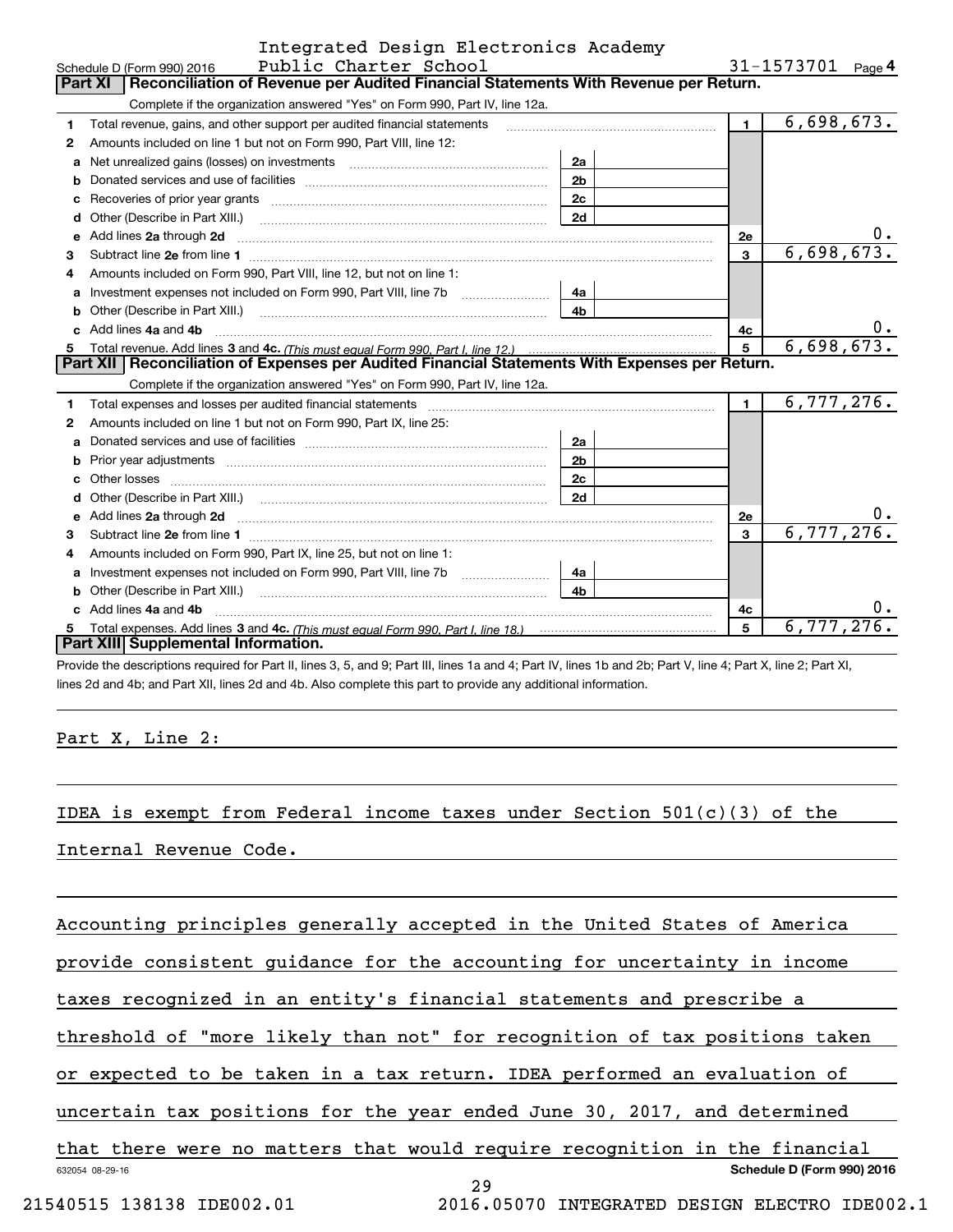| Integrated Design Electronics Academy<br>Public Charter School<br>$31 - 1573701$ Page 5<br>Schedule D (Form 990) 2016 |
|-----------------------------------------------------------------------------------------------------------------------|
| <b>Part XIII Supplemental Information</b> (continued)                                                                 |
| statements or which may have any effect on its tax-exempt status as of                                                |
| June 30, 2017. For the year ended June 30, 2017, the statute of                                                       |
| limitations for fiscal years 2013 through 2016 remains open with the U.S.                                             |
| Federal jurisdiction or the various states and local jurisdictions in                                                 |
| which IDEA files tax returns. It is IDEA's policy to recognize interest                                               |
| and/or penalties related to uncertain tax positions, if any, in income tax                                            |
| expense.                                                                                                              |
|                                                                                                                       |
|                                                                                                                       |
|                                                                                                                       |
|                                                                                                                       |
|                                                                                                                       |
|                                                                                                                       |
|                                                                                                                       |
|                                                                                                                       |
|                                                                                                                       |
|                                                                                                                       |
|                                                                                                                       |
|                                                                                                                       |
|                                                                                                                       |
|                                                                                                                       |
|                                                                                                                       |
|                                                                                                                       |
|                                                                                                                       |
|                                                                                                                       |
|                                                                                                                       |
|                                                                                                                       |
|                                                                                                                       |
|                                                                                                                       |
| Schedule D (Form 990) 2016                                                                                            |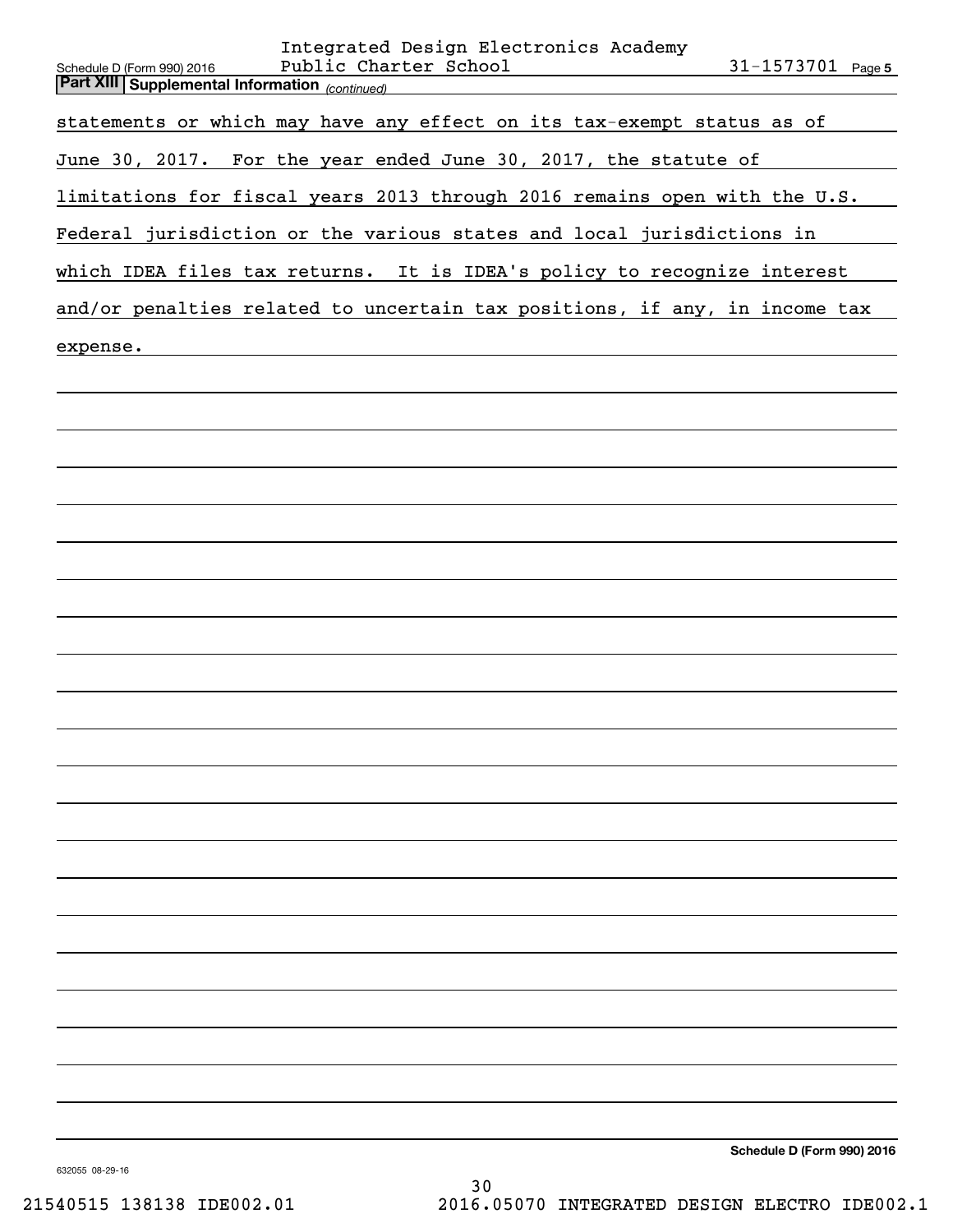|  |  |  | <b>SCHEDULE E</b> |  |
|--|--|--|-------------------|--|
|  |  |  |                   |  |

# **Schools**

**(Form 990 or 990-EZ) | Complete if the organization answered "Yes" on Form 990, Part IV, line 13, or Form 990-EZ, Part VI, line 48.**

OMB No. 1545-0047 **2016**

| Department of the Treasury |
|----------------------------|
| Internal Revenue Service   |

# **| Attach to Form 990 or Form 990-EZ.**

**Open to Public Inspection**

| Internal Revenue Service | • Information about Schedule E (Form 990 or 990-EZ) and its instructions is at www.irs.gov/form990.                 | <b>Inspection</b>                     |        |  |  |  |
|--------------------------|---------------------------------------------------------------------------------------------------------------------|---------------------------------------|--------|--|--|--|
| Name of the organization | Integrated Design Electronics Academy                                                                               | <b>Employer identification number</b> |        |  |  |  |
|                          | Public Charter School                                                                                               | 31-1573701                            |        |  |  |  |
| Part I                   |                                                                                                                     |                                       |        |  |  |  |
|                          |                                                                                                                     |                                       | YES NO |  |  |  |
|                          | Does the organization have a racially nondiscriminatory policy toward students by statement in its charter, bylaws, |                                       |        |  |  |  |

| 1 | Does the organization have a racially nondiscriminatory policy toward students by statement in its charter, bylaws,                                                                                                                |                |             |                         |
|---|------------------------------------------------------------------------------------------------------------------------------------------------------------------------------------------------------------------------------------|----------------|-------------|-------------------------|
|   |                                                                                                                                                                                                                                    | 1.             | х           |                         |
| 2 | Does the organization include a statement of its racially nondiscriminatory policy toward students in all its brochures,                                                                                                           |                |             |                         |
|   | catalogues, and other written communications with the public dealing with student admissions, programs, and scholarships?                                                                                                          | $\mathbf{2}$   | х           |                         |
| 3 | Has the organization publicized its racially nondiscriminatory policy through newspaper or broadcast media during the                                                                                                              |                |             |                         |
|   | period of solicitation for students, or during the registration period if it has no solicitation program, in a way that makes                                                                                                      |                |             |                         |
|   | the policy known to all parts of the general community it serves? If "Yes," please describe. If "No," please explain.                                                                                                              |                |             |                         |
|   | If you need more space, use Part II                                                                                                                                                                                                | 3              | x           |                         |
|   | IDEA Public Charter School lists their Equal Opportunity                                                                                                                                                                           |                |             |                         |
|   | Statements on recruitment flyers and in the student handbook,                                                                                                                                                                      |                |             |                         |
|   | as well as on their website.                                                                                                                                                                                                       |                |             |                         |
|   |                                                                                                                                                                                                                                    |                |             |                         |
|   |                                                                                                                                                                                                                                    |                |             |                         |
| 4 | Does the organization maintain the following?                                                                                                                                                                                      |                |             |                         |
| a | Records indicating the racial composition of the student body, faculty, and administrative staff?                                                                                                                                  | 4a             | х           |                         |
|   | <b>b</b> Records documenting that scholarships and other financial assistance are awarded on a racially nondiscriminatory basis?                                                                                                   | 4b             | X           |                         |
|   | c Copies of all catalogues, brochures, announcements, and other written communications to the public dealing with student                                                                                                          |                |             |                         |
|   |                                                                                                                                                                                                                                    | 4с             | х           |                         |
|   |                                                                                                                                                                                                                                    | 4d             | $\mathbf X$ |                         |
|   | If you answered "No" to any of the above, please explain. If you need more space, use Part II.                                                                                                                                     |                |             |                         |
|   |                                                                                                                                                                                                                                    |                |             |                         |
|   |                                                                                                                                                                                                                                    |                |             |                         |
|   |                                                                                                                                                                                                                                    |                |             |                         |
|   |                                                                                                                                                                                                                                    |                |             |                         |
| 5 | Does the organization discriminate by race in any way with respect to:                                                                                                                                                             |                |             |                         |
|   |                                                                                                                                                                                                                                    | 5a             |             | $\mathbf{x}$            |
|   |                                                                                                                                                                                                                                    | 5b             |             | $\overline{\mathtt{x}}$ |
|   |                                                                                                                                                                                                                                    | 5 <sub>c</sub> |             | $\overline{\mathtt{x}}$ |
|   |                                                                                                                                                                                                                                    | <b>5d</b>      |             | $\overline{\mathtt{x}}$ |
|   |                                                                                                                                                                                                                                    | 5e             |             | $\overline{\mathtt{x}}$ |
|   | f Use of facilities? <b>www.communities.</b> We can be a series of the contract of the contract of the contract of the contract of the contract of the contract of the contract of the contract of the contract of the contract of | 5f             |             | $\overline{\mathbf{x}}$ |
|   |                                                                                                                                                                                                                                    | 5 <sub>g</sub> |             | $\overline{\textbf{X}}$ |
|   |                                                                                                                                                                                                                                    | 5h             |             | $\overline{\mathbf{x}}$ |
|   | If you answered "Yes" to any of the above, please explain. If you need more space, use Part II.                                                                                                                                    |                |             |                         |
|   |                                                                                                                                                                                                                                    |                |             |                         |
|   |                                                                                                                                                                                                                                    |                |             |                         |
|   |                                                                                                                                                                                                                                    |                |             |                         |
|   |                                                                                                                                                                                                                                    |                |             |                         |
|   | 6a Does the organization receive any financial aid or assistance from a governmental agency?                                                                                                                                       | 6a             | Χ           |                         |
|   |                                                                                                                                                                                                                                    | 6b             |             | х                       |
|   | If you answered "Yes" on either line 6a or line 6b, explain on Part II.                                                                                                                                                            |                |             |                         |
| 7 | Does the organization certify that it has complied with the applicable requirements of sections 4.01 through 4.05 of                                                                                                               |                |             |                         |
|   | Rev. Proc. 75-50, 1975-2 C.B. 587, covering racial nondiscrimination? If "No," explain on Part II                                                                                                                                  | 7              | х           |                         |
|   | Schedule E (Form 990 or 990-EZ) 2016<br>LHA For Paperwork Reduction Act Notice, see the Instructions for Form 990 or Form 990-EZ.                                                                                                  |                |             |                         |

632061 10-10-16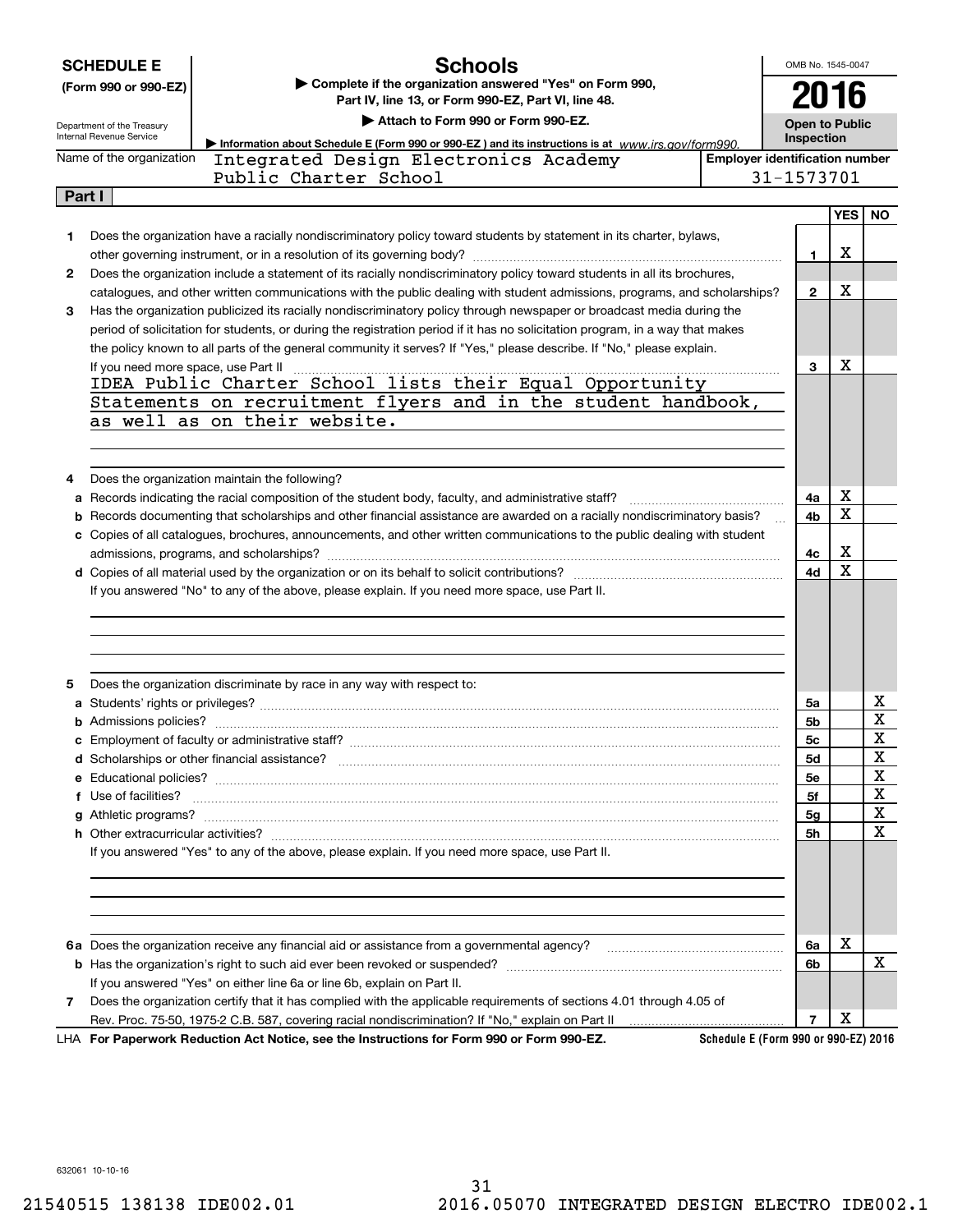Part II | Supplemental Information. Provide the explanations required by Part I, lines 3, 4d, 5h, 6b, and 7, as applicable. Also provide any other additional information.

Line 6 - Explanation of Government Financial Aid:

The School receives financial assistance from Federal government grants

and contracts. The School also receives a substantial portion of its

revenue from the Government of the District of Columbia.

632062 10-10-16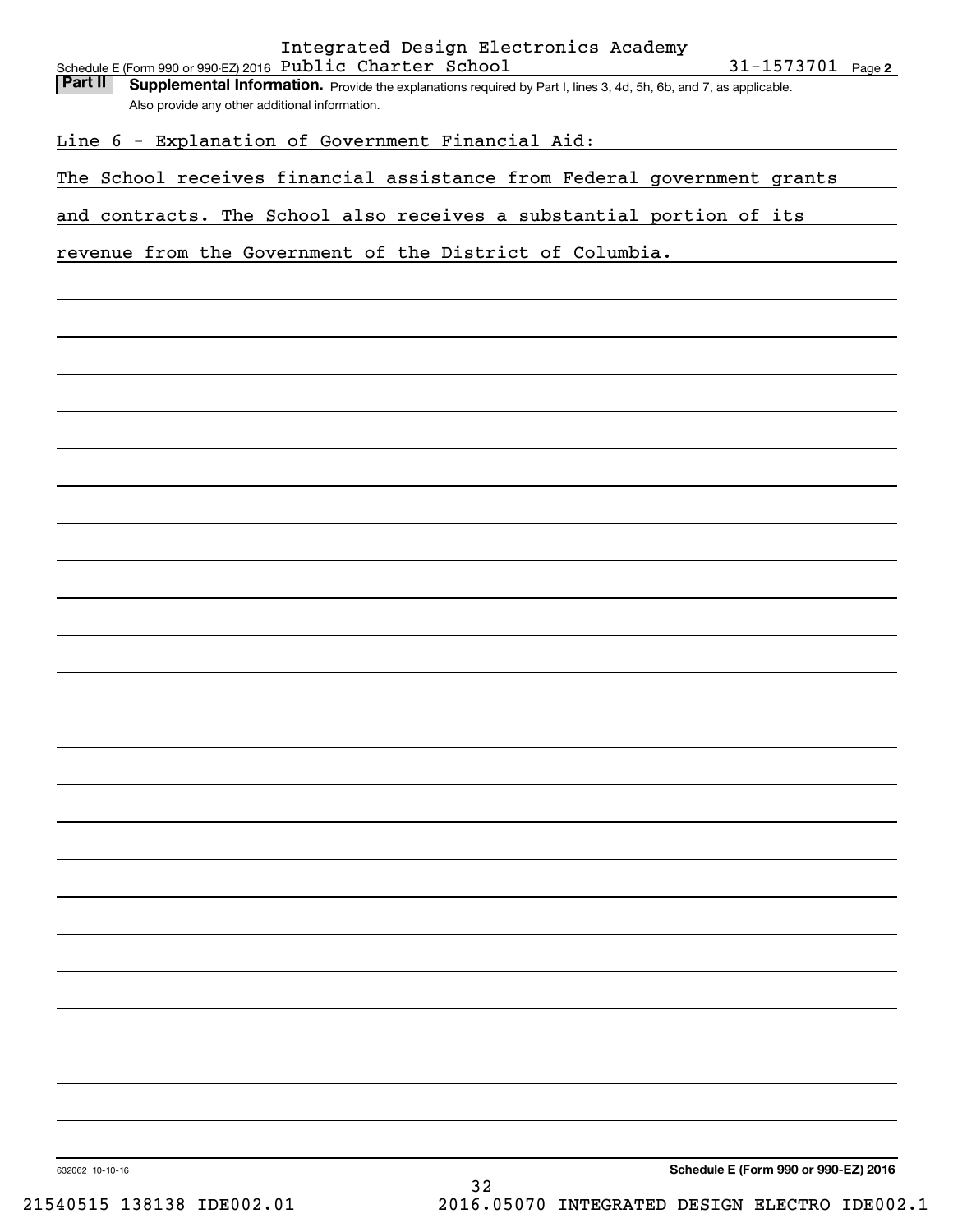|        | <b>SCHEDULE J</b>                                      |                                                                                                                           | OMB No. 1545-0047 |                                       |     |        |  |  |
|--------|--------------------------------------------------------|---------------------------------------------------------------------------------------------------------------------------|-------------------|---------------------------------------|-----|--------|--|--|
|        | (Form 990)                                             | <b>Compensation Information</b><br>For certain Officers, Directors, Trustees, Key Employees, and Highest                  |                   |                                       |     |        |  |  |
|        |                                                        | <b>Compensated Employees</b>                                                                                              |                   | 2016                                  |     |        |  |  |
|        |                                                        | Complete if the organization answered "Yes" on Form 990, Part IV, line 23.<br>Attach to Form 990.                         |                   | <b>Open to Public</b>                 |     |        |  |  |
|        | Department of the Treasury<br>Internal Revenue Service | Information about Schedule J (Form 990) and its instructions is at www.irs.gov/form990.                                   |                   | Inspection                            |     |        |  |  |
|        | Name of the organization                               | Integrated Design Electronics Academy                                                                                     |                   | <b>Employer identification number</b> |     |        |  |  |
|        |                                                        | Public Charter School                                                                                                     |                   | 31-1573701                            |     |        |  |  |
| Part I |                                                        | <b>Questions Regarding Compensation</b>                                                                                   |                   |                                       |     |        |  |  |
|        |                                                        |                                                                                                                           |                   |                                       | Yes | No     |  |  |
|        |                                                        | Check the appropriate box(es) if the organization provided any of the following to or for a person listed on Form 990,    |                   |                                       |     |        |  |  |
|        |                                                        | Part VII, Section A, line 1a. Complete Part III to provide any relevant information regarding these items.                |                   |                                       |     |        |  |  |
|        | First-class or charter travel                          | Housing allowance or residence for personal use                                                                           |                   |                                       |     |        |  |  |
|        | Travel for companions                                  | Payments for business use of personal residence                                                                           |                   |                                       |     |        |  |  |
|        | Tax indemnification and gross-up payments              | Health or social club dues or initiation fees                                                                             |                   |                                       |     |        |  |  |
|        |                                                        | Discretionary spending account<br>Personal services (such as, maid, chauffeur, chef)                                      |                   |                                       |     |        |  |  |
|        |                                                        |                                                                                                                           |                   |                                       |     |        |  |  |
|        |                                                        | <b>b</b> If any of the boxes on line 1a are checked, did the organization follow a written policy regarding payment or    |                   |                                       |     |        |  |  |
|        |                                                        |                                                                                                                           |                   | 1b                                    |     |        |  |  |
| 2      |                                                        | Did the organization require substantiation prior to reimbursing or allowing expenses incurred by all directors,          |                   |                                       |     |        |  |  |
|        |                                                        |                                                                                                                           |                   | $\mathbf{2}$                          |     |        |  |  |
|        |                                                        |                                                                                                                           |                   |                                       |     |        |  |  |
| з      |                                                        | Indicate which, if any, of the following the filing organization used to establish the compensation of the organization's |                   |                                       |     |        |  |  |
|        |                                                        | CEO/Executive Director. Check all that apply. Do not check any boxes for methods used by a related organization to        |                   |                                       |     |        |  |  |
|        |                                                        | establish compensation of the CEO/Executive Director, but explain in Part III.                                            |                   |                                       |     |        |  |  |
|        | Compensation committee                                 | $X$ Written employment contract                                                                                           |                   |                                       |     |        |  |  |
|        |                                                        | Compensation survey or study<br>Independent compensation consultant                                                       |                   |                                       |     |        |  |  |
|        |                                                        | $\boxed{\text{X}}$ Approval by the board or compensation committee<br>Form 990 of other organizations                     |                   |                                       |     |        |  |  |
|        |                                                        |                                                                                                                           |                   |                                       |     |        |  |  |
| 4      |                                                        | During the year, did any person listed on Form 990, Part VII, Section A, line 1a, with respect to the filing              |                   |                                       |     |        |  |  |
|        |                                                        | organization or a related organization:                                                                                   |                   |                                       |     |        |  |  |
| а      |                                                        | Receive a severance payment or change-of-control payment?                                                                 |                   | 4a                                    |     | х      |  |  |
| b      |                                                        |                                                                                                                           |                   | 4b                                    |     | X      |  |  |
|        |                                                        |                                                                                                                           |                   | 4c                                    |     | х      |  |  |
|        |                                                        | If "Yes" to any of lines 4a-c, list the persons and provide the applicable amounts for each item in Part III.             |                   |                                       |     |        |  |  |
|        |                                                        |                                                                                                                           |                   |                                       |     |        |  |  |
|        |                                                        | Only section 501(c)(3), 501(c)(4), and 501(c)(29) organizations must complete lines 5-9.                                  |                   |                                       |     |        |  |  |
| 5      |                                                        | For persons listed on Form 990, Part VII, Section A, line 1a, did the organization pay or accrue any compensation         |                   |                                       |     |        |  |  |
|        | contingent on the revenues of:                         |                                                                                                                           |                   |                                       |     |        |  |  |
| a      |                                                        |                                                                                                                           |                   | 5а                                    |     | х<br>х |  |  |
|        |                                                        |                                                                                                                           |                   | 5b                                    |     |        |  |  |
|        |                                                        | If "Yes" on line 5a or 5b, describe in Part III.                                                                          |                   |                                       |     |        |  |  |
|        |                                                        | 6 For persons listed on Form 990, Part VII, Section A, line 1a, did the organization pay or accrue any compensation       |                   |                                       |     |        |  |  |
|        | contingent on the net earnings of:                     |                                                                                                                           |                   | 6a                                    |     | х      |  |  |
|        | a                                                      |                                                                                                                           |                   |                                       |     | Χ      |  |  |
|        |                                                        |                                                                                                                           |                   | 6b                                    |     |        |  |  |
|        |                                                        | If "Yes" on line 6a or 6b, describe in Part III.                                                                          |                   |                                       |     |        |  |  |
|        |                                                        | 7 For persons listed on Form 990, Part VII, Section A, line 1a, did the organization provide any nonfixed payments        |                   |                                       |     | х      |  |  |
|        |                                                        |                                                                                                                           |                   | 7                                     |     |        |  |  |
| 8      |                                                        | Were any amounts reported on Form 990, Part VII, paid or accrued pursuant to a contract that was subject to the           |                   |                                       |     | х      |  |  |
|        |                                                        | initial contract exception described in Regulations section 53.4958-4(a)(3)? If "Yes," describe in Part III               |                   | 8                                     |     |        |  |  |
| 9      |                                                        | If "Yes" on line 8, did the organization also follow the rebuttable presumption procedure described in                    |                   | 9                                     |     |        |  |  |
|        |                                                        | LHA For Paperwork Reduction Act Notice, see the Instructions for Form 990.                                                |                   | Schedule J (Form 990) 2016            |     |        |  |  |
|        |                                                        |                                                                                                                           |                   |                                       |     |        |  |  |

632111 09-09-16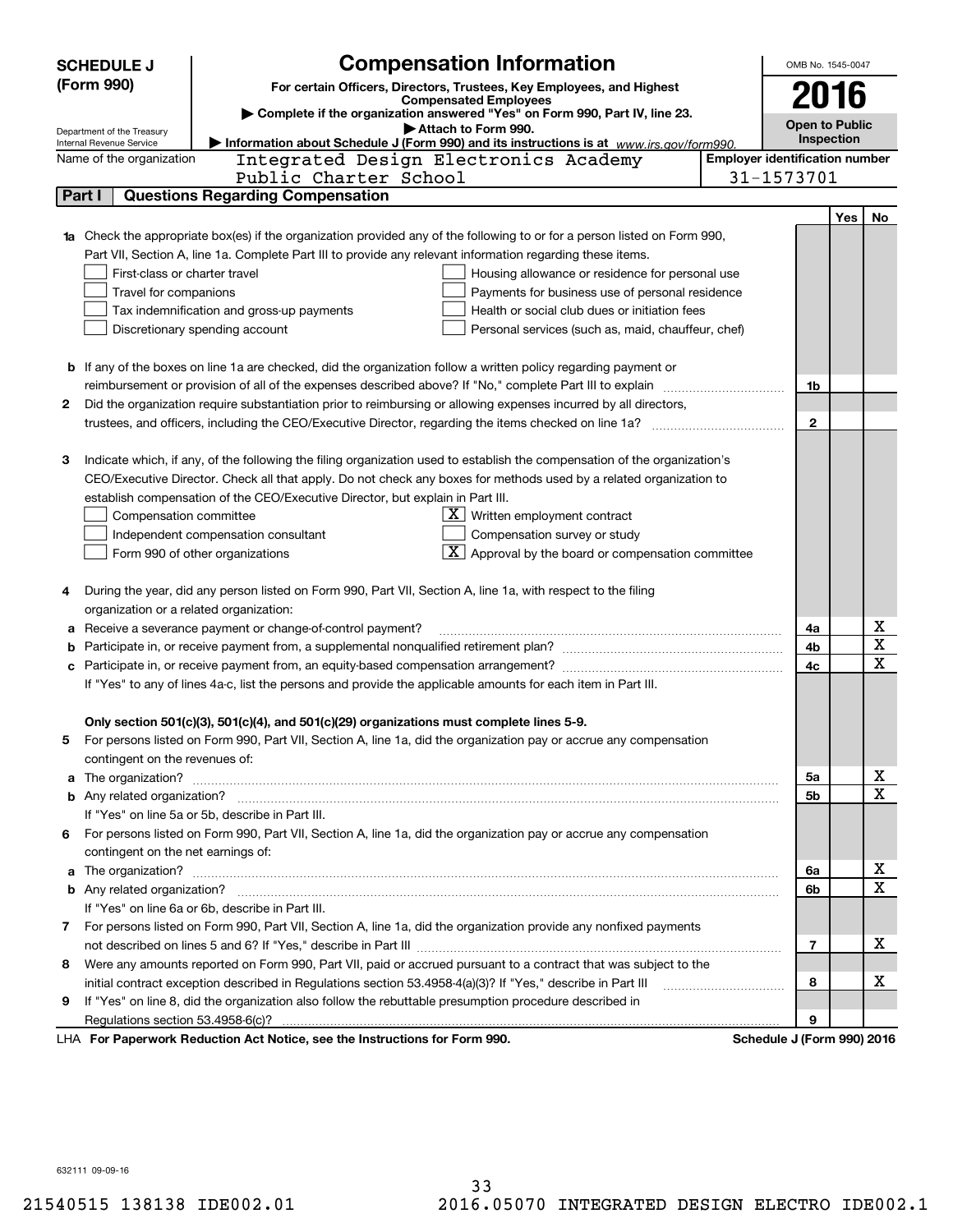### Integrated Design Electronics Academy Public Charter School

31-1573701

**2**

Schedule J (Form 990) 2016 PUDIIC Charter School<br> **Part II** | Officers, Directors, Trustees, Key Employees, and Highest Compensated Employees. Use duplicate copies if additional space is needed.

For each individual whose compensation must be reported on Schedule J, report compensation from the organization on row (i) and from related organizations, described in the instructions, on row (ii). Do not list any individuals that aren't listed on Form 990, Part VII.

**Note:**  The sum of columns (B)(i)-(iii) for each listed individual must equal the total amount of Form 990, Part VII, Section A, line 1a, applicable column (D) and (E) amounts for that individual.

| (A) Name and Title     |             |                          | (B) Breakdown of W-2 and/or 1099-MISC compensation |                                           | (C) Retirement and             | (D) Nontaxable   | (E) Total of columns | (F) Compensation                                           |
|------------------------|-------------|--------------------------|----------------------------------------------------|-------------------------------------------|--------------------------------|------------------|----------------------|------------------------------------------------------------|
|                        |             | (i) Base<br>compensation | (ii) Bonus &<br>incentive<br>compensation          | (iii) Other<br>reportable<br>compensation | other deferred<br>compensation | benefits         | $(B)(i)-(D)$         | in column (B)<br>reported as deferred<br>on prior Form 990 |
| Justin Rydstrom<br>(1) | (i)         | 158,096.                 | $\overline{0}$ .                                   | $\overline{\mathbf{0}}$ .                 | 4,080.                         | 5,824.           | 168,000.             | 0.                                                         |
| Head of School         | <u>(ii)</u> | $\overline{0}$ .         | $\overline{0}$ .                                   | $\overline{0}$ .                          | $\overline{0}$ .               | $\overline{0}$ . | $\overline{0}$ .     | $\overline{0}$ .                                           |
|                        | (i)         |                          |                                                    |                                           |                                |                  |                      |                                                            |
|                        | <u>(ii)</u> |                          |                                                    |                                           |                                |                  |                      |                                                            |
|                        | (i)         |                          |                                                    |                                           |                                |                  |                      |                                                            |
|                        | <u>(ii)</u> |                          |                                                    |                                           |                                |                  |                      |                                                            |
|                        | (i)         |                          |                                                    |                                           |                                |                  |                      |                                                            |
|                        | <u>(ii)</u> |                          |                                                    |                                           |                                |                  |                      |                                                            |
|                        | (i)         |                          |                                                    |                                           |                                |                  |                      |                                                            |
|                        | <u>(ii)</u> |                          |                                                    |                                           |                                |                  |                      |                                                            |
|                        | (i)<br>(ii) |                          |                                                    |                                           |                                |                  |                      |                                                            |
|                        | (i)         |                          |                                                    |                                           |                                |                  |                      |                                                            |
|                        | (ii)        |                          |                                                    |                                           |                                |                  |                      |                                                            |
|                        | (i)         |                          |                                                    |                                           |                                |                  |                      |                                                            |
|                        | (ii)        |                          |                                                    |                                           |                                |                  |                      |                                                            |
|                        | (i)         |                          |                                                    |                                           |                                |                  |                      |                                                            |
|                        | (ii)        |                          |                                                    |                                           |                                |                  |                      |                                                            |
|                        | (i)         |                          |                                                    |                                           |                                |                  |                      |                                                            |
|                        | (ii)        |                          |                                                    |                                           |                                |                  |                      |                                                            |
|                        | (i)         |                          |                                                    |                                           |                                |                  |                      |                                                            |
|                        | (ii)        |                          |                                                    |                                           |                                |                  |                      |                                                            |
|                        | (i)         |                          |                                                    |                                           |                                |                  |                      |                                                            |
|                        | (ii)        |                          |                                                    |                                           |                                |                  |                      |                                                            |
|                        | (i)         |                          |                                                    |                                           |                                |                  |                      |                                                            |
|                        | (ii)        |                          |                                                    |                                           |                                |                  |                      |                                                            |
|                        | (i)<br>(ii) |                          |                                                    |                                           |                                |                  |                      |                                                            |
|                        | (i)         |                          |                                                    |                                           |                                |                  |                      |                                                            |
|                        | (ii)        |                          |                                                    |                                           |                                |                  |                      |                                                            |
|                        | $(\sf{i})$  |                          |                                                    |                                           |                                |                  |                      |                                                            |
|                        | (ii)        |                          |                                                    |                                           |                                |                  |                      |                                                            |
|                        |             |                          |                                                    |                                           |                                |                  |                      |                                                            |

**Schedule J (Form 990) 2016**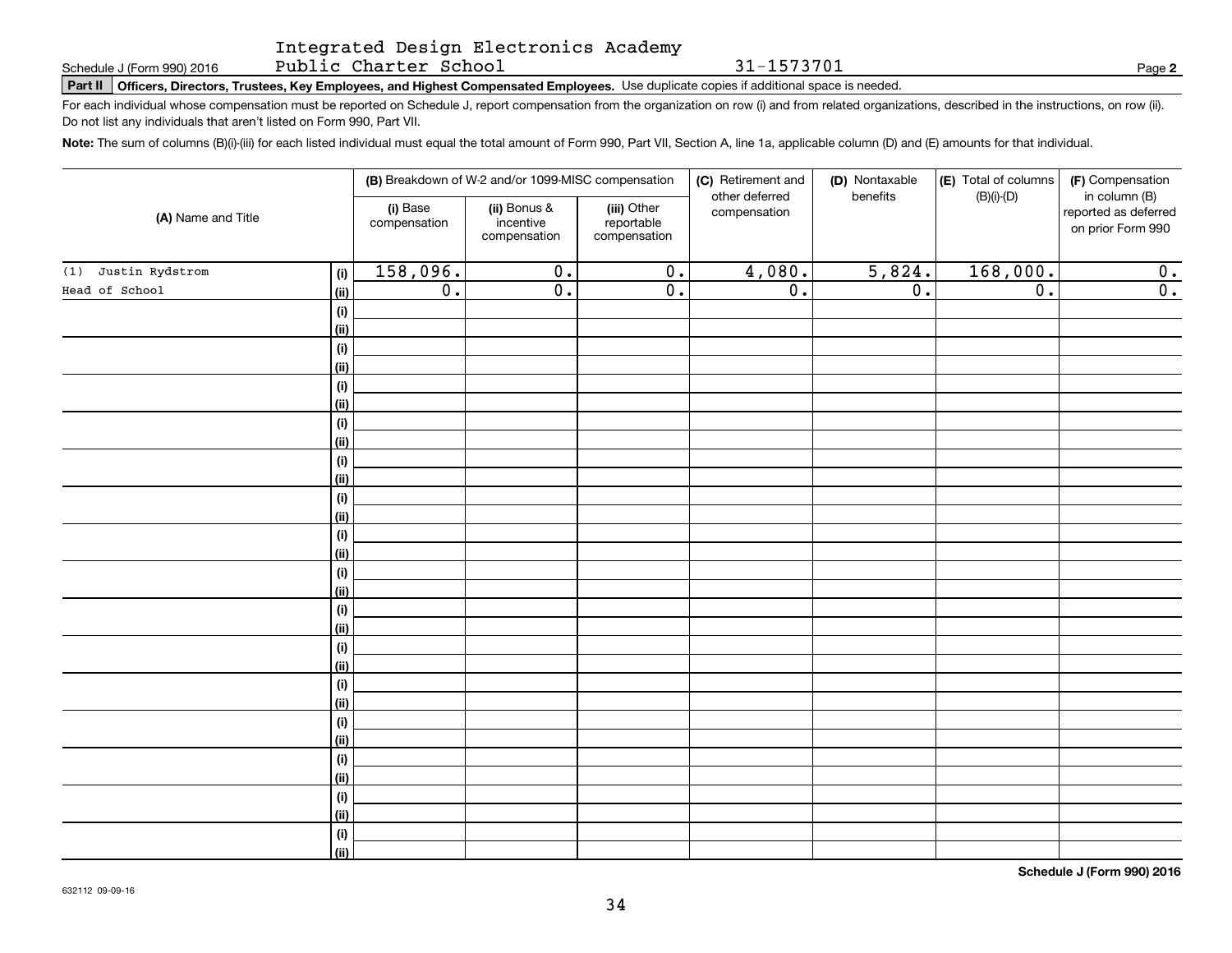# **Part III Supplemental Information**

Schedule J (Form 990) 2016 Public Charter School 31-1573701<br>Part III Supplemental Information<br>Provide the information, explanation, or descriptions required for Part I, lines 1a, 1b, 3, 4a, 4b, 4c, 5a, 5b, 6a, 6b, 7, and 8

**Schedule J (Form 990) 2016**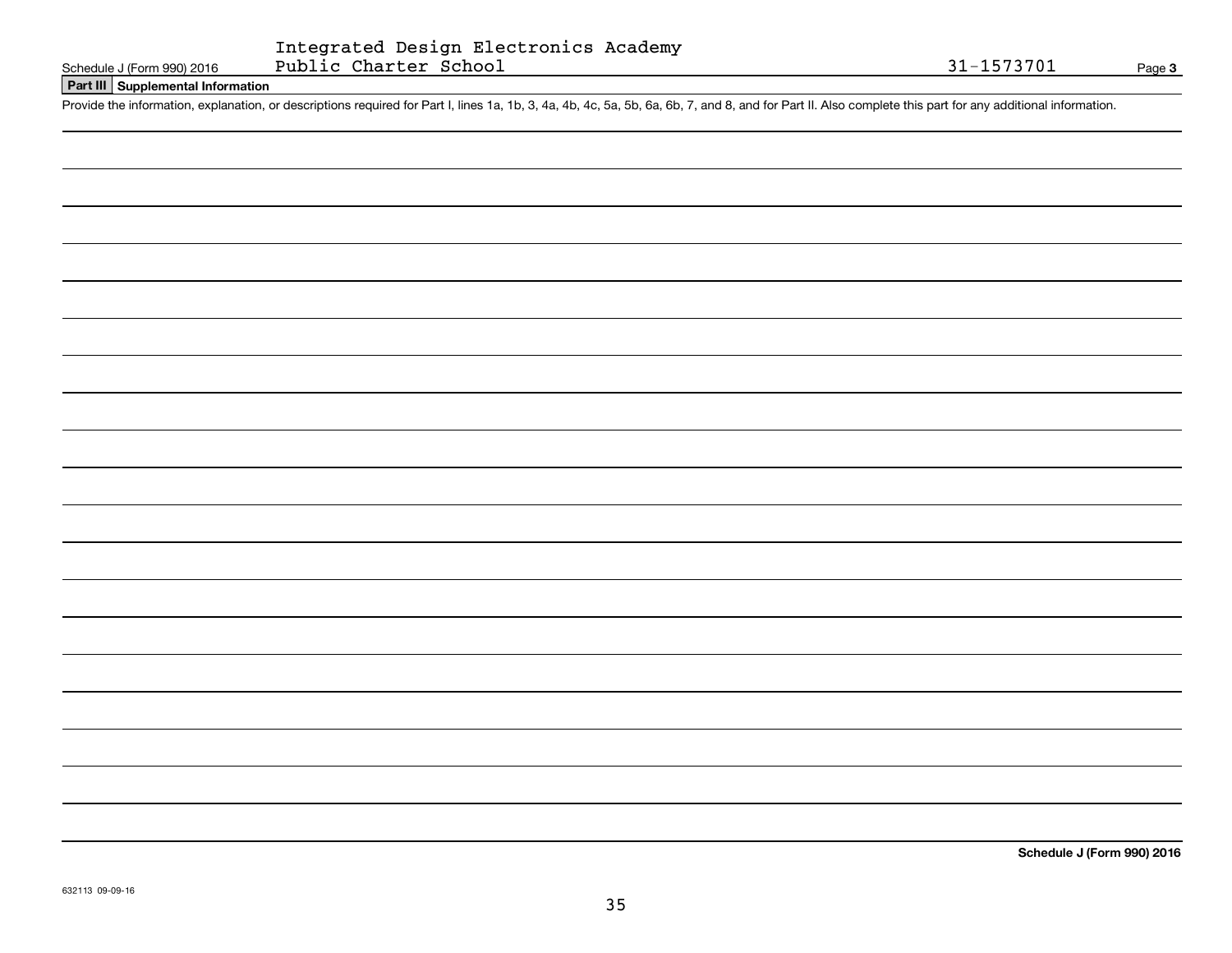|              | <b>Supplemental Information on Tax-Exempt Bonds</b><br><b>SCHEDULE K</b><br>Complete if the organization answered "Yes" on Form 990, Part IV, line 24a. Provide descriptions,<br>(Form 990)<br>explanations, and any additional information in Part VI.<br>Department of the Treasury<br>Attach to Form 990. Information about Schedule K (Form 990) and its instructions is at www.irs.gov/form990.<br>Internal Revenue Service<br>Integrated Design Electronics Academy |                                                                                                        |                       |                 |                                    |             |                                                     |        |    |                            |                                          |          | OMB No. 1545-0047<br>2016<br><b>Open to Public</b><br>Inspection |           |           |   |
|--------------|---------------------------------------------------------------------------------------------------------------------------------------------------------------------------------------------------------------------------------------------------------------------------------------------------------------------------------------------------------------------------------------------------------------------------------------------------------------------------|--------------------------------------------------------------------------------------------------------|-----------------------|-----------------|------------------------------------|-------------|-----------------------------------------------------|--------|----|----------------------------|------------------------------------------|----------|------------------------------------------------------------------|-----------|-----------|---|
|              | Name of the organization                                                                                                                                                                                                                                                                                                                                                                                                                                                  |                                                                                                        | Public Charter School |                 |                                    |             | <b>Employer identification number</b><br>31-1573701 |        |    |                            |                                          |          |                                                                  |           |           |   |
| Part I       | <b>Bond Issues</b><br>(a) Issuer name                                                                                                                                                                                                                                                                                                                                                                                                                                     |                                                                                                        | (b) Issuer EIN        | $(c)$ CUSIP $#$ | (d) Date issued                    |             | (e) Issue price                                     |        |    | (f) Description of purpose | (g) Defeased (h) On behalf<br>(i) Pooled |          |                                                                  |           |           |   |
|              |                                                                                                                                                                                                                                                                                                                                                                                                                                                                           |                                                                                                        |                       |                 |                                    |             |                                                     |        |    |                            |                                          |          | of issuer                                                        |           | financing |   |
|              |                                                                                                                                                                                                                                                                                                                                                                                                                                                                           |                                                                                                        |                       |                 |                                    |             |                                                     |        |    |                            |                                          | Yes   No | Yes                                                              | <b>No</b> | Yes   No  |   |
|              | A District of Columbia                                                                                                                                                                                                                                                                                                                                                                                                                                                    |                                                                                                        | 53-6001131            | None            | 06/21/16 7,000,000. of prior issue |             |                                                     |        |    | Current refunding          |                                          | X        |                                                                  | X         |           | X |
| в            |                                                                                                                                                                                                                                                                                                                                                                                                                                                                           |                                                                                                        |                       |                 |                                    |             |                                                     |        |    |                            |                                          |          |                                                                  |           |           |   |
| C            |                                                                                                                                                                                                                                                                                                                                                                                                                                                                           |                                                                                                        |                       |                 |                                    |             |                                                     |        |    |                            |                                          |          |                                                                  |           |           |   |
| D            |                                                                                                                                                                                                                                                                                                                                                                                                                                                                           |                                                                                                        |                       |                 |                                    |             |                                                     |        |    |                            |                                          |          |                                                                  |           |           |   |
| Part II      | <b>Proceeds</b>                                                                                                                                                                                                                                                                                                                                                                                                                                                           |                                                                                                        |                       |                 |                                    |             |                                                     |        |    |                            |                                          |          |                                                                  |           |           |   |
|              | Amount of bonds retired                                                                                                                                                                                                                                                                                                                                                                                                                                                   |                                                                                                        |                       |                 | Α                                  |             |                                                     | В<br>C |    |                            | D                                        |          |                                                                  |           |           |   |
| $\mathbf{2}$ | Amount of bonds legally defeased                                                                                                                                                                                                                                                                                                                                                                                                                                          |                                                                                                        |                       |                 |                                    |             |                                                     |        |    |                            |                                          |          |                                                                  |           |           |   |
| 3            |                                                                                                                                                                                                                                                                                                                                                                                                                                                                           |                                                                                                        |                       |                 |                                    | 7,000,000.  |                                                     |        |    |                            |                                          |          |                                                                  |           |           |   |
| 4            | Gross proceeds in reserve funds                                                                                                                                                                                                                                                                                                                                                                                                                                           |                                                                                                        |                       |                 |                                    |             |                                                     |        |    |                            |                                          |          |                                                                  |           |           |   |
| 5            | Capitalized interest from proceeds                                                                                                                                                                                                                                                                                                                                                                                                                                        |                                                                                                        |                       |                 |                                    |             |                                                     |        |    |                            |                                          |          |                                                                  |           |           |   |
| 6            | Proceeds in refunding escrows                                                                                                                                                                                                                                                                                                                                                                                                                                             |                                                                                                        |                       |                 |                                    |             |                                                     |        |    |                            |                                          |          |                                                                  |           |           |   |
| 7            | Issuance costs from proceeds                                                                                                                                                                                                                                                                                                                                                                                                                                              |                                                                                                        |                       |                 |                                    |             |                                                     |        |    |                            |                                          |          |                                                                  |           |           |   |
| 8            | Credit enhancement from proceeds                                                                                                                                                                                                                                                                                                                                                                                                                                          |                                                                                                        |                       |                 |                                    |             |                                                     |        |    |                            |                                          |          |                                                                  |           |           |   |
| 9            |                                                                                                                                                                                                                                                                                                                                                                                                                                                                           | Working capital expenditures from proceeds                                                             |                       |                 |                                    | 17,500.     |                                                     |        |    |                            |                                          |          |                                                                  |           |           |   |
| 10           | Capital expenditures from proceeds                                                                                                                                                                                                                                                                                                                                                                                                                                        |                                                                                                        |                       |                 |                                    |             |                                                     |        |    |                            |                                          |          |                                                                  |           |           |   |
| 11           | Other spent proceeds                                                                                                                                                                                                                                                                                                                                                                                                                                                      |                                                                                                        |                       |                 |                                    | 6,650,000.  |                                                     |        |    |                            |                                          |          |                                                                  |           |           |   |
| 12           | Other unspent proceeds                                                                                                                                                                                                                                                                                                                                                                                                                                                    |                                                                                                        |                       |                 |                                    | 332,500.    |                                                     |        |    |                            |                                          |          |                                                                  |           |           |   |
| 13           | Year of substantial completion                                                                                                                                                                                                                                                                                                                                                                                                                                            |                                                                                                        |                       |                 |                                    |             |                                                     |        |    |                            |                                          |          |                                                                  |           |           |   |
|              |                                                                                                                                                                                                                                                                                                                                                                                                                                                                           |                                                                                                        |                       |                 | Yes<br>X                           | No          | Yes                                                 |        | No | Yes                        | No                                       |          | Yes                                                              |           | No.       |   |
| 14           |                                                                                                                                                                                                                                                                                                                                                                                                                                                                           | Were the bonds issued as part of a current refunding issue?                                            |                       |                 |                                    | X           |                                                     |        |    |                            |                                          |          |                                                                  |           |           |   |
| 15           |                                                                                                                                                                                                                                                                                                                                                                                                                                                                           | Were the bonds issued as part of an advance refunding issue?                                           |                       |                 | X                                  |             |                                                     |        |    |                            |                                          |          |                                                                  |           |           |   |
| 16           |                                                                                                                                                                                                                                                                                                                                                                                                                                                                           | Has the final allocation of proceeds been made?                                                        |                       |                 | x                                  |             |                                                     |        |    |                            |                                          |          |                                                                  |           |           |   |
| 17.          |                                                                                                                                                                                                                                                                                                                                                                                                                                                                           | Does the organization maintain adequate books and records to support the final allocation of proceeds? |                       |                 |                                    |             |                                                     |        |    |                            |                                          |          |                                                                  |           |           |   |
|              | <b>Part III</b> Private Business Use                                                                                                                                                                                                                                                                                                                                                                                                                                      |                                                                                                        |                       |                 |                                    |             |                                                     | B      |    | $\mathbf{C}$               |                                          |          |                                                                  | D         |           |   |
| 1.           |                                                                                                                                                                                                                                                                                                                                                                                                                                                                           | Was the organization a partner in a partnership, or a member of an LLC,                                |                       |                 | A<br>Yes                           | No          | Yes                                                 |        | No | Yes                        | No                                       |          | Yes                                                              |           | No        |   |
|              |                                                                                                                                                                                                                                                                                                                                                                                                                                                                           |                                                                                                        |                       |                 |                                    | $\mathbf X$ |                                                     |        |    |                            |                                          |          |                                                                  |           |           |   |
|              |                                                                                                                                                                                                                                                                                                                                                                                                                                                                           | 2 Are there any lease arrangements that may result in private business use of                          |                       |                 |                                    |             |                                                     |        |    |                            |                                          |          |                                                                  |           |           |   |
|              |                                                                                                                                                                                                                                                                                                                                                                                                                                                                           |                                                                                                        |                       |                 |                                    | X           |                                                     |        |    |                            |                                          |          |                                                                  |           |           |   |

632121 10-19-16 LHA For Paperwork Reduction Act Notice, see the Instructions for Form 990. **Schedule K (Form 990) 2016**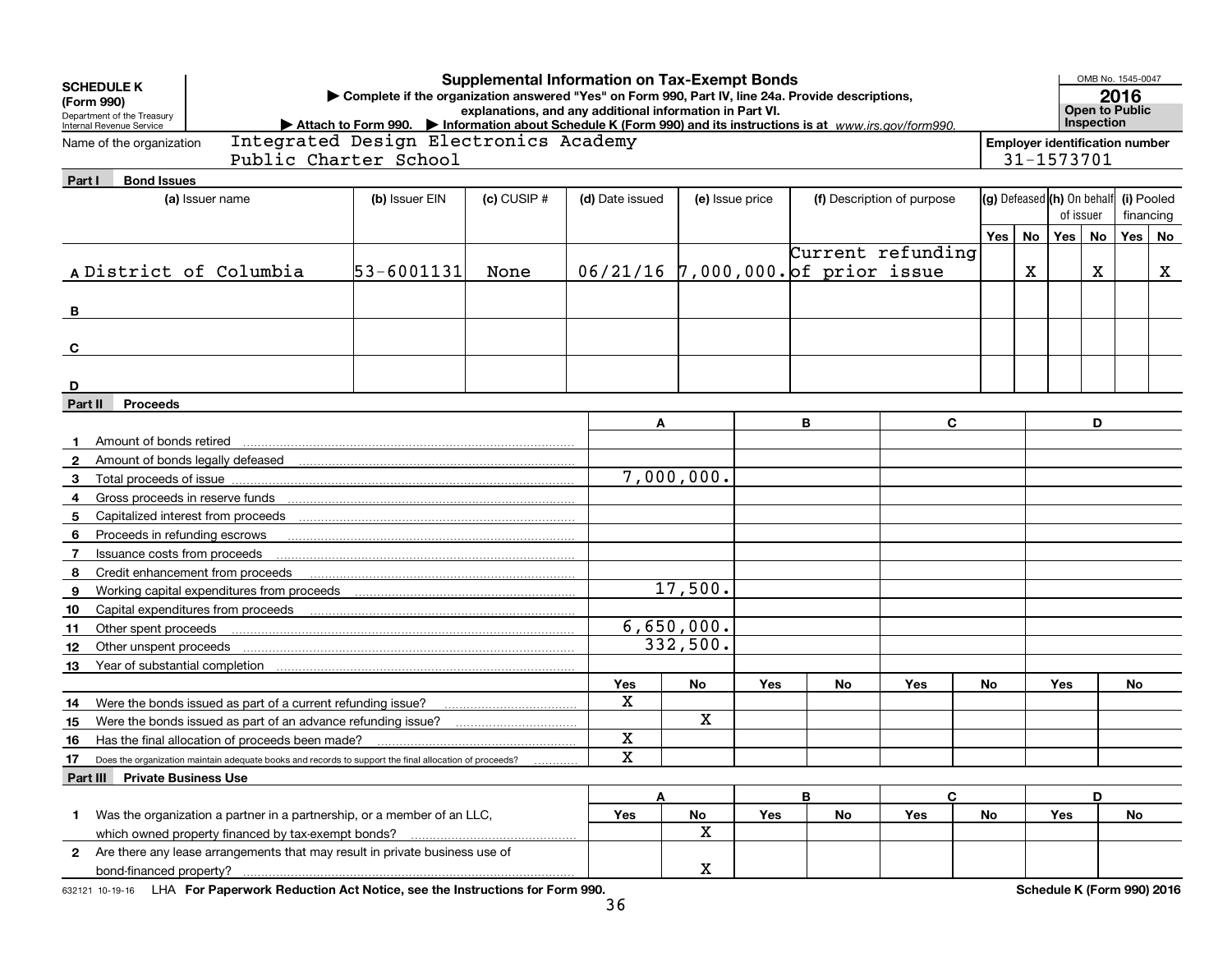Schedule K (Form 990) 2016 Page Public Charter School 31-1573701

**2**

| Part III Private Business Use (Continued)                                                              |             |                         |     |           |            |           |            |           |
|--------------------------------------------------------------------------------------------------------|-------------|-------------------------|-----|-----------|------------|-----------|------------|-----------|
|                                                                                                        |             | A                       |     | B         | C          |           | D          |           |
| 3a Are there any management or service contracts that may result in private                            | <b>Yes</b>  | <b>No</b>               | Yes | <b>No</b> | <b>Yes</b> | <b>No</b> | Yes        | No        |
| business use of bond-financed property?                                                                |             | X                       |     |           |            |           |            |           |
| <b>b</b> If "Yes" to line 3a, does the organization routinely engage bond counsel or other outside     |             |                         |     |           |            |           |            |           |
| counsel to review any management or service contracts relating to the financed property?               |             |                         |     |           |            |           |            |           |
| c Are there any research agreements that may result in private business use of bond-financed property? |             | $\mathbf X$             |     |           |            |           |            |           |
| d If "Yes" to line 3c, does the organization routinely engage bond counsel or other outside            |             |                         |     |           |            |           |            |           |
| counsel to review any research agreements relating to the financed property?                           |             |                         |     |           |            |           |            |           |
| Enter the percentage of financed property used in a private business use by<br>4                       |             |                         |     |           |            |           |            |           |
| entities other than a section 501(c)(3) organization or a state or local government<br>▶               |             | %                       |     | %         |            | %         |            | %         |
| Enter the percentage of financed property used in a private business use as a result of<br>5           |             |                         |     |           |            |           |            |           |
| unrelated trade or business activity carried on by your organization, another                          |             |                         |     |           |            |           |            |           |
| ▶                                                                                                      |             | %                       |     | %         |            | %         |            | %         |
| 6                                                                                                      |             | %                       |     | %         |            | %         |            | %         |
| 7                                                                                                      |             | X                       |     |           |            |           |            |           |
| 8a Has there been a sale or disposition of any of the bond-financed property to a non-                 |             |                         |     |           |            |           |            |           |
| governmental person other than a 501(c)(3) organization since the bonds were issued?                   |             | X                       |     |           |            |           |            |           |
| b If "Yes" to line 8a, enter the percentage of bond-financed property sold or disposed                 |             |                         |     |           |            |           |            |           |
| of                                                                                                     |             | %                       |     | %         |            | %         |            | %         |
| c If "Yes" to line 8a, was any remedial action taken pursuant to Regulations sections                  |             |                         |     |           |            |           |            |           |
|                                                                                                        |             |                         |     |           |            |           |            |           |
| 9 Has the organization established written procedures to ensure that all nonqualified                  |             |                         |     |           |            |           |            |           |
| bonds of the issue are remediated in accordance with the requirements under                            |             |                         |     |           |            |           |            |           |
|                                                                                                        | х           |                         |     |           |            |           |            |           |
| Part IV Arbitrage                                                                                      |             |                         |     |           |            |           |            |           |
|                                                                                                        |             | A                       |     | B         |            | C         |            | D         |
| Has the issuer filed Form 8038-T, Arbitrage Rebate, Yield Reduction and<br>1.                          | <b>Yes</b>  | <b>No</b>               | Yes | <b>No</b> | <b>Yes</b> | <b>No</b> | <b>Yes</b> | <b>No</b> |
|                                                                                                        |             | x                       |     |           |            |           |            |           |
| $\mathbf{2}$                                                                                           |             |                         |     |           |            |           |            |           |
|                                                                                                        |             | X                       |     |           |            |           |            |           |
|                                                                                                        | X           |                         |     |           |            |           |            |           |
|                                                                                                        |             | $\overline{\mathbf{x}}$ |     |           |            |           |            |           |
| If "Yes" to line 2c, provide in Part VI the date the rebate computation was                            |             |                         |     |           |            |           |            |           |
| performed                                                                                              |             |                         |     |           |            |           |            |           |
| 3 Is the bond issue a variable rate issue?                                                             | $\mathbf x$ |                         |     |           |            |           |            |           |
| 4a Has the organization or the governmental issuer entered into a qualified                            |             |                         |     |           |            |           |            |           |
|                                                                                                        |             | x                       |     |           |            |           |            |           |
|                                                                                                        |             |                         |     |           |            |           |            |           |
|                                                                                                        |             |                         |     |           |            |           |            |           |
|                                                                                                        |             |                         |     |           |            |           |            |           |
| e Was the hedge terminated?                                                                            |             |                         |     |           |            |           |            |           |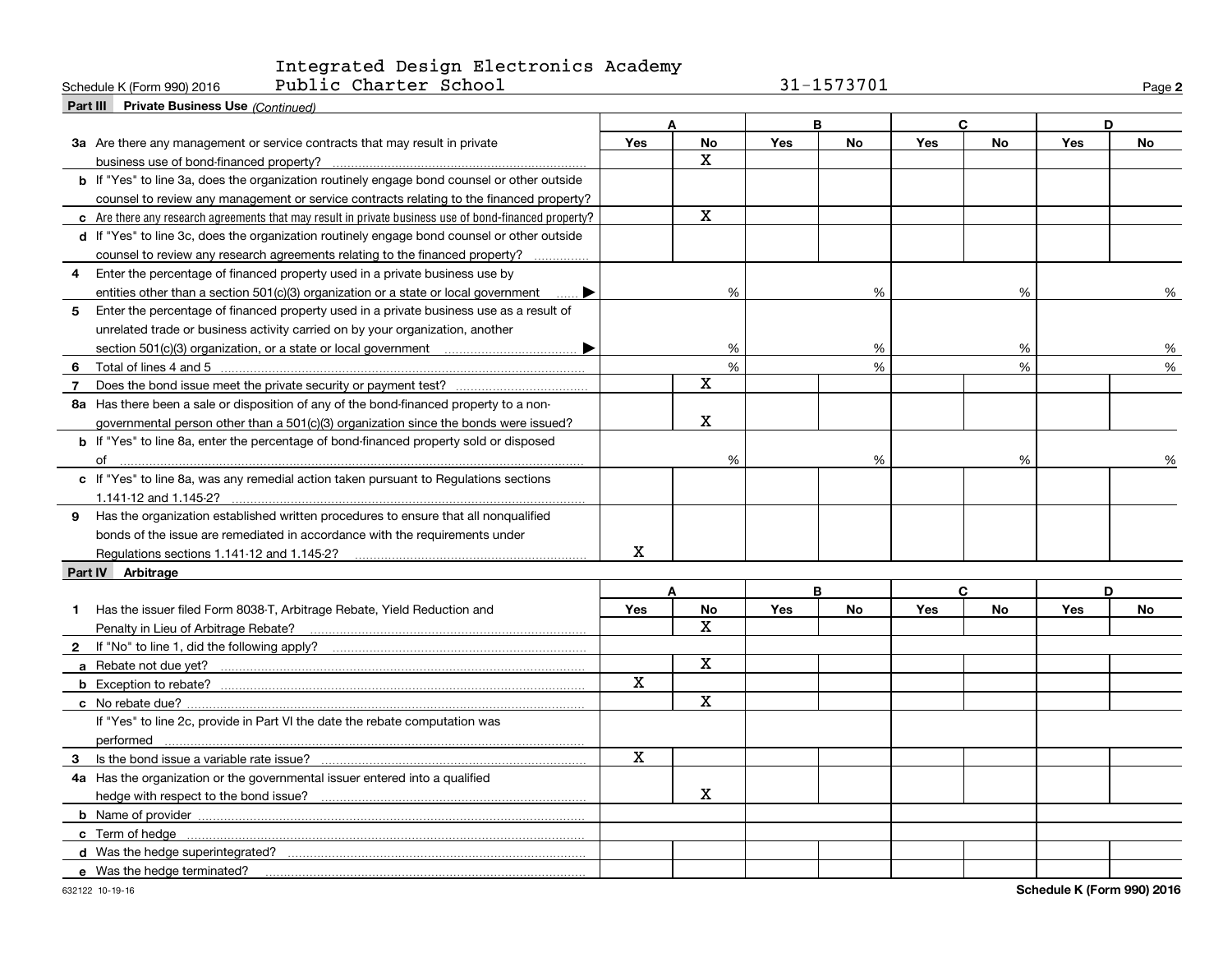| Public Charter School<br>Schedule K (Form 990) 2016                                                                         |             |                         |     | 31-1573701 |            |           |            | Page 3 |
|-----------------------------------------------------------------------------------------------------------------------------|-------------|-------------------------|-----|------------|------------|-----------|------------|--------|
| Part IV Arbitrage (Continued)                                                                                               |             |                         |     |            |            |           |            |        |
|                                                                                                                             |             | A                       |     | В          |            | C         | D          |        |
|                                                                                                                             | Yes         | No                      | Yes | No         | <b>Yes</b> | No        | <b>Yes</b> | No     |
| 5a Were gross proceeds invested in a guaranteed investment contract (GIC)?<br>.                                             |             | X                       |     |            |            |           |            |        |
|                                                                                                                             |             |                         |     |            |            |           |            |        |
| c Term of GIC                                                                                                               |             |                         |     |            |            |           |            |        |
| d Was the regulatory safe harbor for establishing the fair market value of the GIC satisfied?                               |             |                         |     |            |            |           |            |        |
| 6 Were any gross proceeds invested beyond an available temporary period?                                                    |             | $\overline{\mathbf{x}}$ |     |            |            |           |            |        |
| 7 Has the organization established written procedures to monitor the requirements of                                        |             |                         |     |            |            |           |            |        |
|                                                                                                                             | $\mathbf X$ |                         |     |            |            |           |            |        |
| Part V Procedures To Undertake Corrective Action                                                                            |             |                         |     |            |            |           |            |        |
|                                                                                                                             |             | A                       |     | B          |            | C         | D          |        |
|                                                                                                                             | Yes         | No                      | Yes | <b>No</b>  | <b>Yes</b> | <b>No</b> | <b>Yes</b> | No     |
| Has the organization established written procedures to ensure that violations of                                            |             |                         |     |            |            |           |            |        |
| federal tax requirements are timely identified and corrected through the voluntary                                          |             |                         |     |            |            |           |            |        |
| closing agreement program if self-remediation isn't available under applicable                                              |             |                         |     |            |            |           |            |        |
|                                                                                                                             | X           |                         |     |            |            |           |            |        |
| Part VI Supplemental Information. Provide additional information for responses to questions on Schedule K. See instructions |             |                         |     |            |            |           |            |        |
|                                                                                                                             |             |                         |     |            |            |           |            |        |
|                                                                                                                             |             |                         |     |            |            |           |            |        |
|                                                                                                                             |             |                         |     |            |            |           |            |        |
|                                                                                                                             |             |                         |     |            |            |           |            |        |
|                                                                                                                             |             |                         |     |            |            |           |            |        |
|                                                                                                                             |             |                         |     |            |            |           |            |        |
|                                                                                                                             |             |                         |     |            |            |           |            |        |
|                                                                                                                             |             |                         |     |            |            |           |            |        |
|                                                                                                                             |             |                         |     |            |            |           |            |        |
|                                                                                                                             |             |                         |     |            |            |           |            |        |
|                                                                                                                             |             |                         |     |            |            |           |            |        |
|                                                                                                                             |             |                         |     |            |            |           |            |        |
|                                                                                                                             |             |                         |     |            |            |           |            |        |
|                                                                                                                             |             |                         |     |            |            |           |            |        |
|                                                                                                                             |             |                         |     |            |            |           |            |        |
|                                                                                                                             |             |                         |     |            |            |           |            |        |
|                                                                                                                             |             |                         |     |            |            |           |            |        |
|                                                                                                                             |             |                         |     |            |            |           |            |        |
|                                                                                                                             |             |                         |     |            |            |           |            |        |
|                                                                                                                             |             |                         |     |            |            |           |            |        |
|                                                                                                                             |             |                         |     |            |            |           |            |        |
|                                                                                                                             |             |                         |     |            |            |           |            |        |
|                                                                                                                             |             |                         |     |            |            |           |            |        |
|                                                                                                                             |             |                         |     |            |            |           |            |        |
|                                                                                                                             |             |                         |     |            |            |           |            |        |